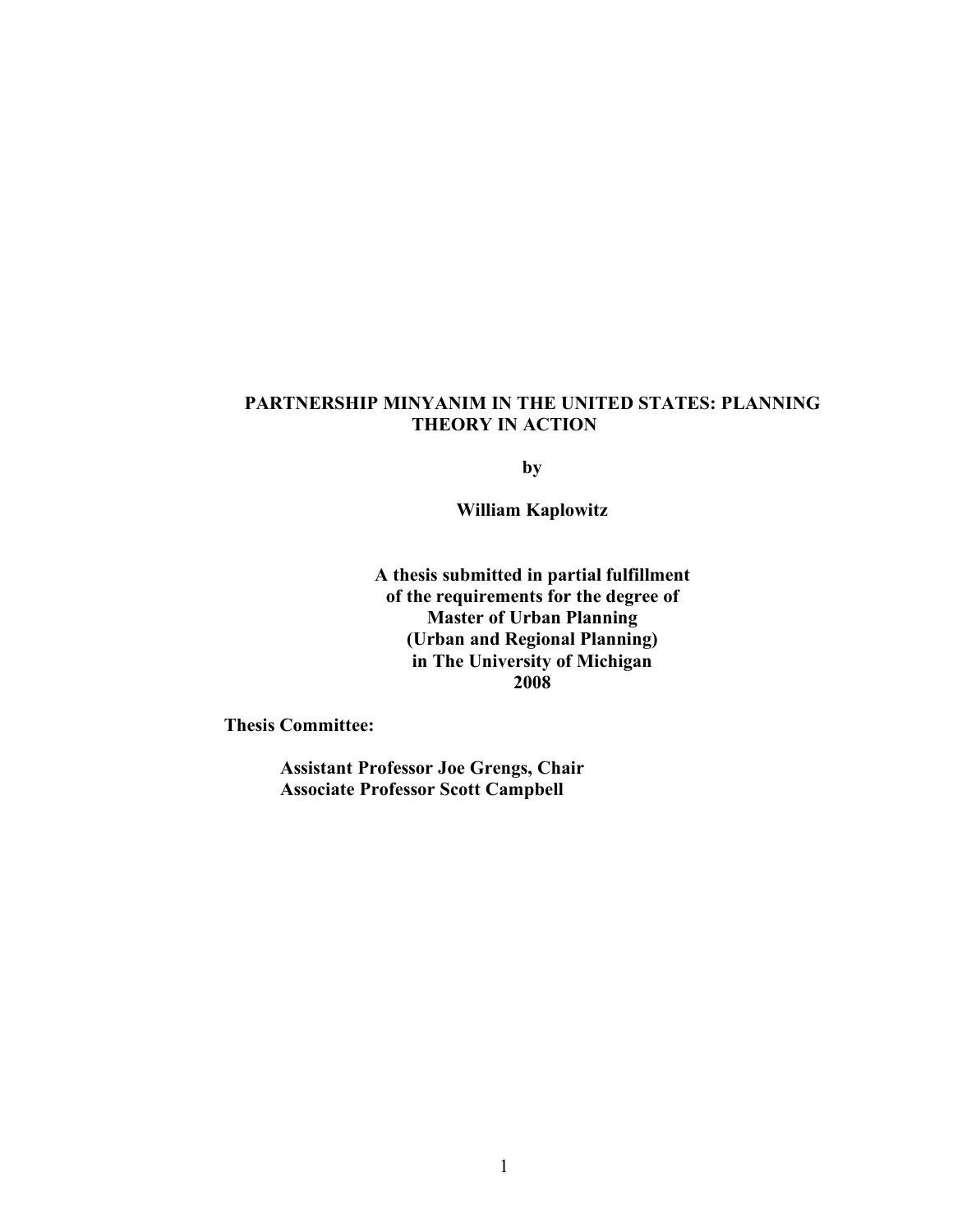#### **Acknowledgments**

I'd like to thank those many people without whose assistance this thesis could never have been written.

I'd like to thank those who provided me with data: the 16 representatives of partnership minyanim (Elitzur Bar-Asher, Alanna Cooper, Steven Exler, Sam Fleischacker, Daniel Geretz, Josh Getzler, David Goldstein, David Kalb, Rochelle Katz, Sally Mendelsohn, Jamie Salter, Betty Samuels, Chaim Trachtman, Abigail Yasgur, Florence Zeman, and a board member of Tehilla who asked to remain anonymous) and Elie Holzer, who helped me compile a list of partnership minyanim. All these people generously shared their time and experience with me. Any errors or mischaracterizations are purely my own responsibility.

I'd like to thank Scott Campbell for serving on my committee, and Joe Grengs for serving as my advisor. Joe gave me a chance to do this project, understood the challenges of being a new father, and worked with me and encouraged me every step of the way. Thank you.

I'd like to thank my mother for coming to Ann Arbor every Monday to watch Devorah so that I could write. Without those Mondays this paper could not have been completed.

Most of all I want to thank my wife, Rachel, for all of her love, support, encouragement, understanding, and help with APA citation style. Thank you for everything.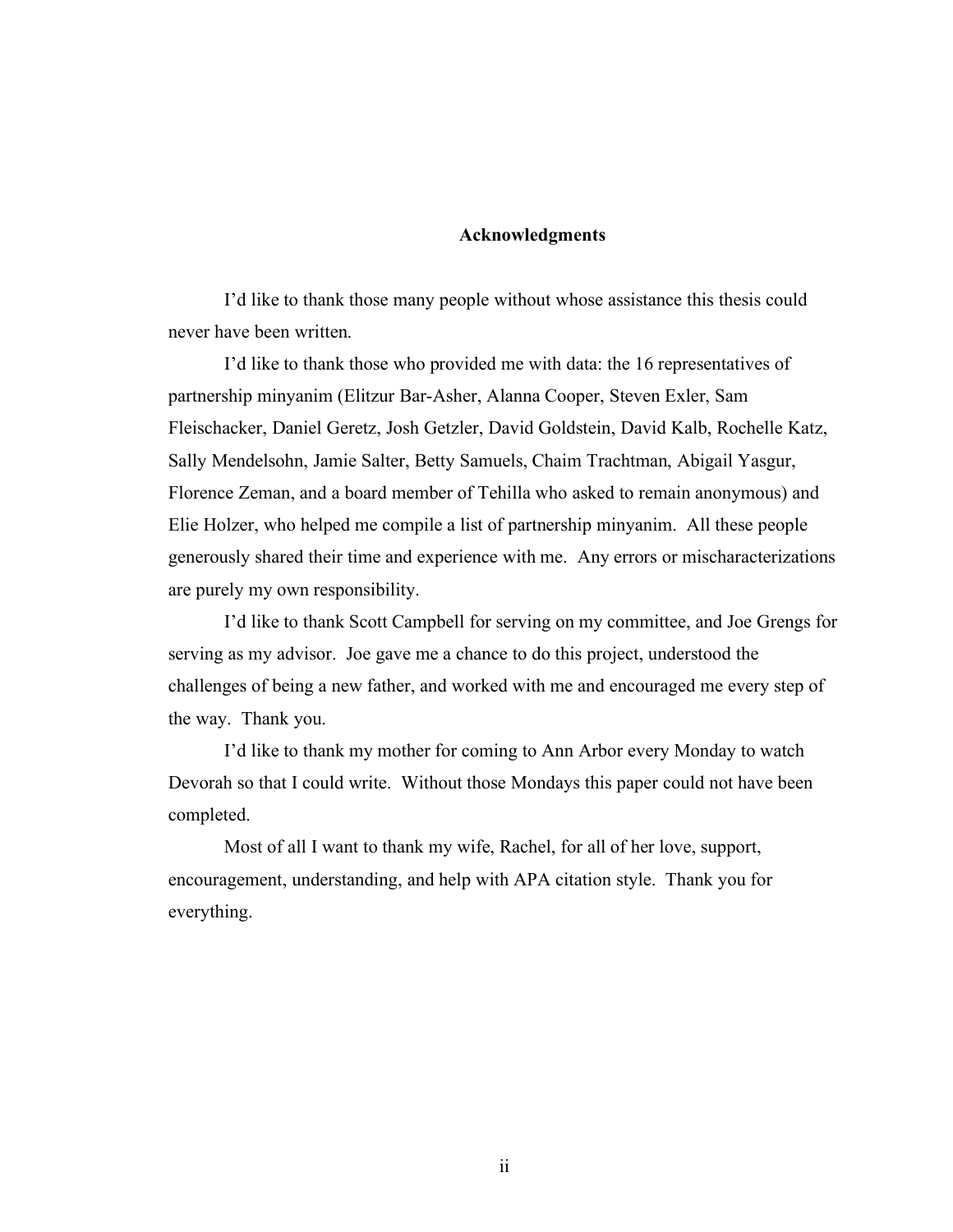| L.                                                                                   |    |
|--------------------------------------------------------------------------------------|----|
| An Introduction to Kehillat Shira Hadasha and Partnership Minyanim  9<br>a.          |    |
| b.                                                                                   |    |
| $\mathbf{c}$ .                                                                       | 24 |
| It All Began with a Bat-Mitzvah: Shira Hadasha, Evanston (IL) and<br>1.              |    |
|                                                                                      |    |
| Becoming a Shul (Synagogue): Darkhei Noam (New York) and Kol<br>2.                   |    |
|                                                                                      |    |
| Halakhic Advocacy: Minyan Urim (New Haven) and Rosh Pina<br>3.                       |    |
|                                                                                      |    |
| 4.                                                                                   |    |
| Difficulty Attracting Even Putative Allies: Kol Echad (New Rochelle, NY)<br>5.       |    |
|                                                                                      |    |
| Difficulty Remaining Orthodox: Tehillah Minyan (Forest Hills, NY) and<br>6.          |    |
|                                                                                      |    |
| Difficulty Remaining Democratic and Feminist: Migdal Or (New York)<br>7 <sub>1</sub> |    |
|                                                                                      |    |
| Three That Didn't Make It: Tehilla (Chicago, IL), Forest Hills Minyan<br>8.          |    |
|                                                                                      |    |
|                                                                                      |    |
| a. Partnership Minyanim and Advocacy and Communicative Planning 63                   |    |
| 1.                                                                                   |    |
| 2.                                                                                   |    |
|                                                                                      |    |
|                                                                                      |    |
|                                                                                      |    |

## **Table of Contents**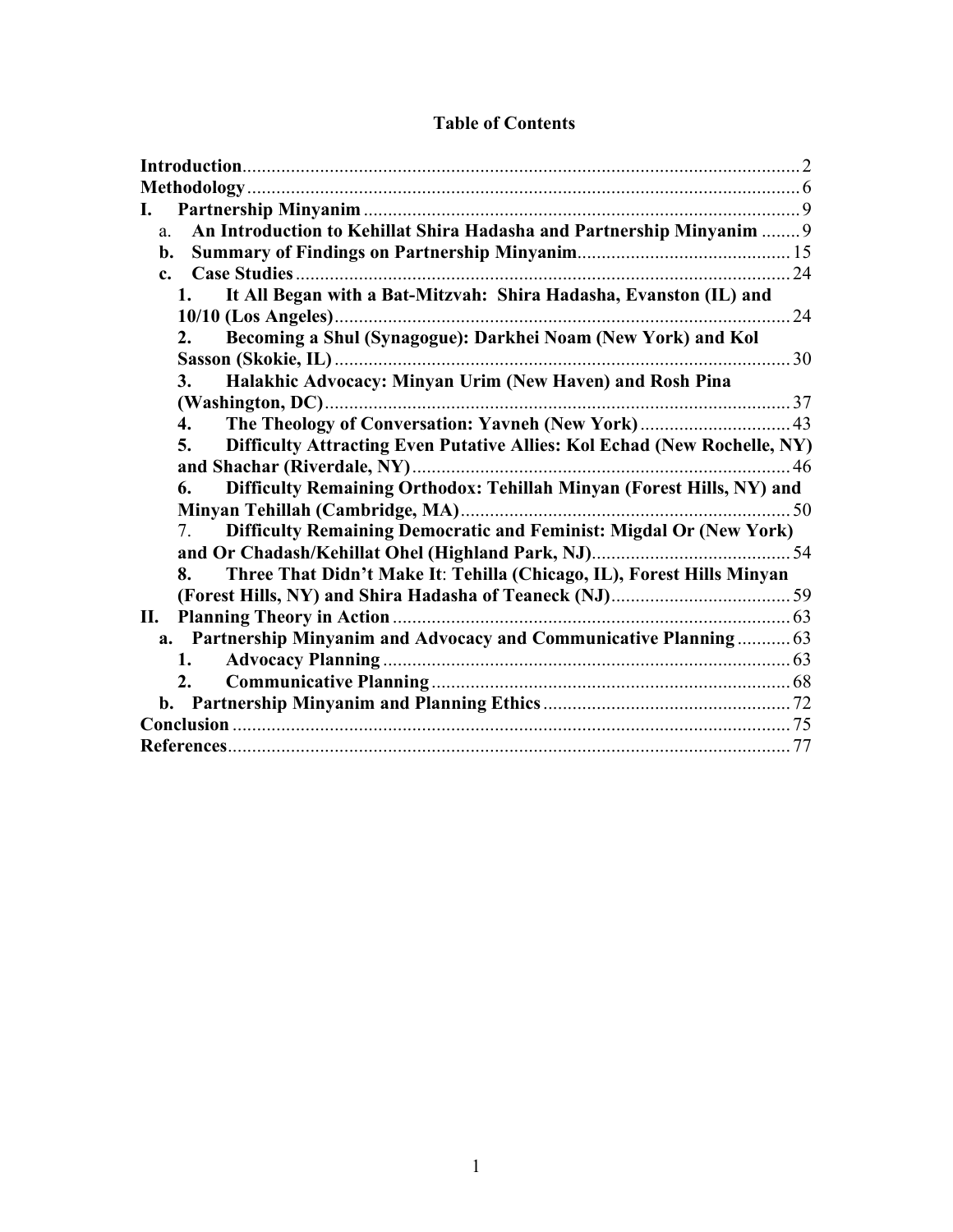#### **Introduction**

In 2001, a group of Jerusalem academics troubled by the dichotomy between their Orthodox Jewish and feminist beliefs, and feeling that this gap "compromised their religious integrity", founded a congregation called Kehillat (Congregation) Shira Hadasha<sup>1</sup> (Kehillat Shira Hadasha, 2004; Keller, 2007). The new congregation explicitly aimed to increase opportunities for women to take public roles in Jewish prayer within the confines of halakha, $2$  or traditional Jewish legal sources (Sofer, 2007). The congregation's commitment to the Jewish legal tradition meant that any innovations had to be grounded in those legal arguments; unless the halakha could honestly be interpreted to allow increased gender equality, the congregation's hands were tied. Fortunately, around this time an Orthodox journal published two influential articles that argued that, at least under certain circumstances, halakha permitted women to assume certain roles in public prayer (Shapiro, 2001; Sperber, 2002). The halachic justification for Kehillat Shira Hadasha's innovations – though many disagreed with it – was thus provided. Kehillat Shira Hadasha's feminist innovations, along with the congregation's exceptionally melodic prayer services, quickly drew large crowds in Jerusalem, and made Kehillat Shira Hadasha a must-see for those visiting Israel (Gross, 2003).

Kehillat Shira Hadasha has been enormously influential across the Jewish world, and in the 6 years since its founding approximately 25 other similar congregations – almost all of which explicitly model themselves on Kehillat Shira Hadasha -- have been established (E. Holzer, personal communication, October 11 and 17, 2007). Such

 $\frac{1}{1}$  $<sup>1</sup>$  Hadasha is pronounced with a guttural H, as in Hanukah. And, like Hanukah, or Chanukah, some spell</sup> 'Shira Hadasha' 'Shira Chadasha'.

 $2^2$  Three spellings of halakha will be found in this paper. I will follow the academic convention and spell it 'halakha,' but quotations from participants and other sources also spell it 'halacha,' and 'halakhah.'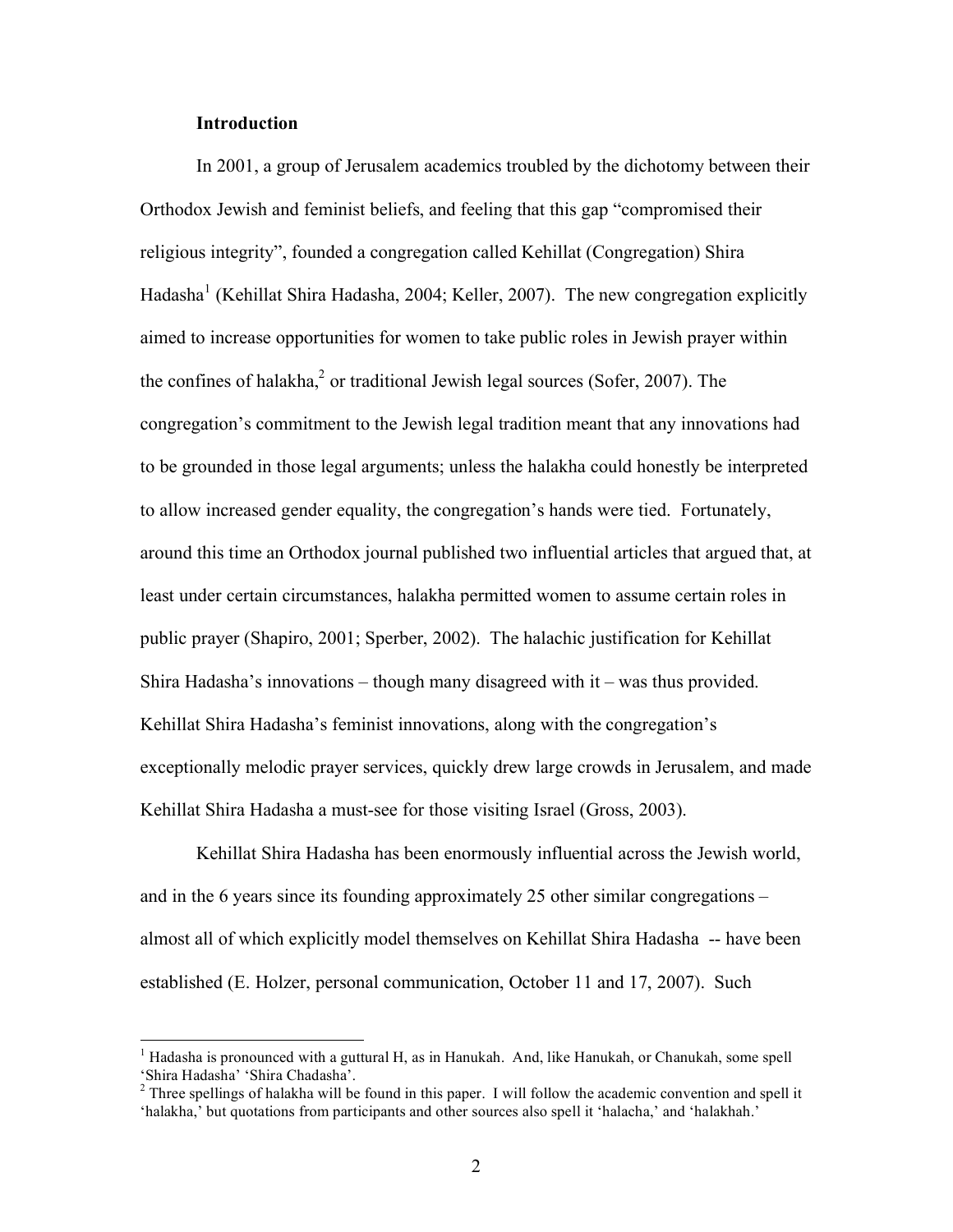congregations are often referred to as "Shira Hadasha style" congregations, in honor of the original Jerusalem congregation (Lando, 2007; Wikipedia, The Free Encyclopedia). Because at least one of the congregations in the United States took its inspiration from sources other than Shira Hadasha, this paper will follow the Jewish Orthodox Feminist Alliance (JOFA) in calling them "partnership minyanim" (JOFA: Resources -- Partnership Minyanim). Minyan (plural, minyanim) is Hebrew for quorum and is commonly used as metonymy to refer to a prayer community (because Jewish public prayer require a quorum) that is somewhat less institutionalized than a full synagogue. Because these minyanim strive to include women as much as possible, public prayer becomes a partnership between men and women.

These congregations may be found in five countries (Israel, Australia, Switzerland, Canada, and the United States), on four continents. As of December 2007, 18 partnership minyanim had been established.<sup>3</sup> These congregations exist or have existed around the country, in seven different census bureau defined metropolitan statistical areas (although 10 are in the New York – Northern New Jersey – Long Island Metropolitan Statistical Area), in seven states and the District of Columbia. (E. Holzer, personal communication, October 11, 2007)

They have been established in urban areas and in suburbs, in college towns and major metropolitan areas, by men and women, Jewish professionals and lay leaders,

 <sup>3</sup>  $3$  This total excludes those minyanim that were founded by undergraduates at Hillels, Jewish student centers on university campuses. To the best of my knowledge, there are at least three such minyanim: Shalva, at the University of Michigan, which meets every Friday night (University of Michigan Hillel); Lalekhet, at Columbia University, which meets one Friday night per month (Lalekhet email announcements, October 12, 2007); and the New Minyan, at Yale University, that existed for only one semester during the 2004-2005 school year (E. Bar-Asher, personal communication, February 25, 2008). These minyanim were excluded from the study because I suspected that systematically different issues might arise among minyanim that were run by college students, on college campuses. This total also excludes Shirat Miriam, which was a satellite minyan of the Harvard Hillel Orthodox minyan (A. Cooper, personal communication, March 19, 2008).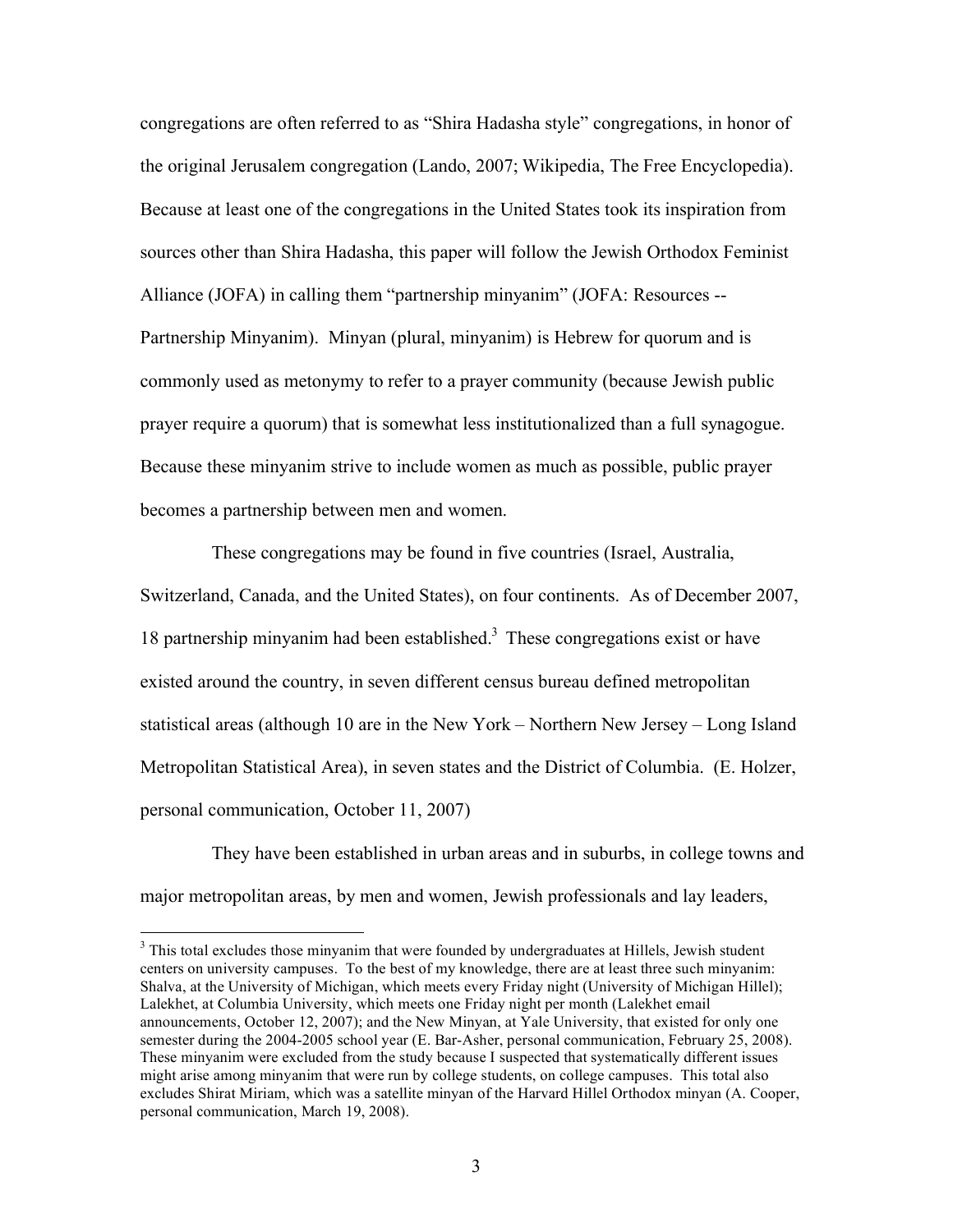students in their twenties, professionals in their thirties, forties, and fifties, and a retiree in her eighties. Some draw almost entirely single people, others almost entirely families with children. Some meet every Sabbath, others monthly, and others in between. Some have sparked tremendous controversy and a deluge of opposition, while others have been quietly accepted as new players in the local Jewish community. Four have disbanded or suspended operations. Each has a fascinating story to tell.

The first section of this paper will do three things. First, it will provide an introduction to Kehillat Shira Hadasha and the controversy and issues surrounding it and other partnership minyanim. Second, it will provide a summary of this study's findings on partnership minyanim. Because there is much about this phenomenon that may be of interest to planners, and because there has thus far been no comprehensive overview of all partnership minyanim in either the academy or the press, substantial space will be devoted to these sections. Third, it will tell the stories of 16 of these 18 minyanim, organized thematically, with the aim of bringing out some contrasts and similarities. I have not included the minyan in Ann Arbor, MI as my wife and I were among the leaders and organizers of that minyan, and I was unable to conduct an interview with leaders of the partnership minyan in White Plains, NY. Those minyanim are, however, included in the summary of findings on partnership minyanim.

The second section of this paper will explore these minyanim through the lens of planning ethics and planning theory. First, the paper will demonstrate the ways in which these minyanim, despite their generally very similar goals, have adopted different planning styles. In particular, the leaders of several partnership minyanim have engaged in what planners would call advocacy planning, whereas others embody the collaborative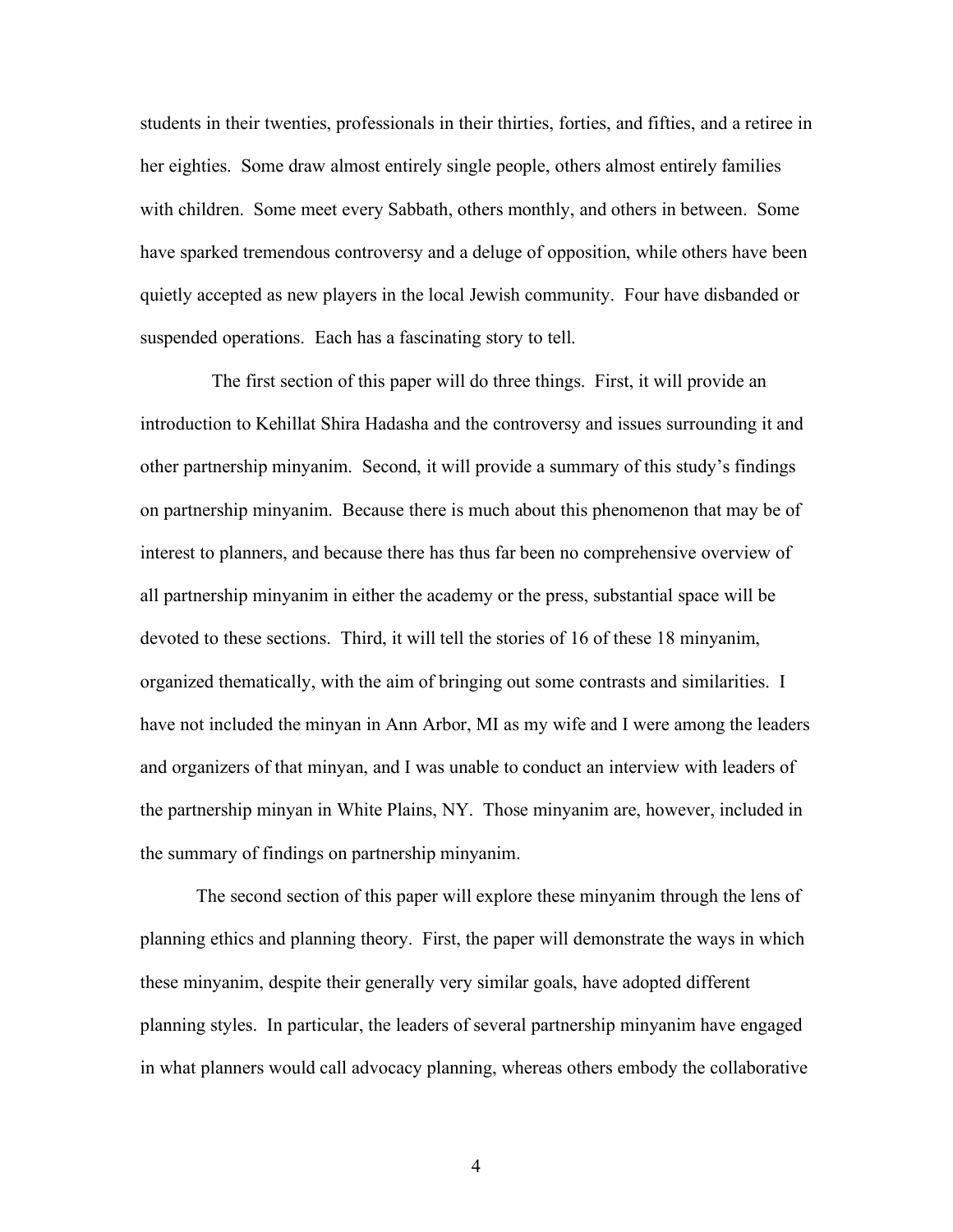or communicative model of planning. Second, this paper will suggest that the goals of these minyanim are in many ways analogous to the goals and aspirations of planners, as articulated by the American Planning Association's Ethical Principles for Planning. Many partnership minyanim are committed both to increasing opportunities for women in religious life within the confines halakha (the Jewish legal tradition) and also to creating inclusive and participatory organizations in which participants feel a sense of ownership over their religious experience. The APA's Ethical Principle for planning similarly commit planners to especially plan for those who are disadvantaged and to uproot structures and institutions that promote such injustice and to encourage public participation such that plans belong to and are shaped by the communities for which they are made, and not just planners (Lucy, 1988).

This paper will analyze the ways in which partnership minyanim prioritize their values and show that these values of advocacy and participation sometimes conflict; so too for planners. While public participation and advocacy for the disadvantaged are both admirable and important goals, planners must be aware of the potential for conflict between these values in order to successfully navigate that conflict.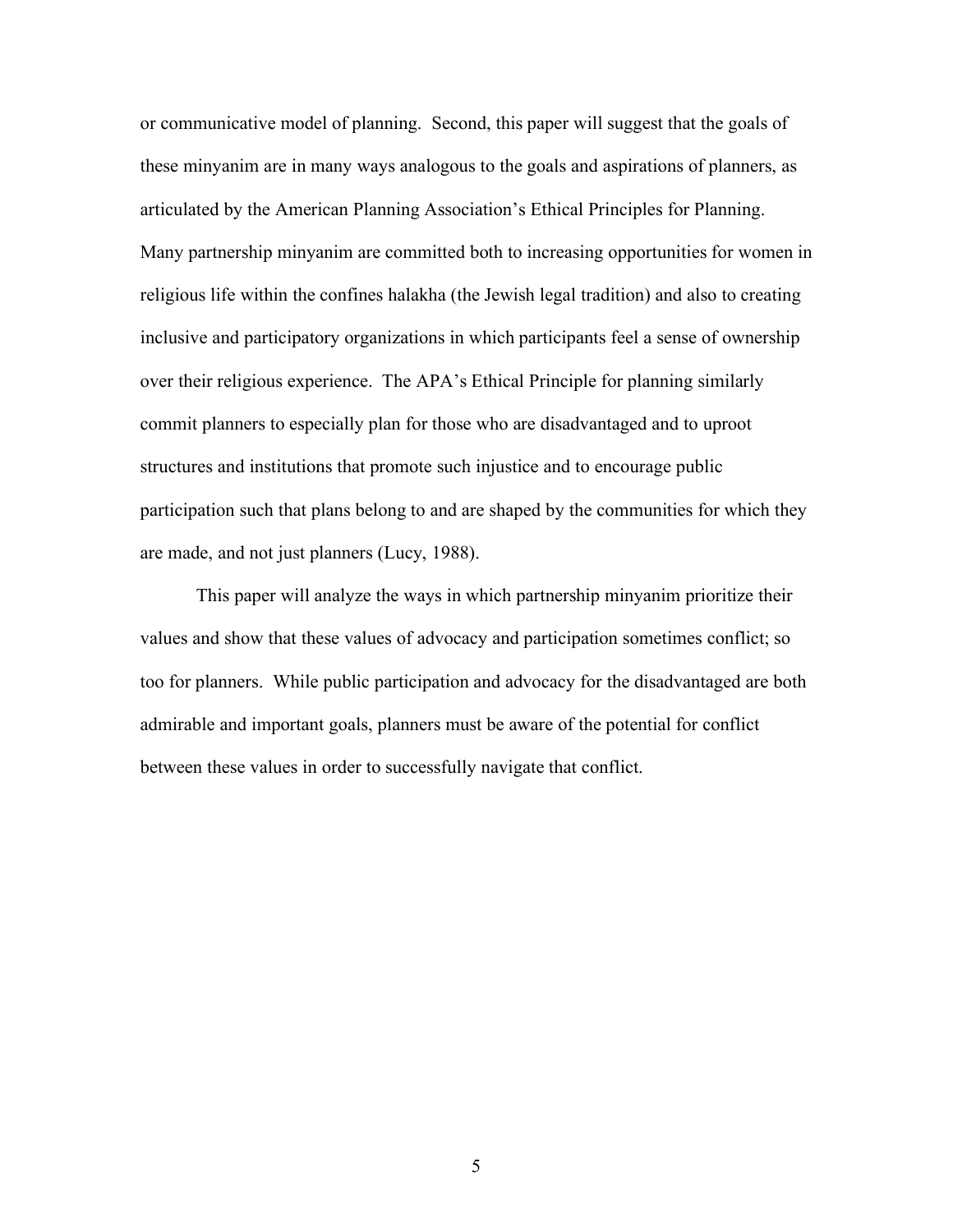#### **Methodology**

When I began this project my first step was to look for a list of the partnership minyanim in the United States. Although I found many articles in the Jewish press (Blas, 2005; Sugarman 2007) and in major newspapers such as the Boston Globe (Sege, 2005) on individual partnership minyanim or the phenomenon generally, I determined, to my surprise, that there was no published comprehensive and accurate listing of all of the partnership minyanim in the United States, let alone the world. JOFA maintains a list of minyanim with contact information for each minyan, but I immediately determined that it was incomplete: the Ann Arbor minyan, of which I was a leader, was not listed! As I later found out, JOFA's list has the incorrect name for one minyan, invalid contact information for others, and does not distinguish between those minyanim that no longer hold services and those that do<sup>4</sup> (JOFA: Resources – Partnership Minyanim).

I next contacted Elie Holzer, a co-founder of Kehillat Shira Hadasha, whose speech on Shira Hadasha and the growth of partnership minyanim in February, 2007 sparked my academic interest in the topic. Holzer (personal communication, October 11, & October, 17 2007) was able to provide – and confirm, in cases where I'd heard of something he hadn't mentioned – a list of each of the partnership minyanim in the United States. Like JOFA, Holzer was not able to tell me which of those minyanim were currently active (personal communication, October 17, 2007).

 $\frac{1}{4}$ <sup>4</sup> The shortcomings of the JOFA list are surely due in no small part to the fact that JOFA relies on the leaders of each partnership minyan to contact JOFA and request that the minyan be listed. While I appreciate JOFA's desire not to give out *contact* information for a minyan without authorization, I am utterly puzzled as to why this otherwise excellent organization doesn't at least list the minyanim.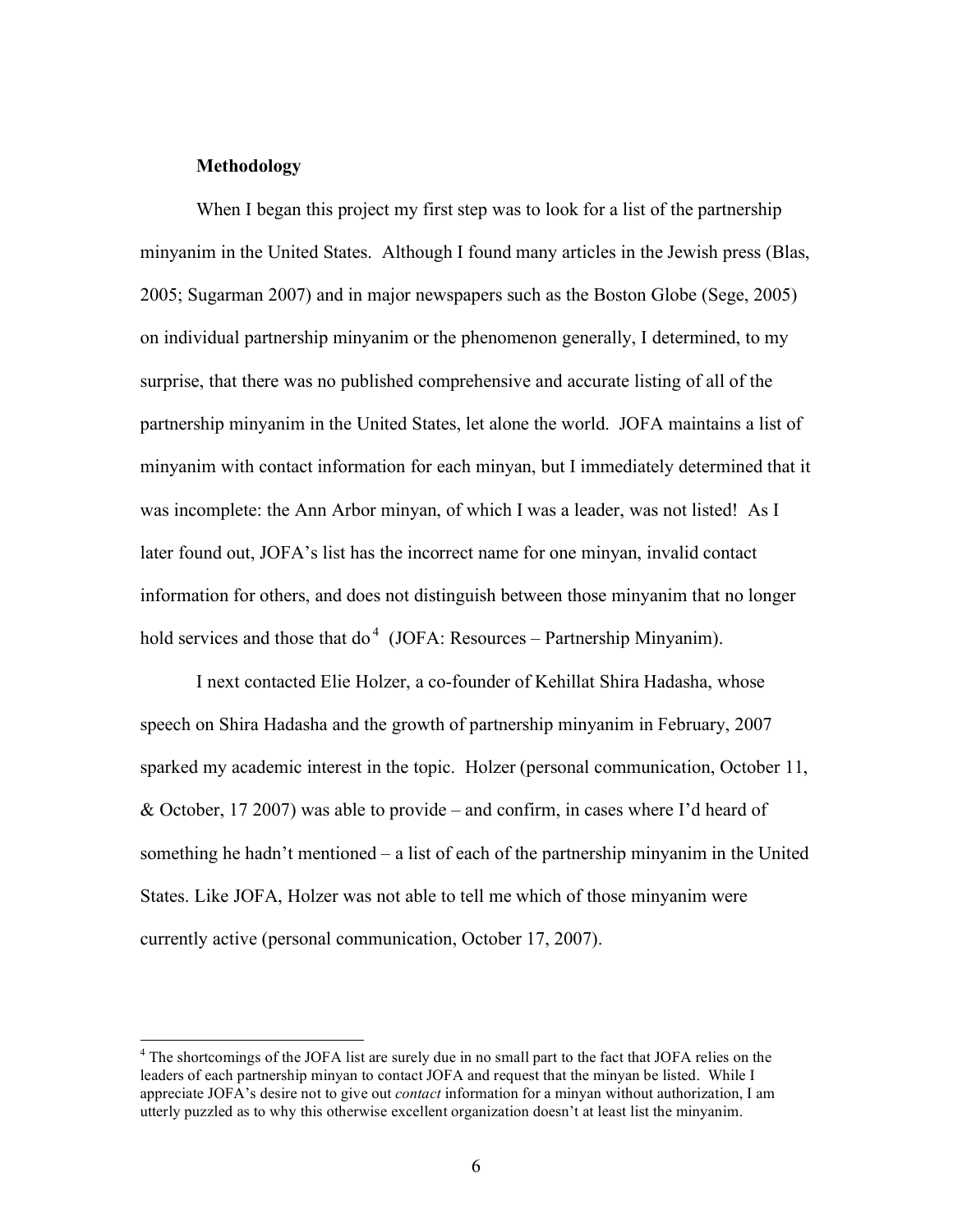Holzer's list of eighteen minyanim became the basis of my research. During the course of my research I learned of only one other partnership minyan, one that began holding services in Chicago in 2008 (Anonymous Board Member, personal communication, March 4, 2008; D. Kalb, personal communication, February 13, 2008). This was beyond my cut-off date for the study and so this minyan was not included. The fact that after all of my internet research and all of my interviews only one additional minyan emerged is strong evidence that Holzer's list of eighteen minyanim was exhaustive, as of the end of 2007.<sup>5</sup>

I then obtained contact information for leaders of these minyanim from the JOFA list and through social networks. To learn about these minyanim I conducted open-ended interviews with representatives of 16 of them. In some cases, I spoke with one of the founders of a minyan, in other cases I spoke to a current leader who volunteered to speak with me.

To avoid tedious and awkward citation practice, this paper will not cite the relevant interview for every proposition regarding a specific minyan. Instead, citations for those interviews will be provided here. All information regarding a minyan should be regarded as based on my interview with a leader of that minyan unless otherwise cited. The citations for the leaders of these minyanim are as follows:

 <sup>5</sup>  $<sup>5</sup>$  Some lists of partnership minyan also include San Francisco's Mission Minyan and Atlanta's Chevre</sup> Minyan (Minyan Tehillah: Partnership Minyanim (2007); Shira Hadasha Minyanim World-Wide). I chose not to count the Mission Minyan as a partnership minyan because a board member of that minyan suggested to me that their minyan did not so identify (J. Esensten, personal communication, November 26, 2007) and chose not to include the Chevre Minyan because that minyan provides mixed seating (Atlanta Chevre Minyan: Experience, 2008) and having a partition between men and women is one of those things that characterizes a partnership minyan (JOFA: Resources -- Partnership Minyanim)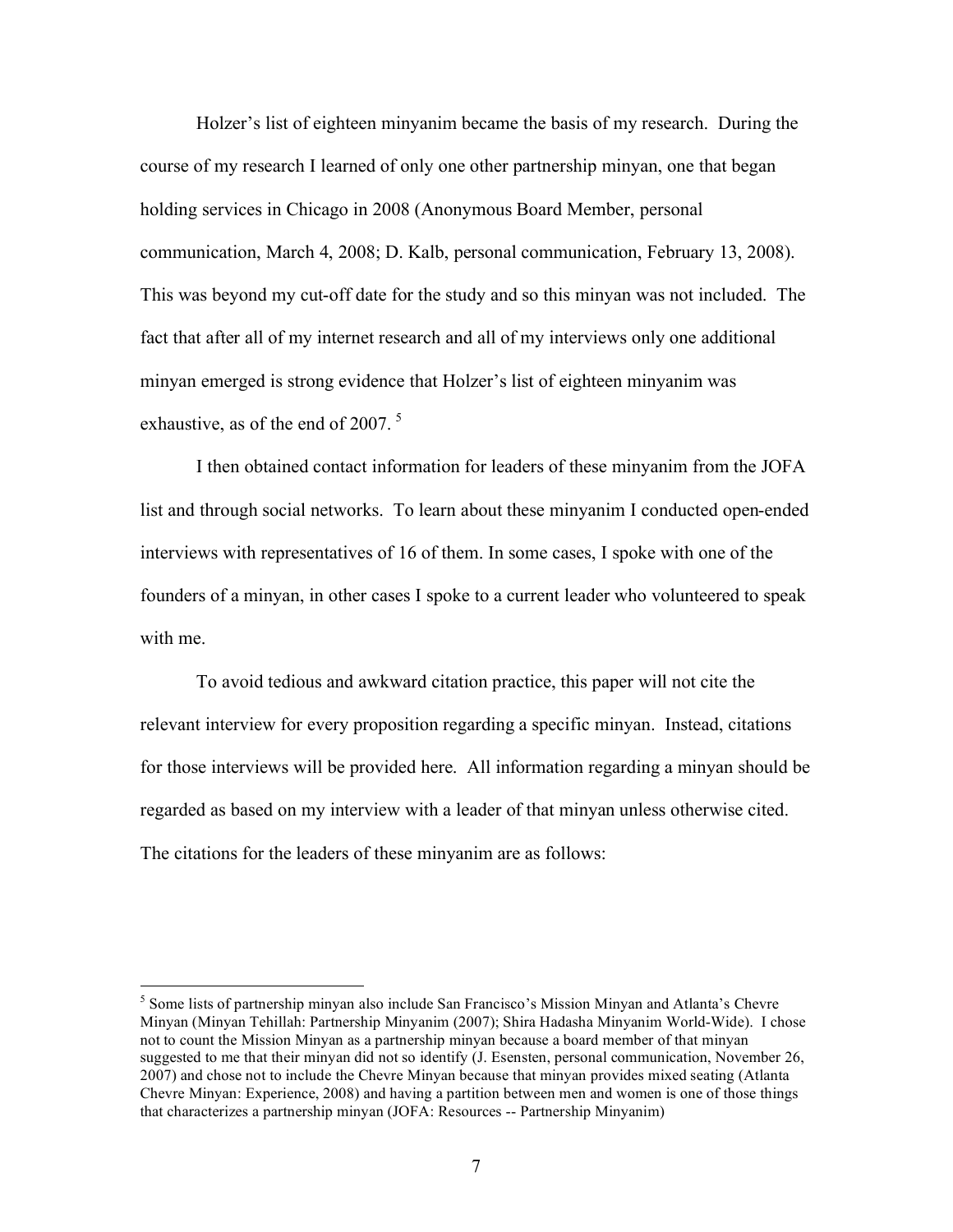| <b>Minyan</b>           | <b>Interviewee Date</b>  | <b>Position</b> |  |
|-------------------------|--------------------------|-----------------|--|
|                         | Abigail Yasgur, February | Founder         |  |
| 10/10                   | 28, 2008                 |                 |  |
|                         | Josh Getzler, February   | Co-chair        |  |
| Darkhei Noam            | 20, 22, and 27, 2008     |                 |  |
|                         | Florence Zeman,          | Founder         |  |
| Forest Hills Minyan     | February 15, 2008        |                 |  |
|                         | Chaim Trachtman,         | Founder         |  |
| Kol Echad               | February 17, 2008        |                 |  |
|                         | Rochelle Katz, February  | Founder         |  |
| Kol Sasson              | 21, 2008                 |                 |  |
|                         | Steven Exler, February   | Board member    |  |
| Migdal Or Minyan        | 25, 2008                 |                 |  |
|                         | Alanna Cooper, January   | Co-founder      |  |
| Minyan Tehillah         | 22, 2008                 |                 |  |
|                         | Elitzur Bar-Asher,       | Founder         |  |
| Minyan Urim             | February 21, 2008        |                 |  |
| Or Chadash/Kehillat     | Daniel Geretz, January   | Founder         |  |
| Ohel                    | 17, 2008                 |                 |  |
|                         | Jamie Salter, March 2,   | Founder         |  |
| Rosh Pina               | 2008                     |                 |  |
|                         | Sally Mendelsohn,        | Founder         |  |
| Shachar                 | February 14, 2008        |                 |  |
| Shira Hadasha of        | Betty Samuels, February  | Founder         |  |
| Teaneck                 | 23, 2008                 |                 |  |
|                         | Sam Fleischacker,        | Founder         |  |
| Shira Hadasha, Evanston | January 20, 2008         |                 |  |
|                         | Anonymous Board          | Board member    |  |
| Tehilla                 | Member, March 4, 2008    |                 |  |
| Tehillah Minyan of      | David Goldstein, January | Founder         |  |
| <b>Forest Hills</b>     | 23, 2008                 |                 |  |
|                         | David Kalb, February 13, | Founder         |  |
| Yavneh Minyan           | 2008                     |                 |  |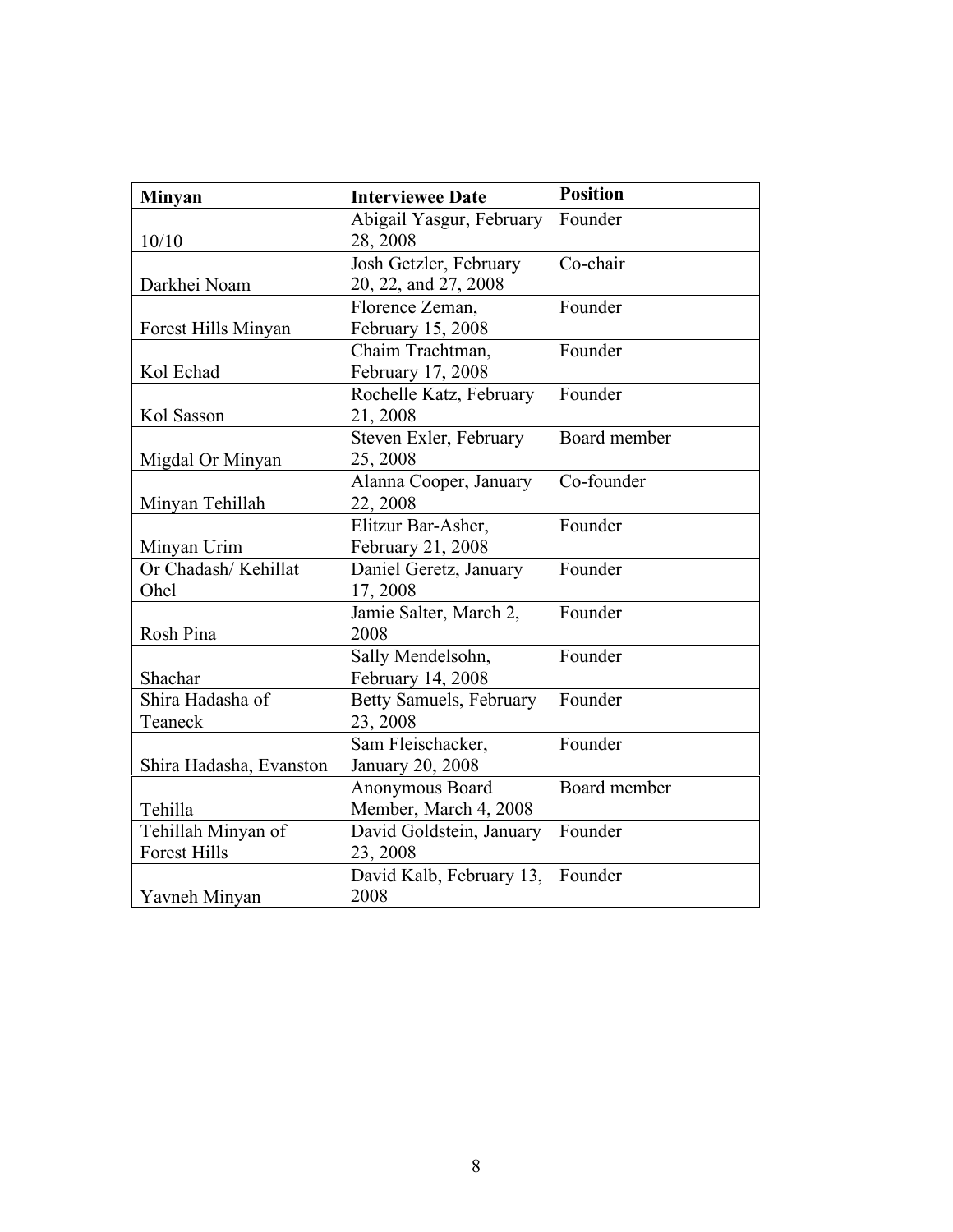### **I. Partnership Minyanim**

This section introduces Kehillat Shira Hadasha and the issues surrounding it and other partnership minyanim. It also provides information on American partnership minyanim and tells the stories of 16 partnership minyanim.

### **a. An Introduction to Kehillat Shira Hadasha and Partnership Minyanim**

Orthodox Judaism has traditionally forbidden women from taking any part in the synagogue service, and, as other streams of Judaism began encouraging women's participation, this recalcitrance has become one of the defining characteristics of Orthodox Judaism (Gruen, 2005). In 2001, an American-born Israeli named Mendel Shapiro, trained as a rabbi and lawyer in the United States and practicing law in Jerusalem, published a groundbreaking legal analysis in the journal *Edah* that challenged the absolute nature of the prohibition on women's involvement in the public prayer service. While noting that "[f]rom the Orthodox point of view, it is clear that halakhah cannot endure the sort of egalitarian service that is now commonplace in the Conservative and Reform movements," Shapiro explained that "there is one portion of the synagogue service – *qeri'at ha-Torah* (the public Torah reading) – where the bar to women's participation may not be absolute" (Shapiro, 2001, p. 2).

As Shapiro showed, there are three major halakhic issues that might prevent women from reading Torah in a synagogue service: the different obligations of men and women regarding Torah study<sup>6</sup>, *qol isha* (the prohibition against hearing a woman's

 <sup>6</sup>  $6$  This is the reason why women are thus far not able to lead the major services even in a partnership minyan, but only those optional (yet arguably substantial) portions of the service for which there is no obligation (Sofer, 2007), and, of course, as Shapiro argued, the reading of the Torah. However, two of the participants in my study told me that they, or someone they knew, were currently exploring halachic arguments that would allow women to lead all of the synagogue services (A. Cooper, personal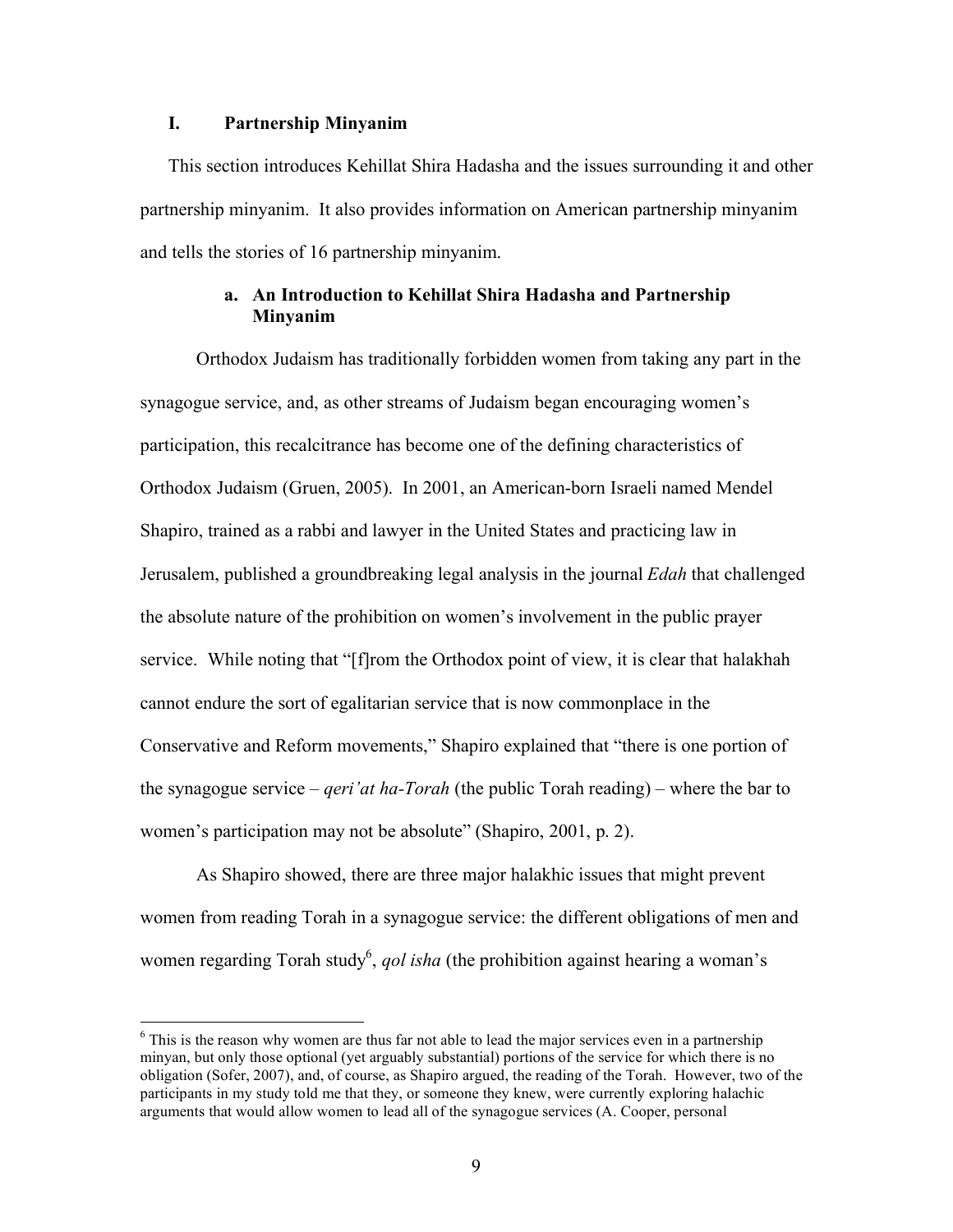singing voice), and *kevod ha-tsibbur* (a prohibition against taking actions that negatively affect the honor of a congregation or community). After explaining that there were halakhic authorities who held that men and women were equally obligated to hear the reading of the Torah, and that halachic authorities frequently limited and dismissed the application of *qol isha* in similar matters, Shapiro then went on, with tremendous thoroughness and length (52 pages and 278 footnotes) to argue that the prohibition of kevod ha-tsibbur could be waived or superseded.<sup>7</sup> There was therefore no strictly legal objection to having women read from and be called to the Torah in synagogue. (Shapiro, 2001)

 Violating a binding custom was another matter. After much analysis, Shapiro conceded that where an innovation "directly challenges existing practice or causes much dissension" – and that women reading Torah in synagogue was such an innovation – it should not be introduced into established synagogues in contravention of their usual way of doing things (Shapiro, 2001, p. 52). Shapiro nonetheless concluded that "where womens' *aliyyot* (being called to the Torah) and Torah reading take place in self-selected groups, the practice may not be attacked on the grounds that it violates binding *minhag* (custom)" (Shapiro, 2001, p. 52). In other words, as Shapiro stated in response to a critic's assertion that anyone who instituted such a practice could not be considered Orthodox, "newly organized congregations of like-minded persons that institute women's *aliyyot* (being called to the Torah) should be acknowledged by the Orthodox community

 $\overline{a}$ 

communication, March 19, 2008 ; D. Kalb, personal communication, February 13, 2008) . In one case this argument would circumvent the notion of obligation altogether and argue that in modern settings one who leads services is really a song-leader, and not a prayer-leader, and hence different obligations in prayer would be irrelevant (D. Kalb, personal communication, February 13, 2008).

<sup>&</sup>lt;sup>7</sup> Professor Rabbi Daniel Sperber subsequently published an article affirming the arguments of Shapiro (2001) and further arguing that the prohibition against women's participation based on congregational dignity is superseded by the halachic principle of human dignity, that is, the dignity of women who feel excluded by their inability to read from and be called to the Torah. (Sperber, 2002).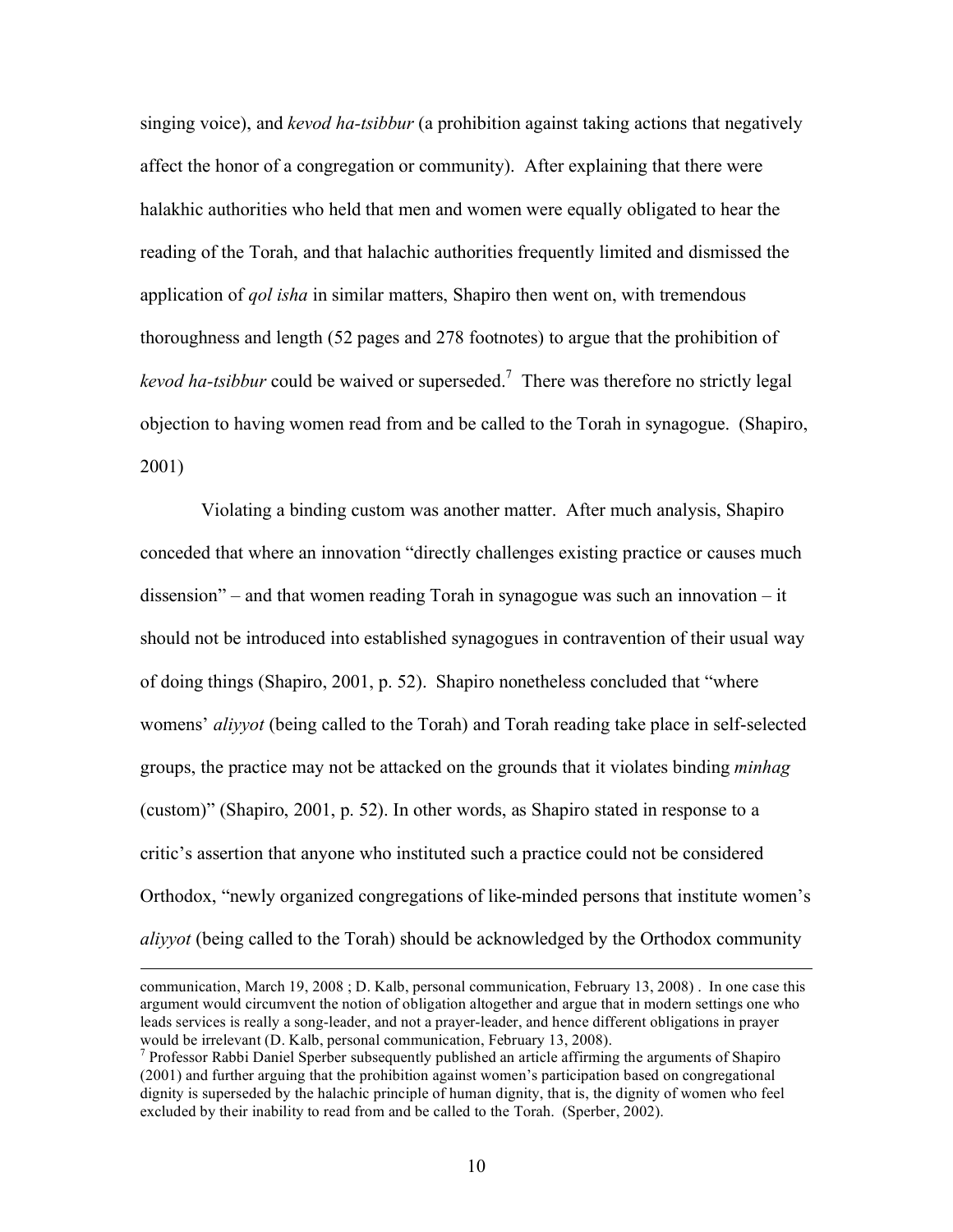as being Orthodox synagogues" (Henkin & Shapiro, 2001, p.1). Less than six months later, just such a congregation, calling itself Kehillat Shira Hadasha (New Song), was established in Jerusalem.

Kehillat Shira Hadasha was founded by university professors Elie Holzer and Tova Hartman, Jerusalemites who, interestingly enough, actually first met at a Jewish Orthodox Feminist Alliance (JOFA) conference in New York ("Lysistrata," 2004; Sofer, 2007). Holzer and Hartman are each parents of daughters and each felt an "unhappy dissonance" between the values they were trying to teach their daughters and those embodied by the Orthodox synagogue experience (Sofer, 2007). As Hartman explained, "We could no longer accept living with a split between the davening (praying) self and the inner self and secular public selves. We could no longer socialize ourselves into that split; more important, we no longer wanted to" ("Lysistrata," 2004). They therefore began exploring the possibility of creating "a viable Orthodox synagogue experience that would allow expression for the voices and ideas of women and at the same time preserve their commitment to observance of Jewish law" (Sofer, 2007). Kehillat Shira Hadasha was born.

The new congregation was a stunning and rapid success and soon began drawing large numbers, including high-profile observant Jews such as Senator Joseph Lieberman (Gross, 2003). As a critic of the congregation conceded, "[t]hey've clearly tapped into something very deep" (Gross, 2003). The crowds at services often overflow Kehillat Shira Hadasha's cavernous auditorium premises, and have repeatedly been estimated at over 500 persons (Gross, 2003; Gruen, 2005; Sofer, 2007).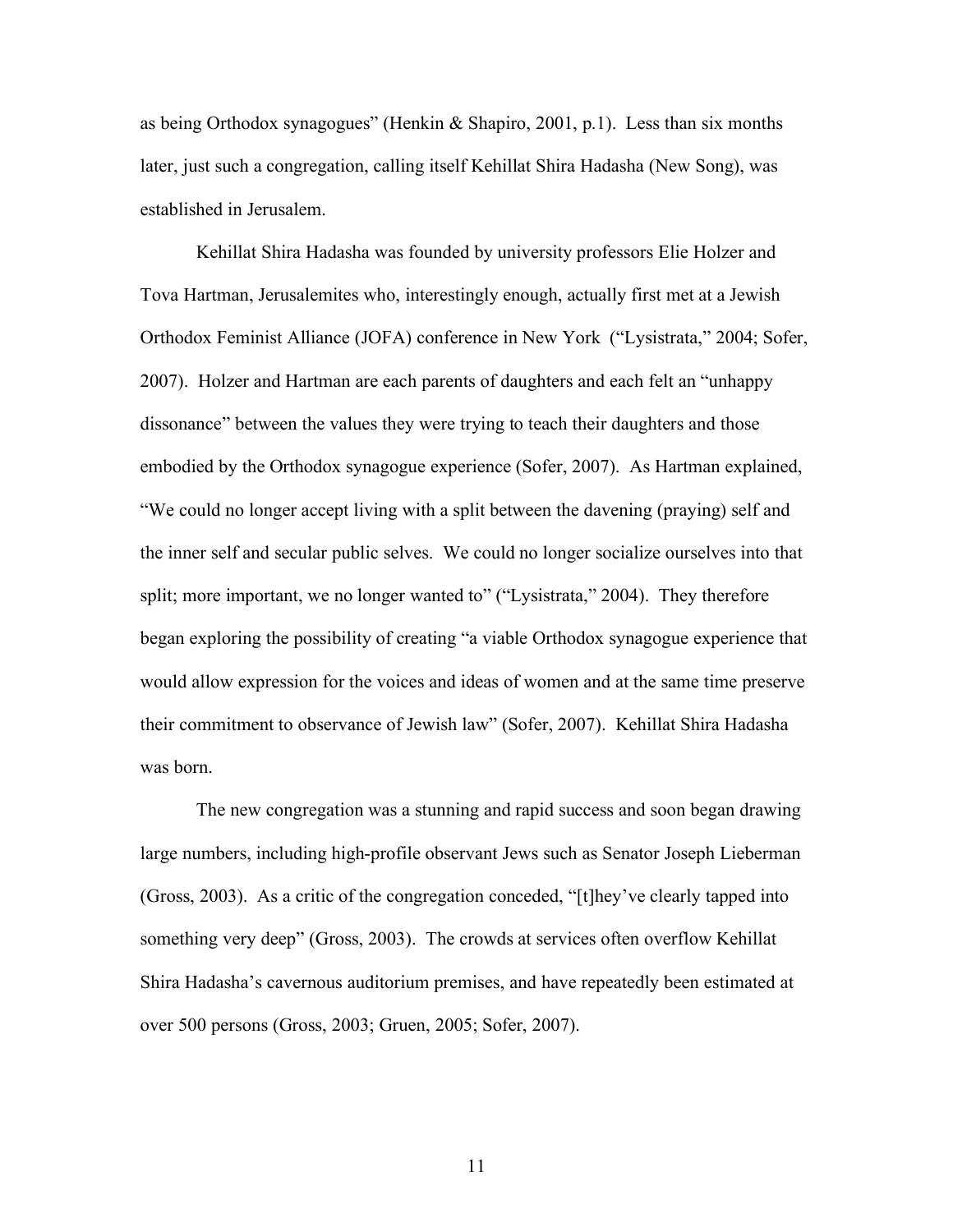Kehillat Shira Hadasha has also inspired a wave of similar congregations worldwide; those in the United States are the topic of this paper. According to Kehillat Shira Hadasha's co-founder Elie Holzer, similar congregations have been established in cities in five countries: Israel (various areas of Jerusalem and elsewhere), Switzerland (Zurich), Australia (Melbourne), Canada (Toronto), and the United States (personal communication, October 11, 2007).

At Kehillat Shira Hadasha and partnership minyanim, women may read the Torah and be called to the Torah and may also lead some of the prayers: the Kabbalat Shabbat service on Friday night, the P'sukei D'zimrah service and Torah service on Saturday morning (JOFA: Resources – Partnership Minyanim).

The significance of Kehillat Shira Hadasha lies not so much in the fact that it allowed women to lead parts of the synagogue service; the 'liberal' or 'progressive' branches of Judaism (such as the Reform and Conservative movements familiar to many Americans) embraced gender egalitarianism decades ago (Gruen, 2005). Kehillat Shira Hadasha was, however, the first congregation to justify prominent roles for women in public prayer within the context of the Orthodox tradition of Jewish law, a development that The Jerusalem Report, a well-respected Israeli English language monthly, described as nothing less than a revolution (Gross, 2003). Kehillat Shira Hadasha thus laid claim to Orthodox Jewish legal legitimacy while at the same time asserting that Orthodoxy does not require the total exclusion of women from public participation in prayer services (Ibid). This has been an extremely contentious assertion that has drawn intense criticism of several sorts.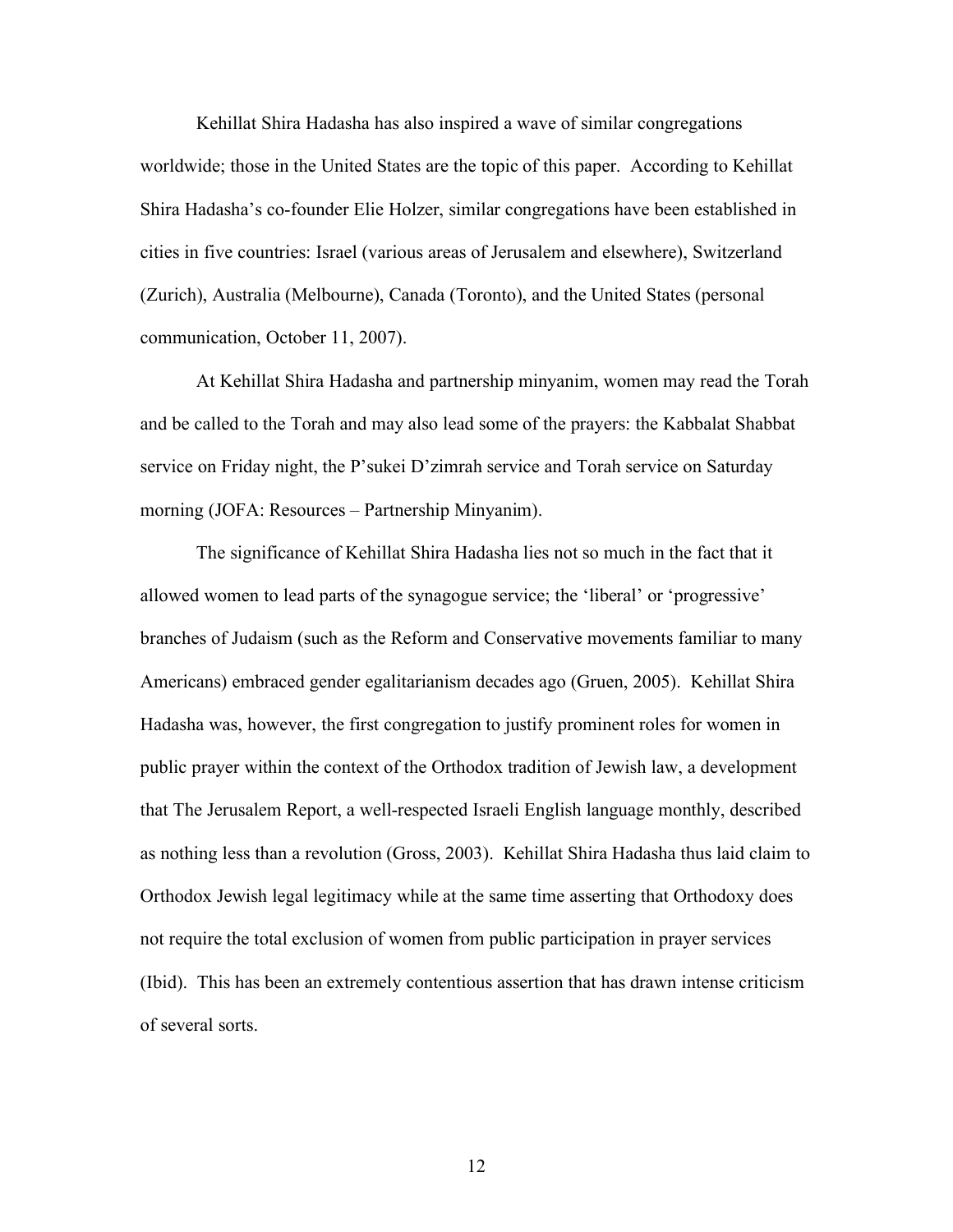Some criticism of Shira Hadasha has been in the way of reasoned and sober analysis of the halakhic arguments relied upon by Kehillat Shira Hadasha. This criticism engages with the arguments put forward by Shapiro (2001) and others and evaluates their intellectual and halakhic persuasiveness, almost invariably unfavorably (Gross, 2003; Henkin, 2001; Rothstein, 2005 in Sugarman, 2007). For example, one Israeli rabbi known generally as an advocate for increased opportunities for women nonetheless rejects Shapiro's (2001) argument that women may read Torah for men on the grounds that it was achieved by "rummaging through the texts and manipulating the halakhah … using a narrow reading to attain what they want." (Gross 2003). Another line of criticism argues that Kehillat Shira Hadasha's practices must be forbidden because no major Orthodox halakhic arbiter has sanctioned them, and because no other Orthodox congregations have ever adopted similar practices (Gross, 2003; Henkin, 2001).<sup>8</sup>

There has also been another type of criticism altogether – vicious invective that condemns Kehillat Shira Hadasha and partnership minyanim as betrayers of the Jewish people and halakha. For example, one prominent Israeli rabbi announced that "anyone who is truly God-fearing will not join in such a minyan since this is how the breaking of Jewish tradition begins" (Sela, 2006). Another announced that "people should not pray in this synagogue" because "[o]ne cannot come closer to God by violating Jewish law" (Ibid). As recently as February 2008, over six years after the founding of Kehillat Shira Hadasha, this rabbi was still inveighing against minyanim like Shira Hadasha as "the product of radical feminist agendas" – 'feminist' is a slur in some Orthodox circles

 <sup>8</sup>  $\delta$  Of course this is quite a circular argument – since no major authorities have permitted it, it must be forbidden, and since it is forbidden, how could a major authority argue that it is permitted? Likewise, the fact that no other congregations share these practices is taken as both effect *and* cause of the ruling that they are prohibited.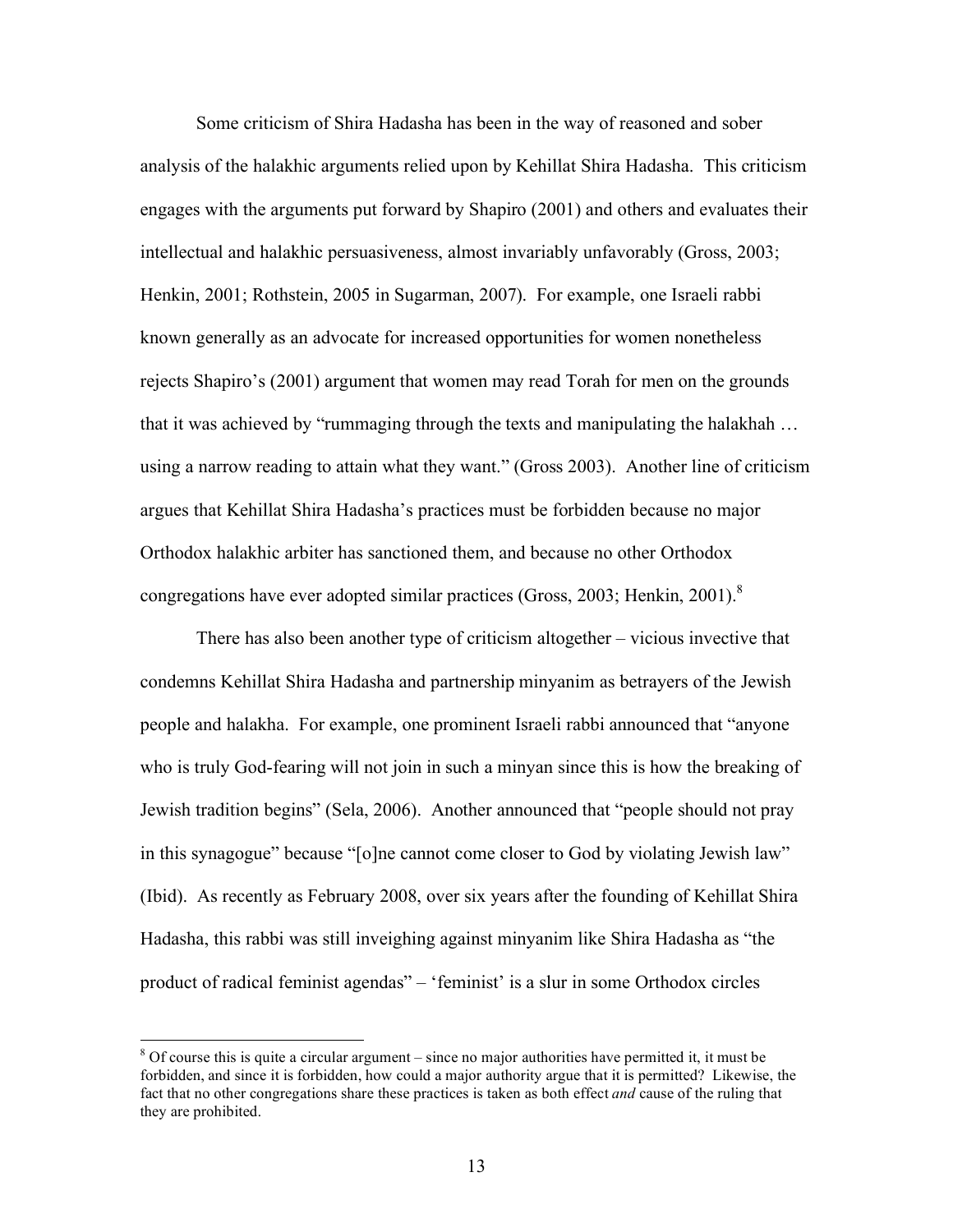(Lando, 2007) – and claiming that "they are a departure from normative Judaism" (Wagner 2008).

The American partnership minyanim that I studied have faced similar controversy, to the extent that the leadership of one minyan was asked, "Why are you destroying the Jewish people?" (S. Exler, personal communication, February 25, 2008). Another minyan was condemned from the pulpit of every Orthodox synagogue in the local community on the same Sabbath (R. Katz, personal communication, February 21, 2008). Other minyanim have also faced controversy and conflict. The founder of one such congregation was banned from leading services or serving on the board of his home synagogue, a synagogue of which he had previously been president (D. Geretz, personal communication, January 17, 2008). A member of another congregation that was merely discussing such innovations left that congregation in protest (S. Fleischacker, personal communication, January 20, 2008). Those who have led services at several partnership minyanim have found themselves banned from leading services at their own synagogues by the rabbis of those synagogues (C. Trachtman personal communication, February 14, 2008 ; J. Getzler, personal communication, February 27, 2008). And when one partnership minyan advertised on a local Orthodox listserv that it would be hosting a reading of the Book of Esther (the *Megillah*) in which men and women both would participate, the board received this hateful response: "Why don't you just have dogs read *megillah* for people?" (S. Exler, personal communication, February 25, 2008)

Despite this controversy and opposition, American partnership minyanim have spread and grown in the six years since Kehillat Shira Hadasha was established. The next section provides a summary of this study's findings on those minyanim.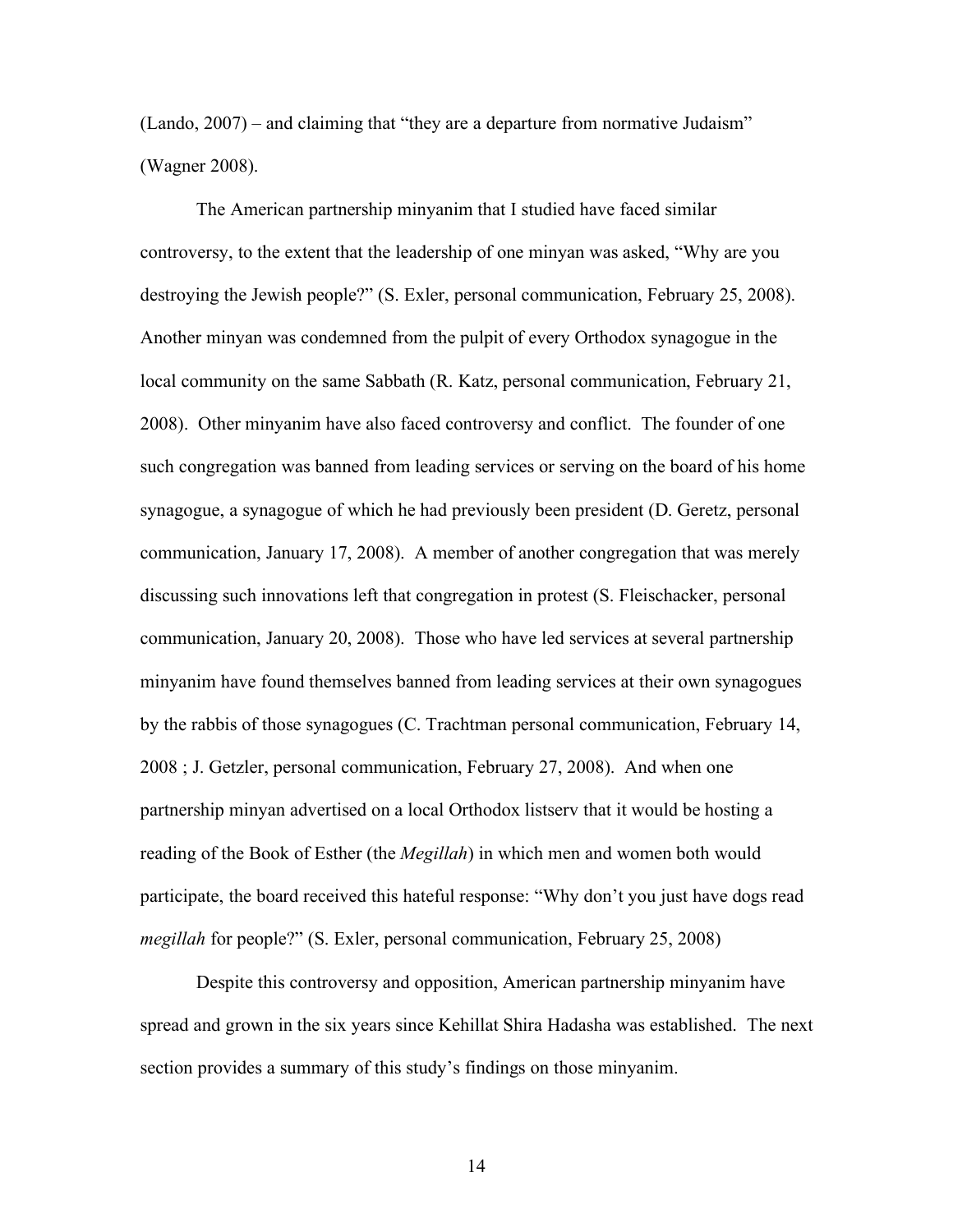#### **b. Summary of Findings on Partnership Minyanim**

As Figure 1 shows, as of 2007, partnership minyanim had been established in seven census bureau defined metropolitan statistical areas. They are 1) New York-Northern New Jersey-Long Island, 2) Chicago-Joliet-Naperville, 3) New Haven-Milford



4) Boston-Cambridge-Quincy, 5) Washington-Arlington-Alexandria, 6) Ann Arbor, and 7) Los Angeles-Long Beach-Santa Ana. As Figure 1 also shows, over half of the minyanim thus far established (regardless of current activity) -- 10 of the 18 -- are in the New York area. The Chicago area is next, with three. No other area has more than one. (E. Holzer, personal communication, October 11, and October 17, 2007)

It is worth noting that, aside from the dominance of New York, the distribution of partnership minyanim does not particularly correspond to the distribution of Jews across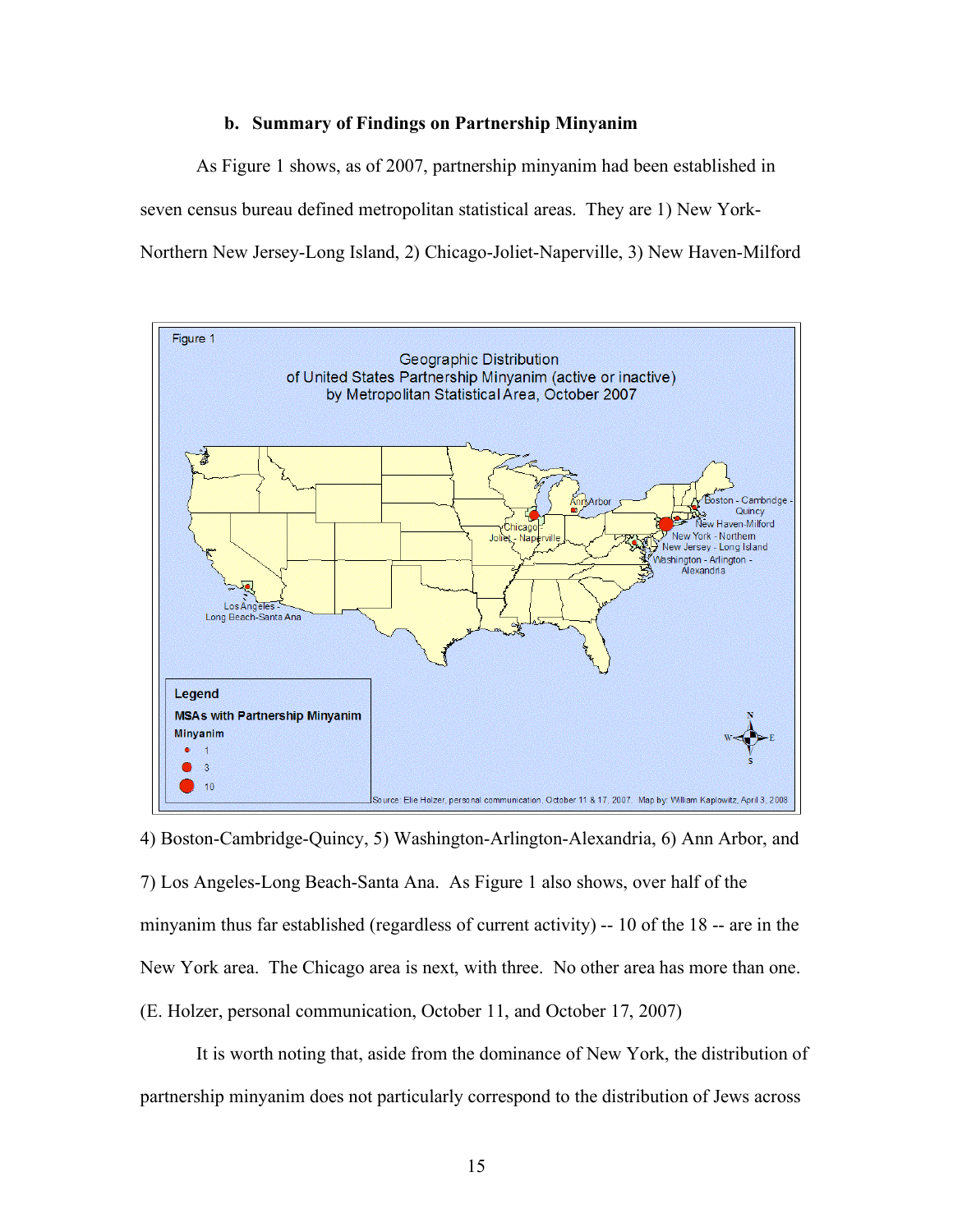metropolitan areas, as estimated and categorized by the 2002 National Jewish Population Survey (United Jewish Communities,  $2002$ ).<sup>9</sup>

Here are a few interesting differences. The Los Angeles area, with around two times as many Jews as the Chicago area, has one partnership minyan to Chicago's three; Southeast Florida, with about twice as many Jews as Chicago, has none. New Haven has a partnership minyan, but Philadelphia, with around twelve times as many Jews, does not. Ann Arbor has a partnership minyan but neither Detroit, Cleveland, nor Baltimore, each with over twelve times as many Jews, does (United Jewish Communities, 2002). In fact, it is worth noting that there are no partnership minyanim in the Sunbelt except for that in Los Angeles; none west of the Atlantic sea-board and east of Michigan; and only one west of Chicago.

shows, the first American partnership minyanim were established in New York in 2002. In 2003, three were established outside the New York area. Since 2004 the majority of established 0 2 4 6 8 10 12 14 16 18 20 **Minyanim Figure 2**

As Figure 2



partnership minyanim have been in metro New York.

<sup>-&</sup>lt;br>9 <sup>9</sup> The National Jewish Population Survey uses its own categorization system that combines MSAs and CMSAs and other geographies in order to better approximate the true geography of local Jewish communities. (United Jewish Communities, 2002)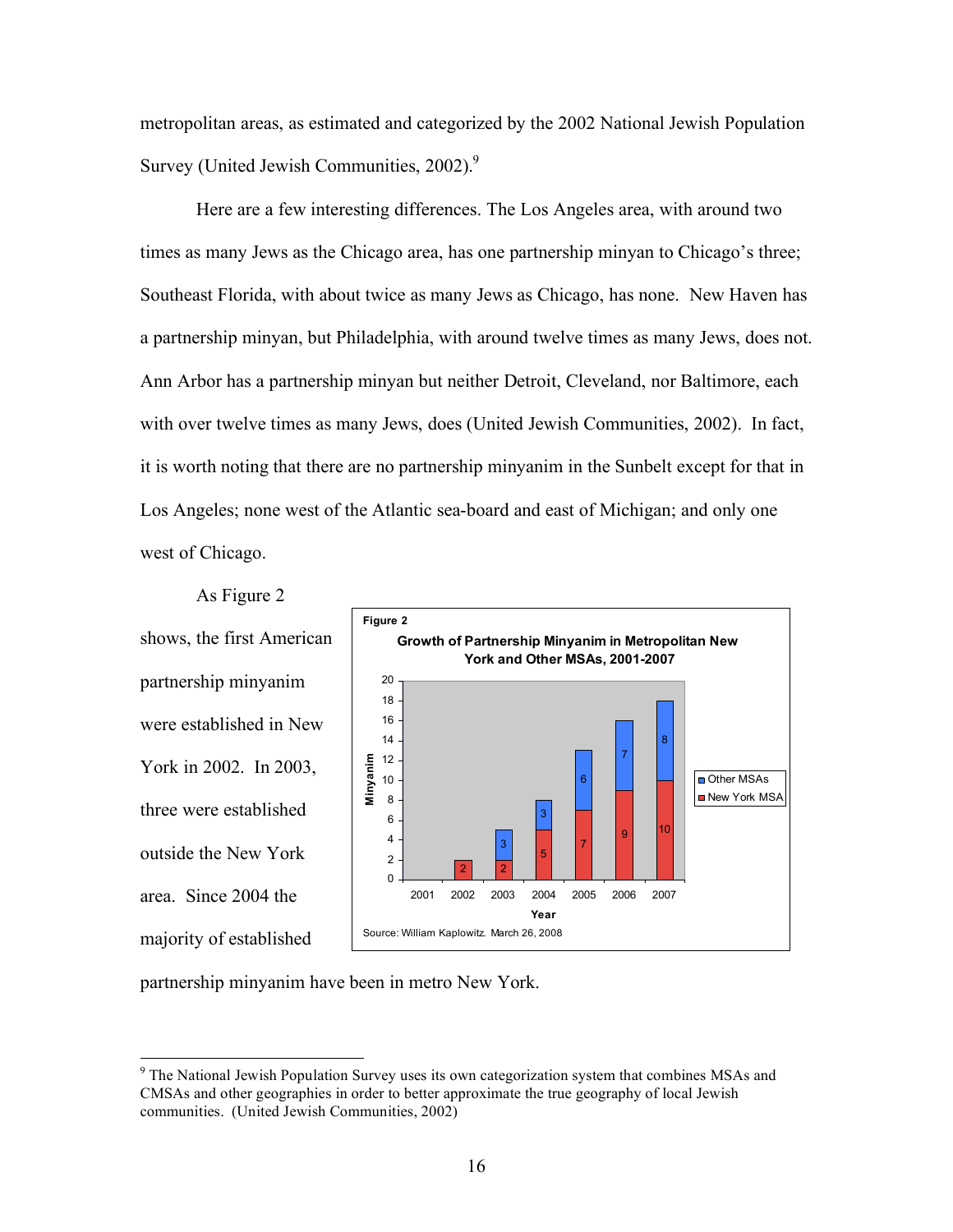As Figure 3 shows, the story is slightly different when we look only at active minyanim, here defined as those minyanim that held services during a calendar year. When it comes to those minyanim, the predominance of the New York Area is reduced;

in 2007 there were seven active minyanim in New York and seven elsewhere. The other way of looking at this is that three New York area partnership minyanim are no longer active, whereas only one outside of New York has



ceased holding services. As Figure 3 also indicates, it was not until 2006, the fifth year of this phenomenon, that any minyanim ceased activity.<sup>10</sup> One might have expected there to be a high rate of attrition in the first one or two years of the phenomenon generally as the most cutting-edge experiments failed. This has not been the case.

It has been asserted, sometimes with pride (Sege, 2005) and sometimes dismissively (Sugarman 2007), that partnership minyanim are a phenomenon confined to hip urban centers, particularly the "ultra-cosmopolitan" Upper West Side of Manhattan (Sugarman 2007), and to college campuses. This is not the entire truth.

 $10$  These minyanim actually stopped holding services in 2005, but because they met during 2005 they get counted as active for 2005 and then inactive thereafter.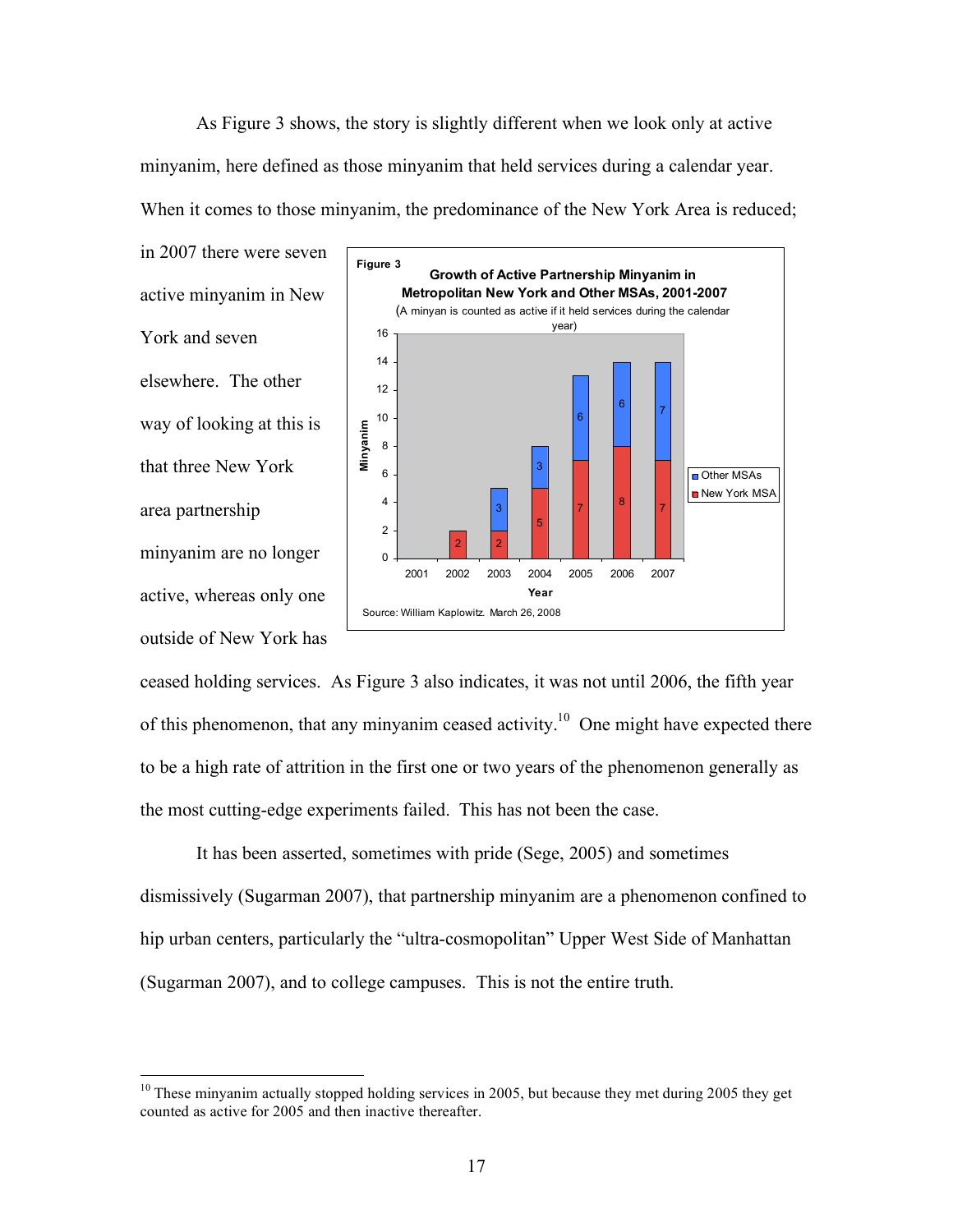As Figure 4 shows, six partnership minyanim have been established in New York City (although only one of those – admittedly, the first, most regular, and best-attended – is on the Upper West Side). Of the eight outside the New York area, three have been established in major urban centers, here defined as the central cities of the ten largest MSAs. Four have been established in university communities, which I use to refer to



Three minyanim are located in the suburbs of major MSAs, but of these, only one, in Skokie, IL, is not a university community. On the other hand, four of New York's partnership minyanim have been established in suburban Westchester County and New Jersey. It is therefore fair to say that partnership minyanim are largely – though by no means exclusively – found in urban centers and university communities.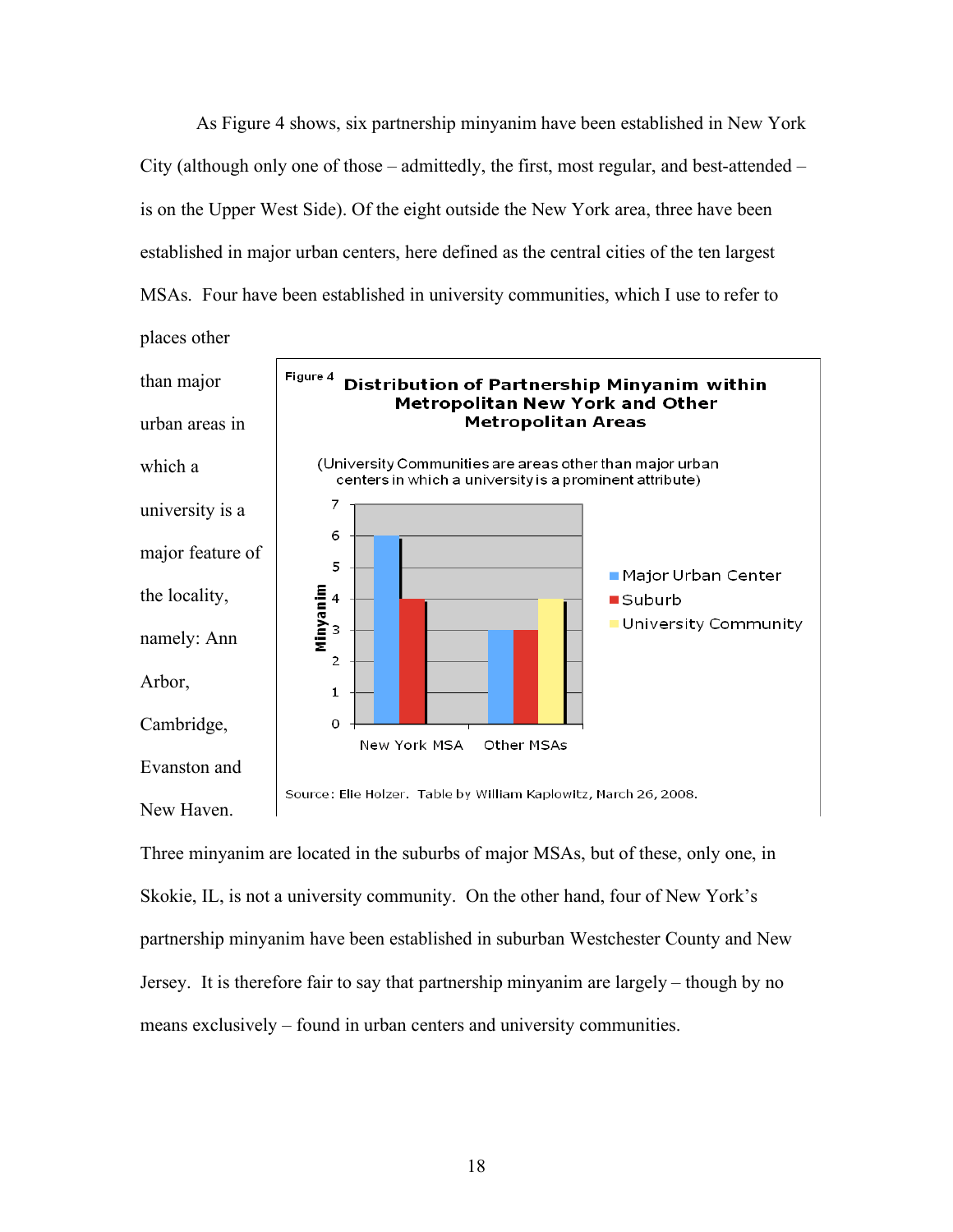# Table 1 presents a list of all partnership minyanim that were actively holding

services as of December, 2007, sorted by year of founding.<sup>11</sup>

## **Table 1**

| Minyan                               | Location                           | Year<br>Founded | <b>Services</b>                                               | <b>Meets</b>                                             | <b>Attendance</b> | Membership<br>Demographic                                |
|--------------------------------------|------------------------------------|-----------------|---------------------------------------------------------------|----------------------------------------------------------|-------------------|----------------------------------------------------------|
| Darkhei Noam                         | New York, NY<br>(Upper W.<br>Side) | 2002            | Saturday morning,<br>periodic Friday night                    | Weekly                                                   | 125-150           | Families with<br>children, late 20s to<br>$mid-40s$      |
| Shachar                              | Bronx, NY<br>(Riverdale)           | 2002            | Saturday morning                                              | Monthly                                                  | $60 - 70$         | Families in their 40s<br>and up                          |
| Kol Sasson                           | Skokie, IL                         | 2003            | Saturday morning,<br>Friday night, holidays                   | Weekly<br>(monthly Friday<br>nights)                     | 30                | Families in their 30s<br>and 40s                         |
| Minyan<br>Tehillah                   | Cambridge, MA                      | 2003            | Saturday morning,<br>Friday night, some<br>holidays           | Bi-monthly<br>(monthly Friday<br>nights)                 | $50 - 70$         | Couples and families<br>in their 30s                     |
| Kol Echad                            | New Rochelle,<br>NY                | 2004            | Friday night, Saturday<br>morning                             | Monthly<br>(alternate Friday<br>night & Sat.<br>morning) | $\overline{30}$   | Families in 40s and<br>50s                               |
| Minyan Urim                          | New Haven, CT                      | 2005            | Saturday morning                                              | Weekly                                                   | $25 - 45$         | Graduate students,<br>undergraduates, a few<br>families. |
| 10/10                                | Los Angeles,<br>CA                 | 2005            | Friday night                                                  | Monthly (occas.<br>Sat. morning)                         | 60                | Families and singles<br>in their 20s-60s                 |
| Shira Hadasha,<br>Evanston           | Evanston, IL                       | 2005            | <b>Saturday Morning</b>                                       | Monthly                                                  | 30-40             | Families in 40s & 50s                                    |
| Shira<br>Chadasha of<br>White Plains | White Plains,<br>NY                | 2005            | Friday night, rare<br>Saturday mornings                       | Irregularly, every<br>2-3 months                         | 40-50             | Families in their late<br>$30s - 60s$ ,                  |
| Tehillah<br>Minyan                   | Queens, NY<br>(Forest Hills)       | 2006            | Friday night                                                  | Monthly                                                  | $18 - 27$         | Couples in $20s \& 30s$                                  |
| Yavneh                               | New York, NY<br>(Upper E. Side)    | 2006            | Saturday morning                                              | Monthly                                                  | 100               | Families in their 40s                                    |
| As yet<br>unnamed                    | Ann Arbor, MI                      | 2006            | Friday night                                                  | Bimonthly                                                | 18-25             | Graduate students,<br>families                           |
| Rosh Pina                            | Washington,<br>D.C.                | 2007            | Friday night, Sat.<br>morning or afternoon,<br>special events | Monthly                                                  | 60-70             | Singles and couples<br>in their 20s and 30s              |
| Migdal Or                            | New York, NY<br>(Wash. Heights)    | 2007            | Friday night                                                  | Bi-monthly                                               | $40 - 50$         | Single students and<br>professionals in 20s              |

 $\frac{11}{11}$  The minyan in Ann Arbor held services through December, 2007 but has not held services in 2008.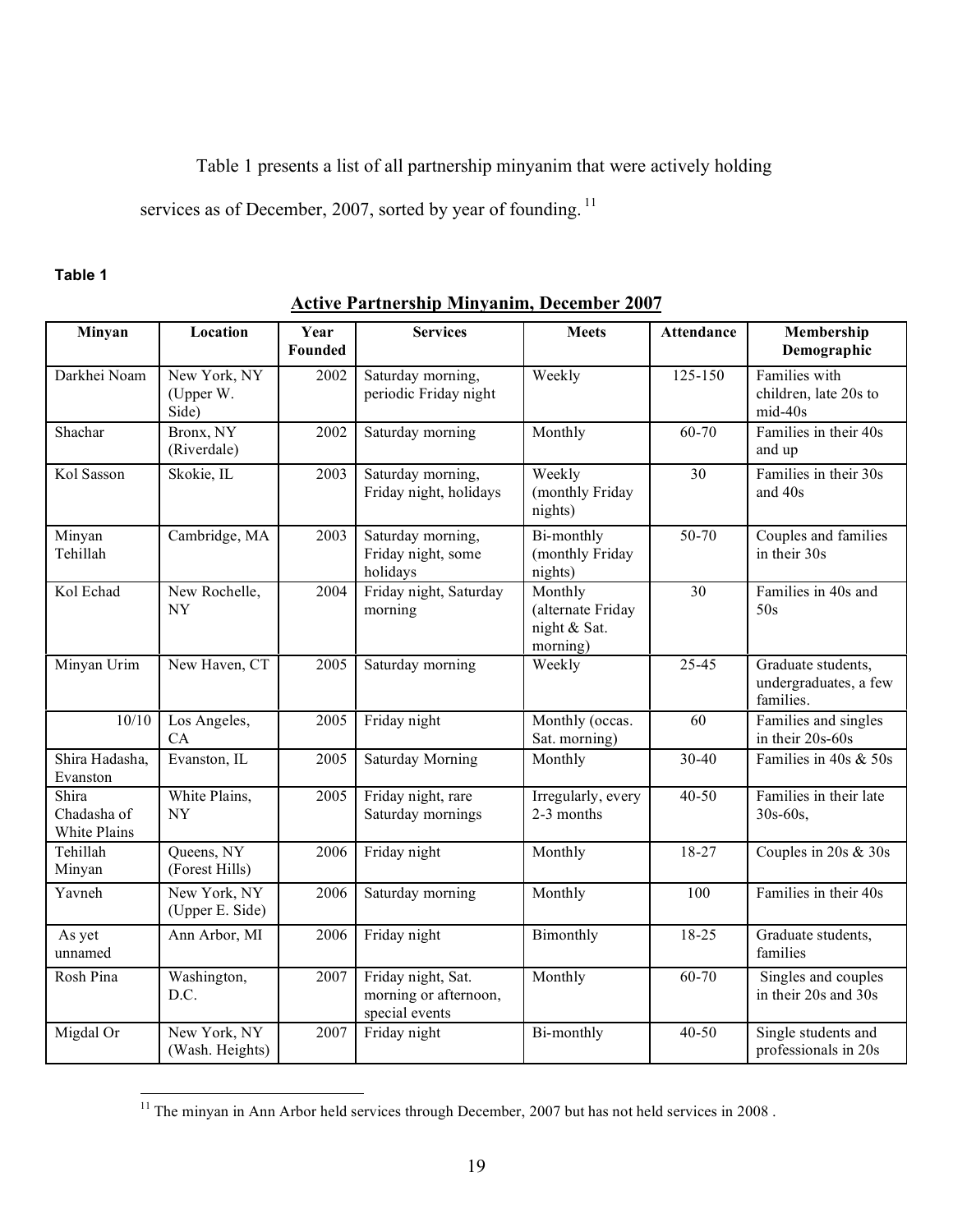As Table 1 shows, three of these fourteen minyanim meet every Sabbath; most meet monthly, a few meet bi-monthly, and one meets irregularly. As Table 1 also shows, some of these minyanim meet only on Friday nights, some only on Saturday mornings, and others a mix. Attendance varies wildly: the biggest minyan, Darkhei Noam, attracts 125-150 people per meeting, while those in Ann Arbor and Forest Hills may be lucky to draw 20 people. To my surprise, most minyanim draw mostly middle-aged families, though there are several that draw mostly people in their twenties and thirties without children. Data on Shira Chadasha of White Plains comes from Raquel Ukeles (personal communication, March 9 & March 11, 2008).

As Table 2 shows, four partnership minyanim were no longer holding services as of December, 2007. Insufficient ideological commitment prevented one from carrying forward when its initial founders departed, insufficient membership brought about the end of another, insufficient membership brought on by community social pressure brought about the end of a third, and rabbinic and community pressure forced another to stop meeting.

| I al ultroup mint, anno 130 Evilger Tierre, Deceniber 2007 |          |         |                   |                 |          |                   |              |                   |
|------------------------------------------------------------|----------|---------|-------------------|-----------------|----------|-------------------|--------------|-------------------|
| Minyan                                                     | Location | Founded | <b>Suspended</b>  | <b>Services</b> | Met      | <b>Attendance</b> | Membership   | <b>Reason for</b> |
|                                                            |          |         | <b>Operations</b> |                 |          |                   | Demographic  | <b>Suspension</b> |
| Tehilla                                                    | Chicago, | 2003    | 2005              | Friday          | Monthly  | $25 - 30$         | Singles and  | Lack of           |
|                                                            | $\Pi$ .  |         |                   | night           |          |                   | couples, age | ideological       |
|                                                            |          |         |                   |                 |          |                   | 25-35        | commitment        |
| Forest                                                     | Queens.  | 2004    | 2006              | Friday          | Monthly  | 30                | Families,    | Insufficient      |
| <b>Hills</b>                                               | NY       |         |                   | nights or       |          |                   | middle-aged  | membership        |
| Minyan                                                     |          |         |                   | Saturday        |          |                   |              |                   |
|                                                            |          |         |                   | afternoons      |          |                   |              |                   |
| Shira                                                      | Teaneck, | 2004    | 2006              | Saturday        | Weekly,  | ??                | Middle-aged  | Insufficient      |
| Hadasha                                                    | NJ       |         |                   | morning         | few      |                   | to elderly   | membership,       |
| of                                                         |          |         |                   |                 | Friday   |                   |              | community         |
| Teaneck                                                    |          |         |                   |                 | night    |                   |              | opposition        |
| <b>Or</b>                                                  | Highland | 2005    | 2005              | Friday          | Met only | 70                | Middle-aged  | Community         |
| Chadash                                                    | Park, NJ |         |                   | night           | twice    |                   |              | and rabbinic      |
|                                                            |          |         |                   |                 |          |                   |              | opposition        |

**Table 2**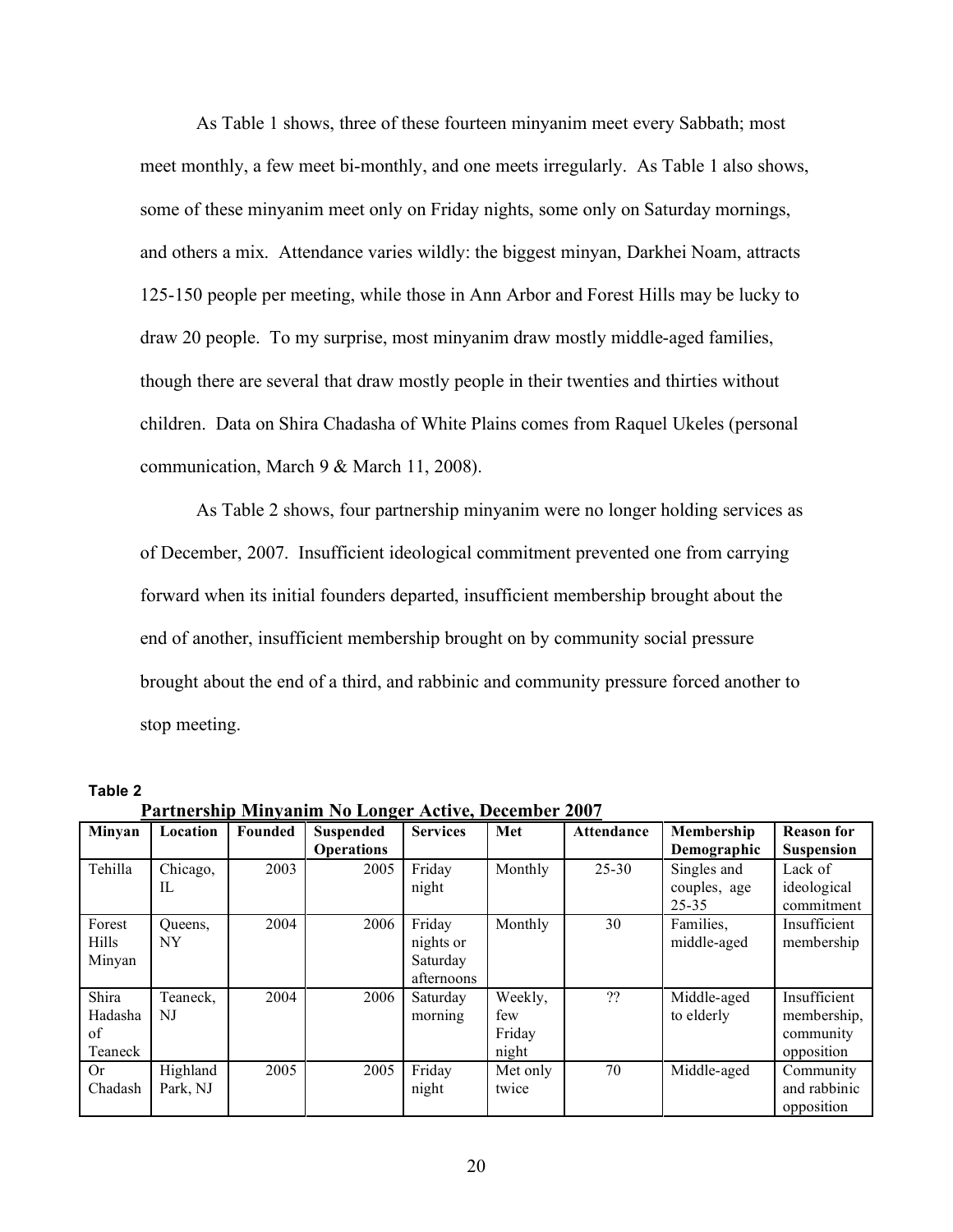A great majority of the partnership minyanim aspire to emulate not only Kehillat Shira Hadasha's inclusion of women in the Orthodox synagogue setting but also the congregation's extraordinarily beautiful and musical prayers. Some, including Minyan Tehillah of Cambridge, Shachar of Riverdale, and 10/10 of Los Angeles have, according to their leaders, succeeded. Others, including Kol Echad of New Rochelle and Kol Sasson of Skokie have struggled to create services featuring the same sort of energy and melody as those at Kehillat Shira Hadasha. Two minyanim, Darkhei Noam of Manhattan and Minyan Urim of New Haven, explicitly distinguish themselves from Kehillat Shira Hadasha with regard to singing during services. A leader of Minyan Urim asserted that "for us, it is not at all about beautiful tefillah (prayers)," and that his is "a regular minyan," with no particular focus on singing. Darkhei Noam tries to strike a balance between a desire to have beautiful singing and a desire to finish services expeditiously, and its leadership contrasts Darkhei Noam with Shira Hadasha in this regard.

It is important to note that the rise and growth of partnership minyanim in the United States is, in some ways, part of – and certainly contemporaneous with -- a broader trend toward what are being called "independent minyanim" (Cohen, 2006; personal communication A. Cooper, January 23, 2008). According to a recent report in the Jewish press, "these loose-knit communities are defined by their inclusiveness, pluralistic nature, intense worship style, fluid organizational structure, high Jewish literacy and fierce aversion to labels" (Fishkoff 2007). These minyanim have more than quintupled in number since 2001 (the same year that Kehillat Shira Hadasha was founded), and now number over 80, spread across 27 cities in the United States (Banerjee, 2007; Fishkoff, 2007).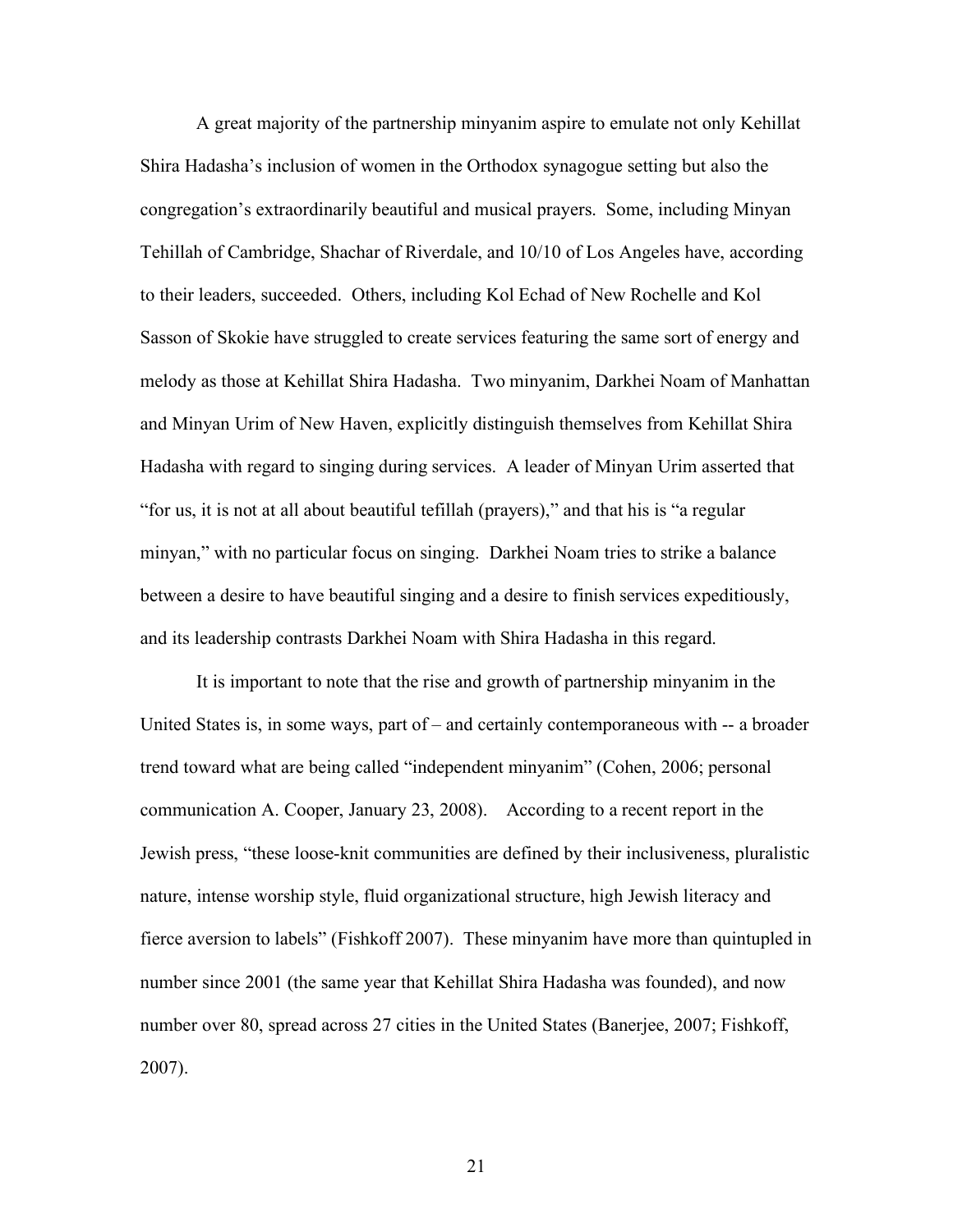There are two major differences between partnership minyanim and independent minyanim generally. First, according to the results of a recent study on independent minyanim, most participants in these minyanim are under 40 and unmarried (Fishkoff 2007). My research has shown that many, maybe even most, partnership minyan attendees are married and have children. Second, independent minyanim are committed to many things, such as "inclusiveness and pluralistic nature," but Orthodox halakhic legitimacy – concern for which is one of the cornerstones of the partnership minyanim movement -- is not one of them.

It is also worth observing that although partnership minyanim are at their heart a movement within Orthodox Judaism, it is quite typical for partnership minyanim to attract a significant minority of non-Orthodox, usually Conservative, Jews. For example, Kol Echad draws about 33% of its participants from the local Conservative synagogue, Or Chadash drew 20% from a Conservative synagogue, Rosh Pina draws approximately 50% of its participants from a local independent egalitarian minyan, and around half of the participants at Minyan Tehillah of Cambridge at least sometimes attend various egalitarian or Conservative minyanim. Shira Hadasha, Evanston and Shachar also draw an un-quantified number of Conservative participants. Other minyanim draw an even larger percentage from beyond the Orthodox community: 10/10 draws fully 66% of its participants from various Conservative communities, and the Forest Hills Minyan drew 60% from Conservative synagogues.

This is striking because the Conservative movement embraced egalitarianism years ago, and so the very thing that makes partnership minyanim so exciting from the Orthodox perspective – the ability of women to take some major ritual roles during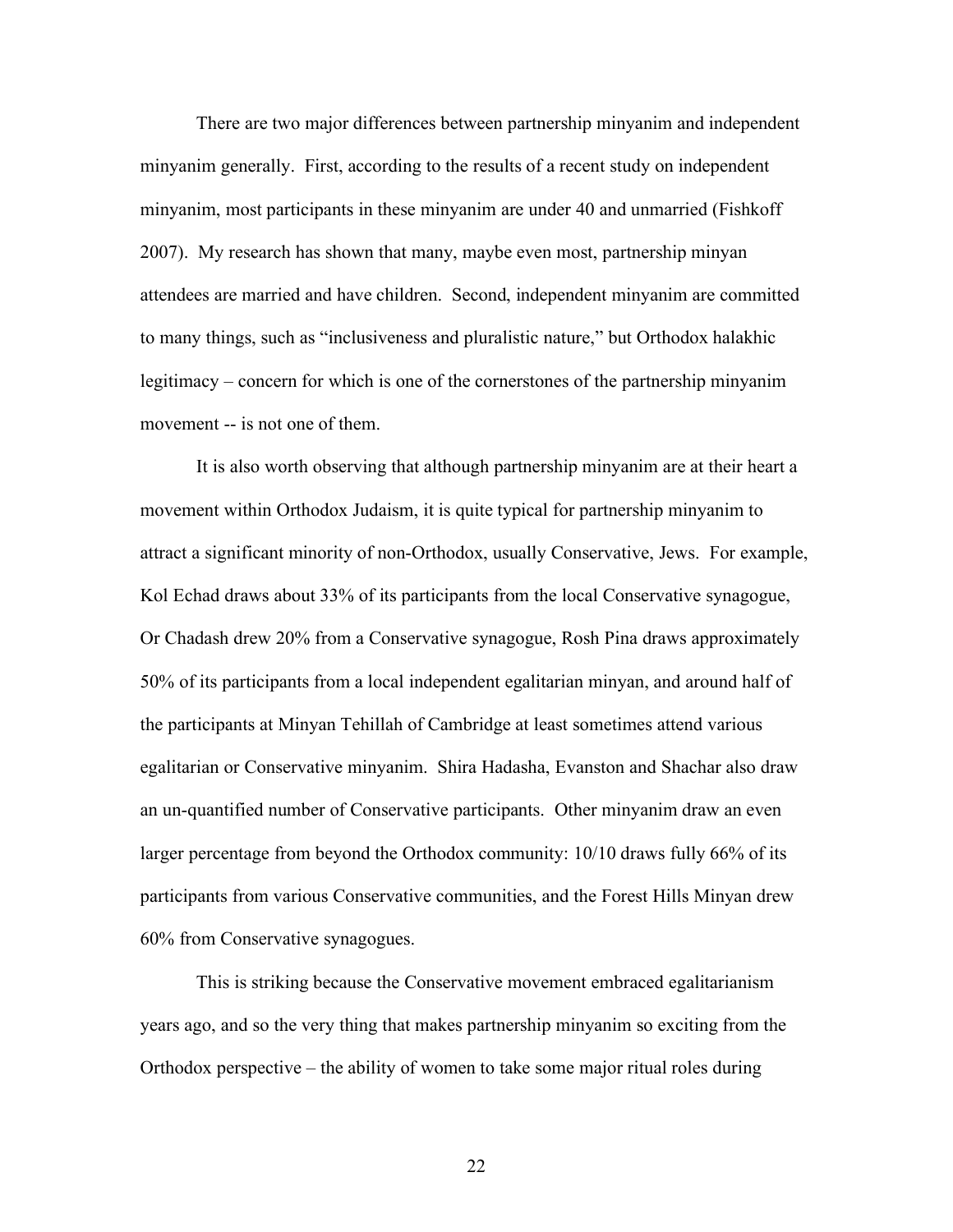synagogue services – should be utterly passé. So why do these Conservative Jews who already have the option of praying in a setting in which women can participate fully attend these minyanim that are less than fully egalitarian? The answer seems to be that these minyanim offer serious, traditional prayers that are sometimes very exciting and spirited, and that their feminist innovations make them more palatable to persons used to egalitarianism than a similar Orthodox synagogue would be (S. Fleischacker, personal communication, January 20, 2008; S. Mendelsohn, personal communication, February 14, 2008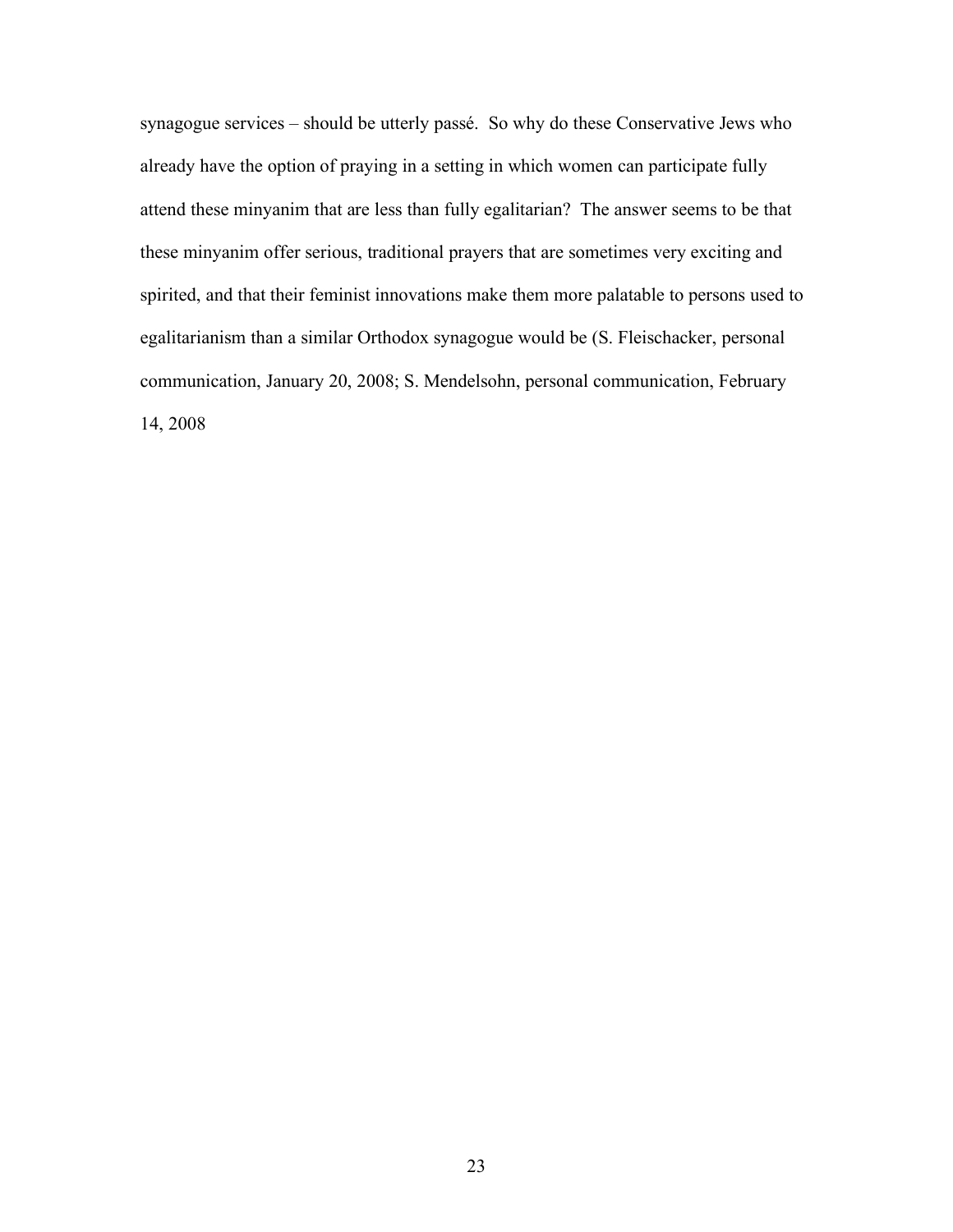#### **c. Case Studies**

This section tells the stories of 16 American partnership minyanim.

## **1. It All Began with a Bat-Mitzvah: Shira Hadasha, Evanston (IL) and 10/10 (Los Angeles)**

The partnership minyanim in Evanston, Illinois, and Los Angeles, California each grew out of a bat-mitzvah. In each case, the parents of an adolescent daughter wanted their daughter to be able to read from, and be called to, the Torah at her bat-mitzvah, just as a boy usually is at his bar-mitzvah. In each case, the initial partnership minyan was intended as a one-time forum for the bat-mitzvah celebration, but, in each case, the format instantly struck a chord and immediately inspired conversations about creating a regular partnership minyan. In each case, the desire to provide role models of female participation and opportunities for daughters provided much of the impetus for making the minyan regular, and in each case a sympathetic local Orthodox rabbi provided support for the minyan. And in each case there are tensions between democracy and the minyan's other goals. Shira Hadasha, Evanston is run by one person, who does all the work and makes all of the decisions himself. The leaders of 10/10 are themselves all Orthodox – and this dictates the practices of the minyan – but fully two thirds of the members are Conservative. They come for the spirited services but have no particular commitment to the Orthodox restrictions that are imposed on them by the founding minority elite.

 There are two noteworthy distinctions between Shira Hadasha, Evanston and 10/10 (pronounced "10 and 10") in Los Angeles. First, the founder of Shira Hadasha, Evanston had never been to, nor even heard of, Kehillat Shira Hadasha when his family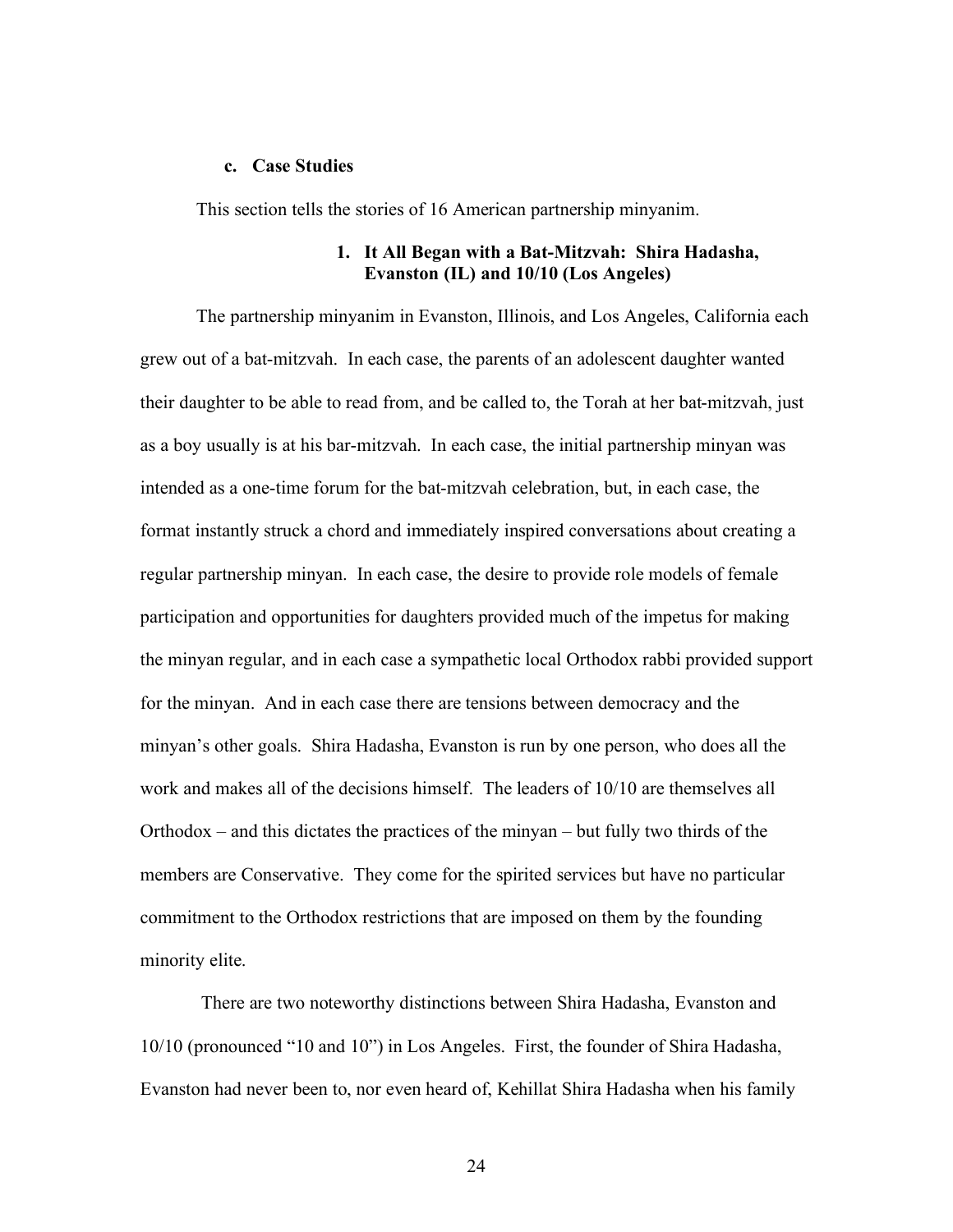began planning their daughter's bat-mitzvah. Rather, the partnership minyan format was suggested to him as a solution to their difficulties creating a bat-mitzvah with which they were comfortable. By contrast, the founders of 10/10 had been to Kehillat Shira Hadasha in Jerusalem many times and so intended, from the start, for their daughter's bat-mitzvah to occur at a partnership minyan. Second, 10/10, like other partnership minyanim, draws its membership from a subset of the members of a local Orthodox synagogue: some members of the synagogue attend 10/10 when it meets, most do not, and the synagogue carries on. On the other hand, Shira Hadasha, Evanston, unique among partnership minyanim, draws the entire membership of the very small local Orthodox minyan; when Shira Hadasha, Evanston meets, the local Orthodox minyan does not – or, perhaps more accurately, it meets as Shira Hadasha, Evanston.

### **i. Shira Hadasha, Evanston**

As Sam Fleischacker and his wife, Amy Reichert, members of a very small Orthodox minyan, began planning their daughter's bat mitzvah in 2002 they faced a dilemma. It was terribly important to them that their daughter read Torah at her bat mitzvah -- to do otherwise offended their egalitarian sensibilities -- but they thought that this couldn't be done in an Orthodox service.

Then, in mid-2002, the rabbi of the local Orthodox minyan mentioned to Fleischacker that there was a minyan called Kehillat Shira Hadasha in Jerusalem that allowed women to read Torah during services. Fleischacker was intrigued but, he noted, "I think I took him to be joking, or mentioning something he didn't himself believe in" (personal communication, January 27, 2008). During a follow-up conversation the rabbi explained that he himself would indeed attend such a minyan, and offered to put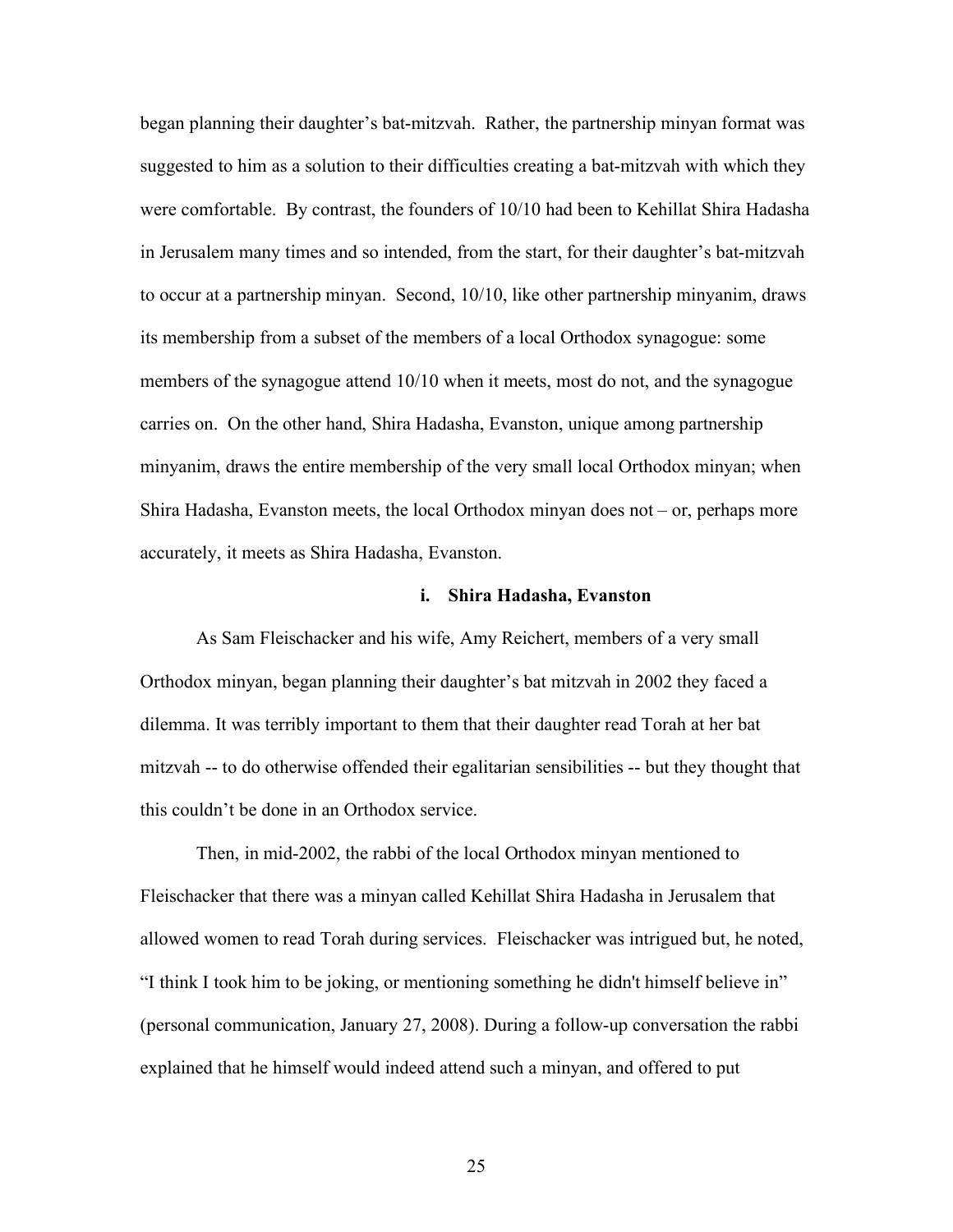Fleischacker in touch with the leaders of Kehillat Shira Hadasha. Fleischacker took him up on his offer, and began talking with members of the local minyan to see how they felt about this option. To his surprise, everyone he talked to, with one exception, was comfortable with it.

The Bat-Mitzvah occurred in December, 2003, in space rented from a Unitarian Church. Many of the family's female friends were called to the Torah for the very first time in their lives and "it was quite moving." The bat-mitzvah created tremendous excitement and the possibility of implementing this new approach on a regular basis was discussed at Sabbath meals throughout the very small community for some time.

The first regular meeting of Shira Hadasha, Evanston, occurred in January, 2005, over a year after the bat-mitzvah that started it all. Every member of the local Orthodox minyan attended.

The cohesion enjoyed by Shira Hadasha, Evanston is remarkable, and Fleischacker thinks it may be explained by a powerful element of self-selection. Evanston neighbors Skokie and West Rogers Park, a neighborhood of Chicago, each of which have many Orthodox synagogues and Jewish day schools. That said, it takes an unusual breed of Orthodox Jew to choose to move to Evanston, which has a more intellectual Jewish community, and is a more aesthetically pleasing locale, but which lacks the communal infrastructure of the other neighborhoods. This leads to a small community of decidedly atypical, iconoclastic, Orthodox Jews in Evanston, a community that, because of its selfselection bias, is much freer to experiment than those in other places.

The establishment of Shira Hadasha, Evanston was not entirely without conflict. One member of the Evanston Orthodox minyan left the minyan because he was outraged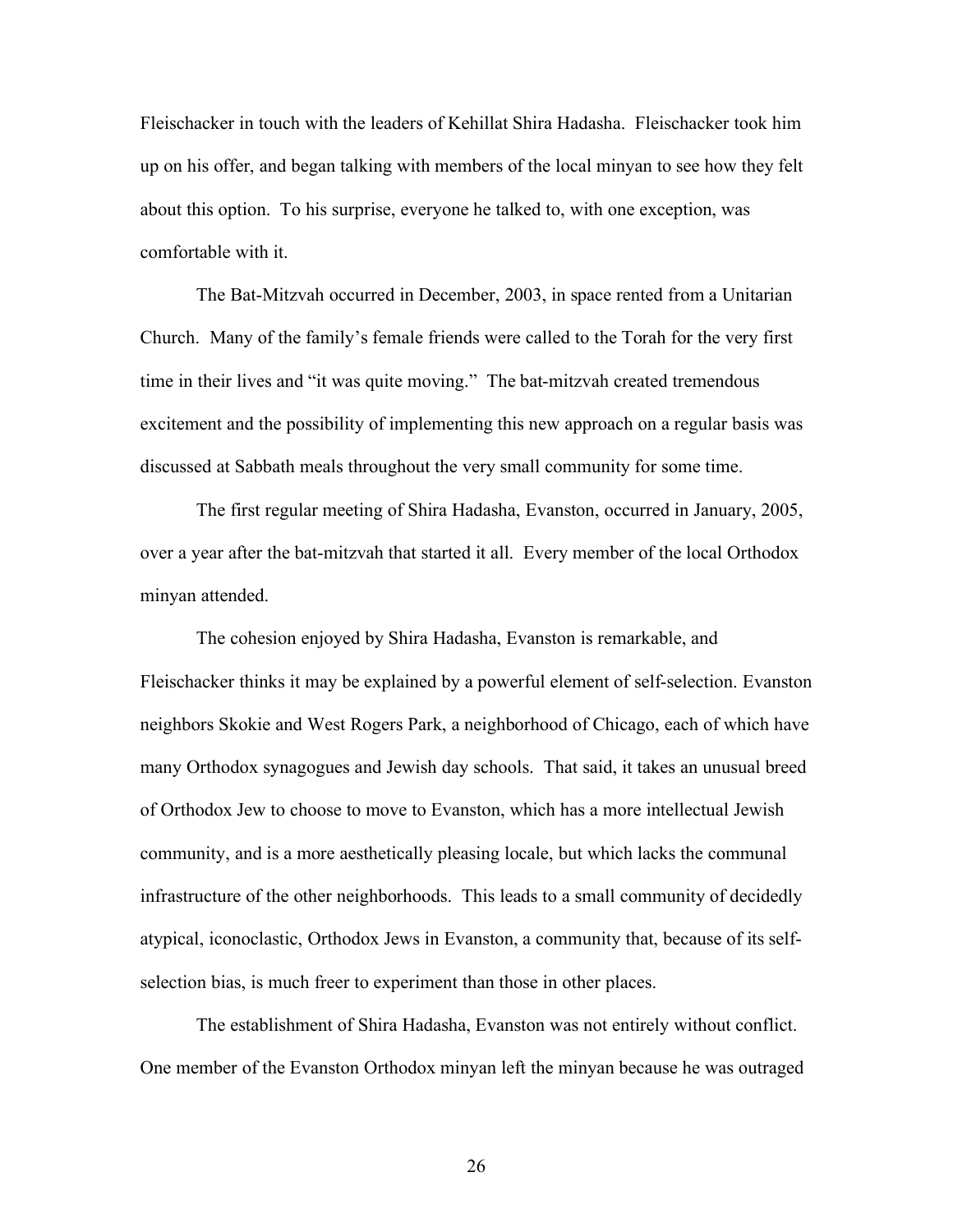by the minyan's, and the rabbi's, willingness to consider the partnership minyan innovations for the fateful bat-mitzvah. This man, an ordained rabbi, felt that partnership minyanim are not halakhically acceptable, and was apoplectic over the rabbi's approval of the format, all the more so because the bat-mitzvah would be held in a church. After a bitter fight with the rabbi in the months before the bat-mitzvah, the ex-member never came to the minyan again. As Fleischacker noted, the fact that this member disagreed so vehemently with the idea of a partnership minyan for the bat-mitzvah that he left the local minyan actually made it *easier* to establish the regular partnership minyan; his departure created unanimity within the minyan.

Fleischacker's biggest concern about his minyan is just that. It's *his* minyan: since it began, he has done all of the work required to keep the minyan running and made all of the policy decisions. Three years ago, Fleischacker decided that he would take the plunge and found this minyan, and then run it for three months, at which point he would hand it over to someone else. No one else has stepped up. Fleischacker believes that unless this changes, the minyan will die. In order for it to survive, its participants need to invest themselves in it, to believe they have a crucial role to play, particularly because Fleischacker himself can't maintain his investment indefinitely. Fleischacker also expressed concern that the minyan is not being governed democratically, though, as he told me, so long as he does all the work, he thinks that it's reasonable for him to have all the decision-making power.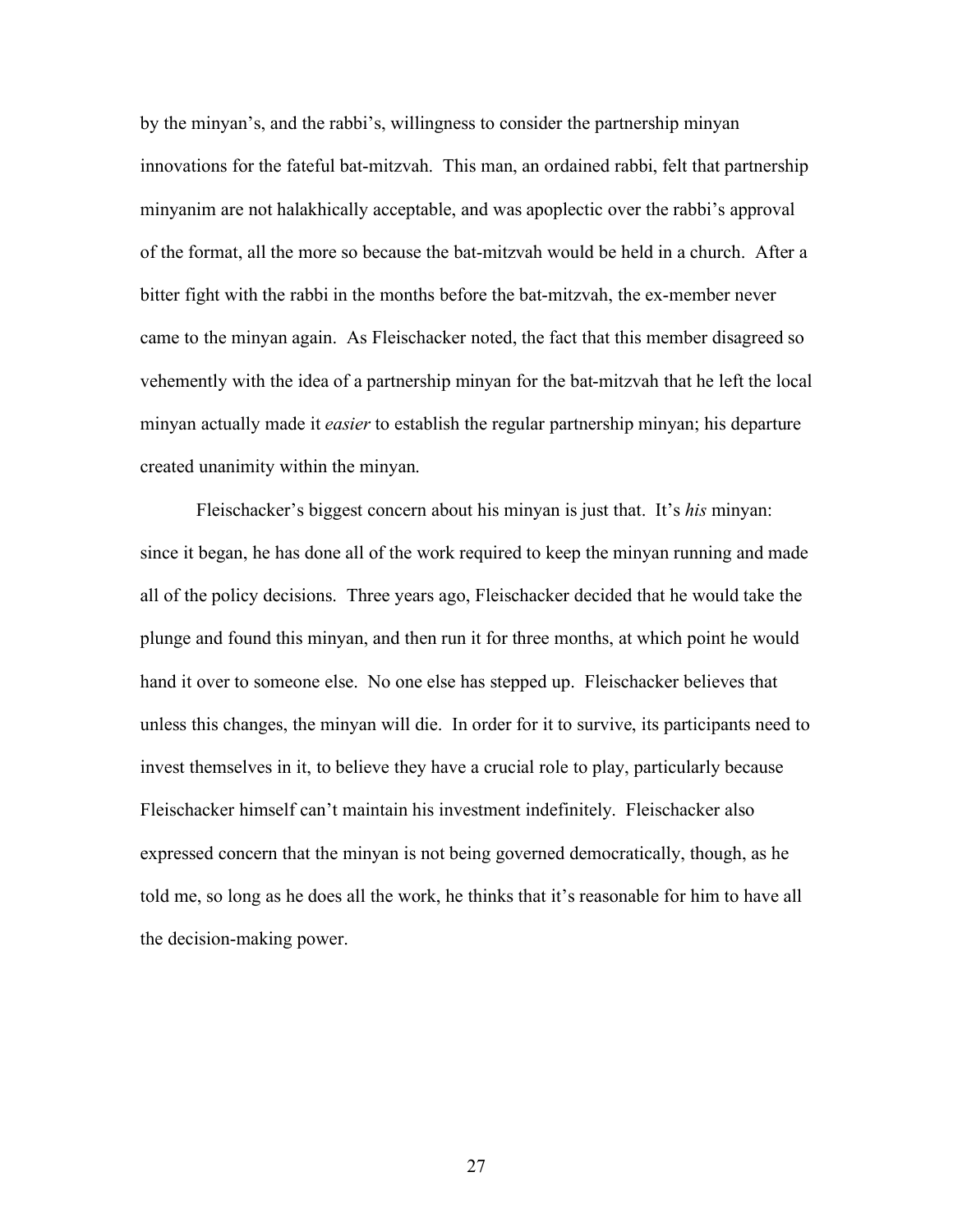## **ii. 10/10**

Abigail Yasgur and her family had been to Kehillat Shira Hadasha many times, and very much liked the congregation's inclusion of women and the beautiful singing during services. When it came time to plan their daughter's bat-mitzvah, to be held in March, 2005, they knew that they wanted to model it after Kehillat Shira Hadasha, to, as Yasgur put it, "involve women as much as possible within Orthodox halakhic boundaries." They approached the rabbi of their Orthodox synagogue – a rabbi with a progressive reputation about whom Yasgur says, "I adore this rabbi" – to ask whether they might hold the bat-mitzvah in the synagogue's social hall or library. After much conversation and empathy, and with both parties making clear that the conversation would continue and that there were no hard feelings, the rabbi said that he could not let them hold the bat-mitzvah in his synagogue. He did, however, provide support for the bat-mitzvah, loaning a Torah scroll, a *mehitza* (partition) and prayer books for Yasgur to use in the space they rented for the bat-mitzvah.

When the bat-mitzvah occurred, in March of 2005, it was, according to Yasgur, "the first time this style of minyan was done on the West Coast." At the luncheon after the service, to which their entire synagogue had been invited, there was much excitement. People were asking each other, "what's wrong with this? Couldn't we do this?" Yasgur and others from their synagogue decided that they would make their partnership minyan a regular occurrence, but because they liked their own synagogue and didn't want to hurt it, they decided that generally they would not hold their minyan on Saturday mornings, the time when the most people traditionally go to the synagogue. However, there was a need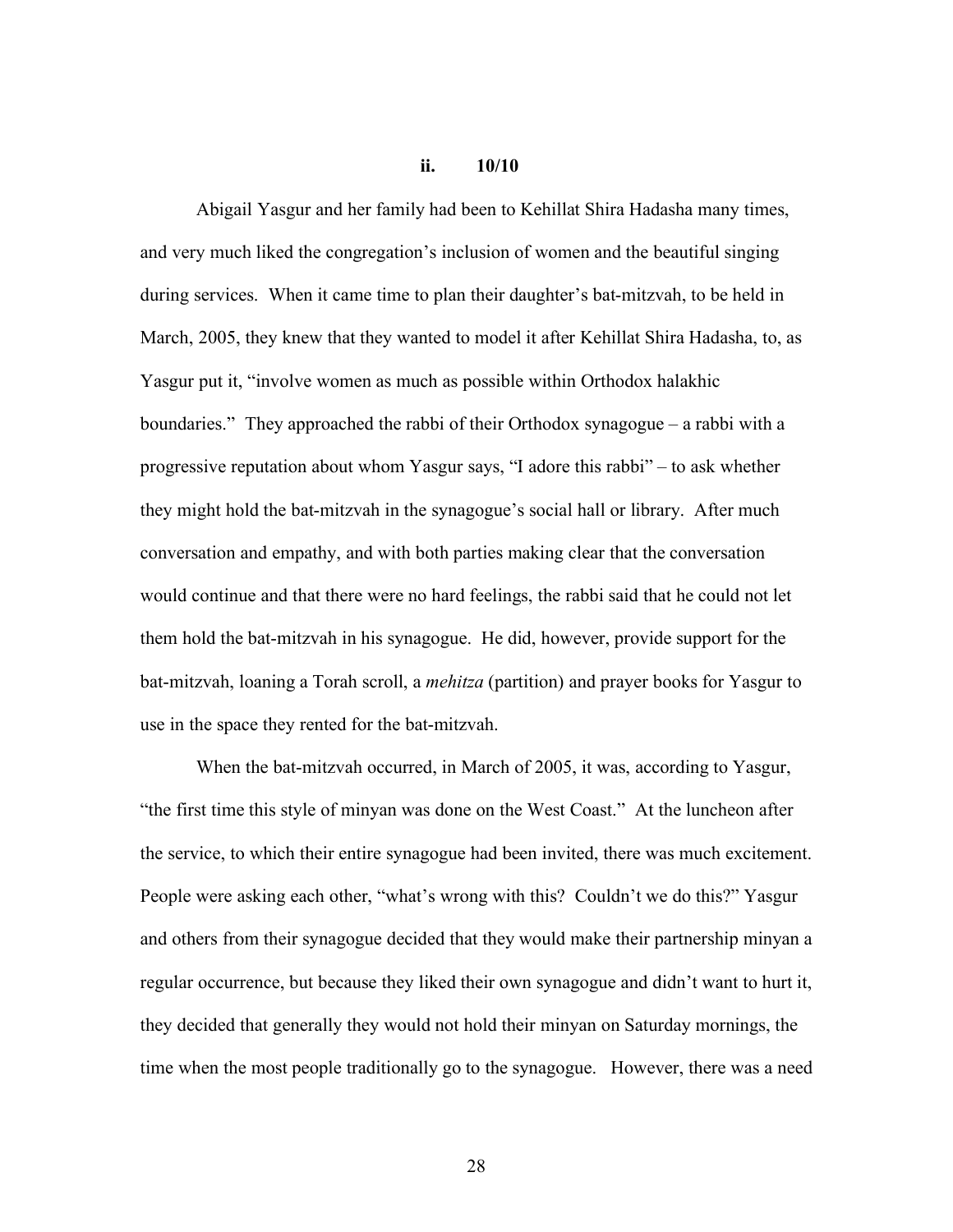in the neighborhood for an Orthodox Friday night service "where women, and our daughters, could be more involved," and where there would be more spirited singing during services.

10/10 held its first regular meeting in August, 2005, only five months after the bat-mitzvah -- 80 people showed up. Unlike Shira Hadasha, Evanston, 10/10 is governed and run by a group of people: though there is no official board, there are many people involved in the different committees that are responsible for keeping the minyan going.

According to Yasgur, 10/10 has two prongs to its mission: to include women in ritual life, and commitment to halakha. The name 10/10 (again, pronounced "10 and 10") is derived from the minyan's commitment to delay the beginning of those portions of the service that require a quorum until 10 men *and* 10 women are present (unlike a traditional quorum which requires only 10 men). The slash between the 10s is meant to evoke the mehitza, or partition used in Orthodox services. With this name (and symbol) the group hopes to indicate its commitment to inclusion of women, and its emphatic commitment to Orthodoxy and *mehitzah*. As we will see with the case study of Migdal Or, a 10 and 10 policy can sometimes cause friction between those who want to wait for 10 women on principle, and those who have other needs and simply need to pray. Fortunately for 10/10, there is a synagogue across the street, to which a person who needs to begin prayers on time can go, and the minyan's 10 and 10 policy has not been contentious.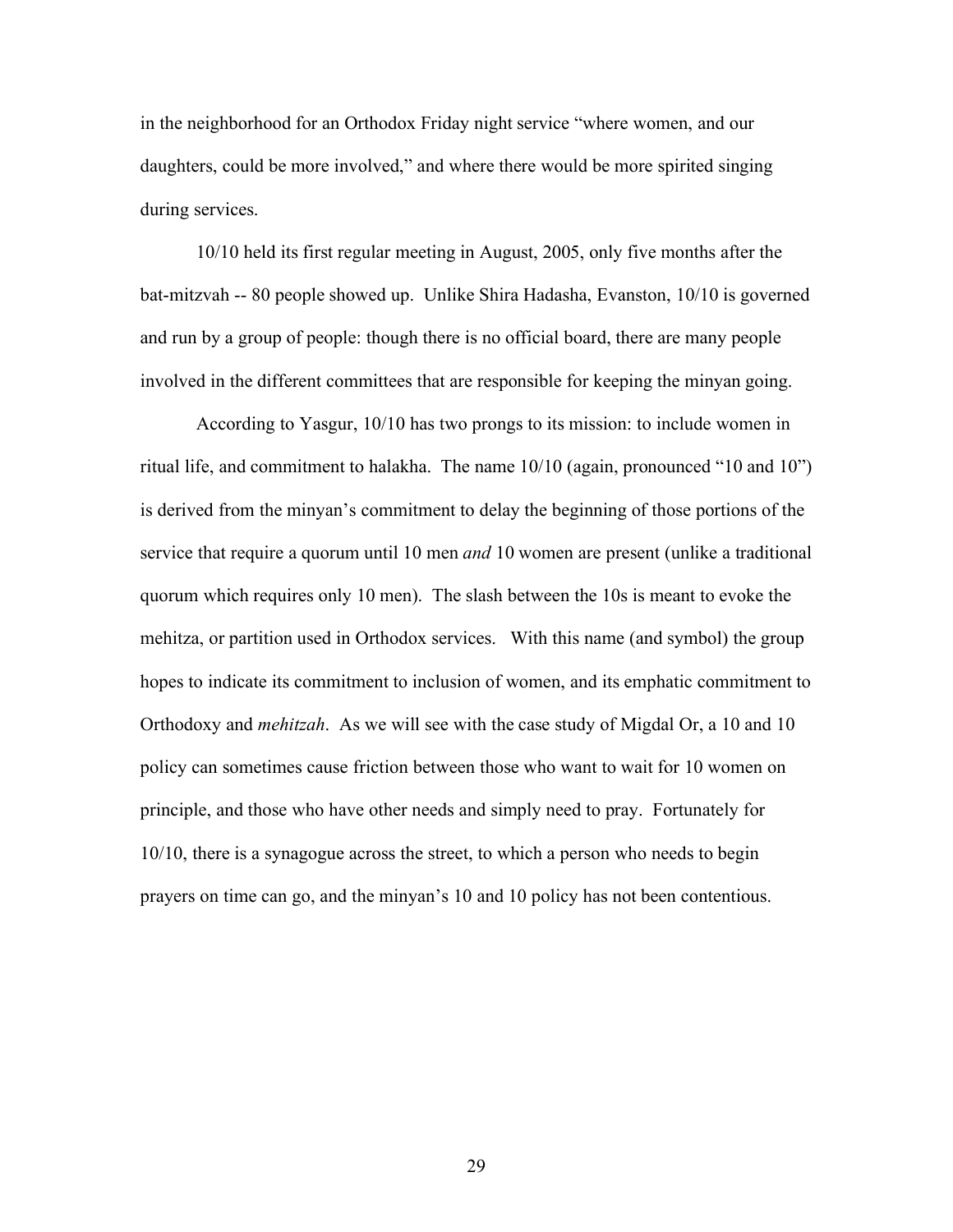## **2. Becoming a Shul (Synagogue): Darkhei Noam (New York) and Kol Sasson (Skokie, IL)**

Darkhei Noam, the partnership minyan on Manhattan's Upper West Side, and Kol Sasson, the minyan in the Chicago suburb of Skokie, are each in the process of transitioning from a minyan – a prayer community that one may sometimes attend – to a shul – (Yiddish for synagogue) in this context used to refer to a congregation to which one belongs, pays dues, holds life-cycle events and the like. Each now holds services essentially every Sabbath morning. Each in some way began its journey with High Holiday services; progressive High Holiday services provided the model upon which Darkhei Noam was established, and the success of Kol Sasson's first High Holiday services convinced its leaders that they should hold services more regularly. Each has faced at times fierce opposition. A member of Darkhei Noam was banned from leading services at another synagogue after the rabbi of that synagogue learned that he'd led services at Darkhei Noam. Kol Sasson was condemned from the pulpit of every Orthodox synagogue in Skokie on a single Sabbath.

Darkhei Noam and Kol Sasson are distinct in at least three major ways. First, Darkhei Noam was not modeled on Kehillat Shira Hadasha in Jerusalem; actually it was less a follower than a contemporary of Kehillat Shira Hadasha. Kol Sasson was, like many other partnership minyanim, explicitly based on Kehillat Shira Hadasha, founded by people who had been to, and adored, Kehillat Shira Hadasha and wanted to make their own version at home. Along these lines, while the founders of Kol Sasson (whose name means 'voice of joy' in Hebrew) were inspired to recreate Kehillat Shira Hadasha in no small part due to the beautiful singing, Darkhei Noam was founded specifically to make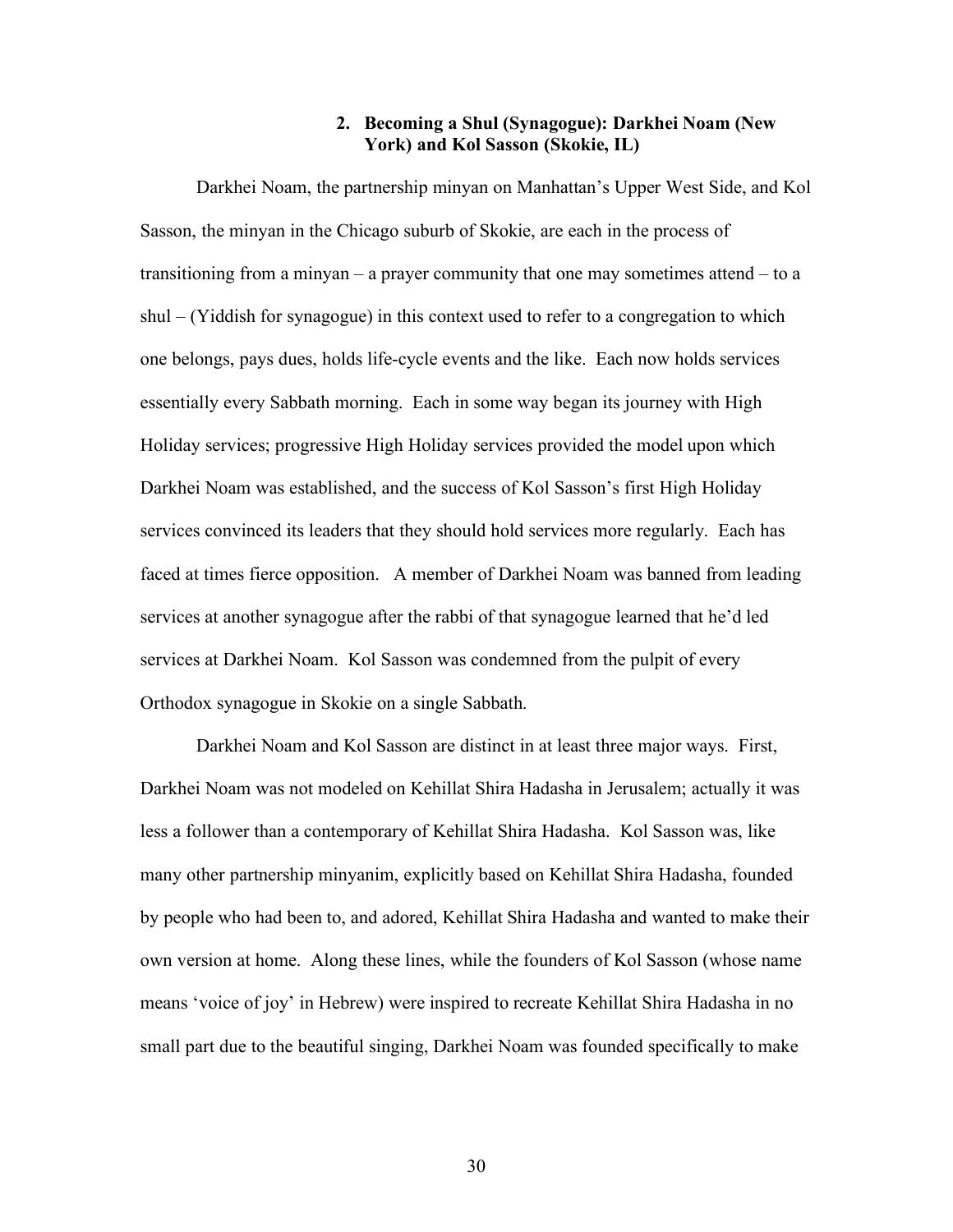an ideological and halakhic point,  $12$  and not to have musically beautiful services. Second, though the membership of Darkhei Noam and Kol Sasson is now fairly similar, the founders of Darkhei Noam were (to the best of my knowledge, single) graduate students, whereas the founders of Kol Sasson were families with teenage children. Third, Kol Sasson and Darkhei Noam have taken very different approaches to the challenges of institutionalizing, of becoming a shul. Kol Sasson, facing the challenge of finding people to read the entire Torah portion each week, has hired a man to read the Torah for the congregation every other week, and recently hired a part-time rabbi. Darkhei Noam, though facing a similar challenge, is ideologically opposed to hiring someone to read Torah for the congregation and has not hired a rabbi, but only a halakhic advisor to guide the congregation's leaders as they make their own ritual determinations. Darkhei Noam is ideologically committed to lay-led services, Kol Sasson is not.

#### **i. Darkhei Noam**

Darkhei Noam was founded by Lisa Schlaff, Tamara Charm, and Jonathan Stein; another co-founder, Scott Lipson, apparently ceased involvement quickly. When it began, in March, 2002, Darkhei Noam was the first partnership minyan in the United States, and its development paralleled that of Kehillat Shira Hadasha. According to cofounder Jonathan Stein, the founding of Kehillat Shira Hadasha had nothing to do with the founding of Darkhei Noam.

DN (Darkhei Noam) developed completely independently of Shira Hadashah in Jerusalem, though SH's (Shira Hadasha's) larger numbers and earlier launch date have often meant that DN is viewed as the UWS (Upper West Side) version of SH. I'm not sure I mind the label, but the goings on in Jerusalem did not have any direct impact on the development of DN. (Cohen, 2006).

 $12$  Darkhei Noam is a Hebrew reference to a halakhic principle that, when possible, a compassionate approach should be taken in matters of Jewish law (Sperber, 2004).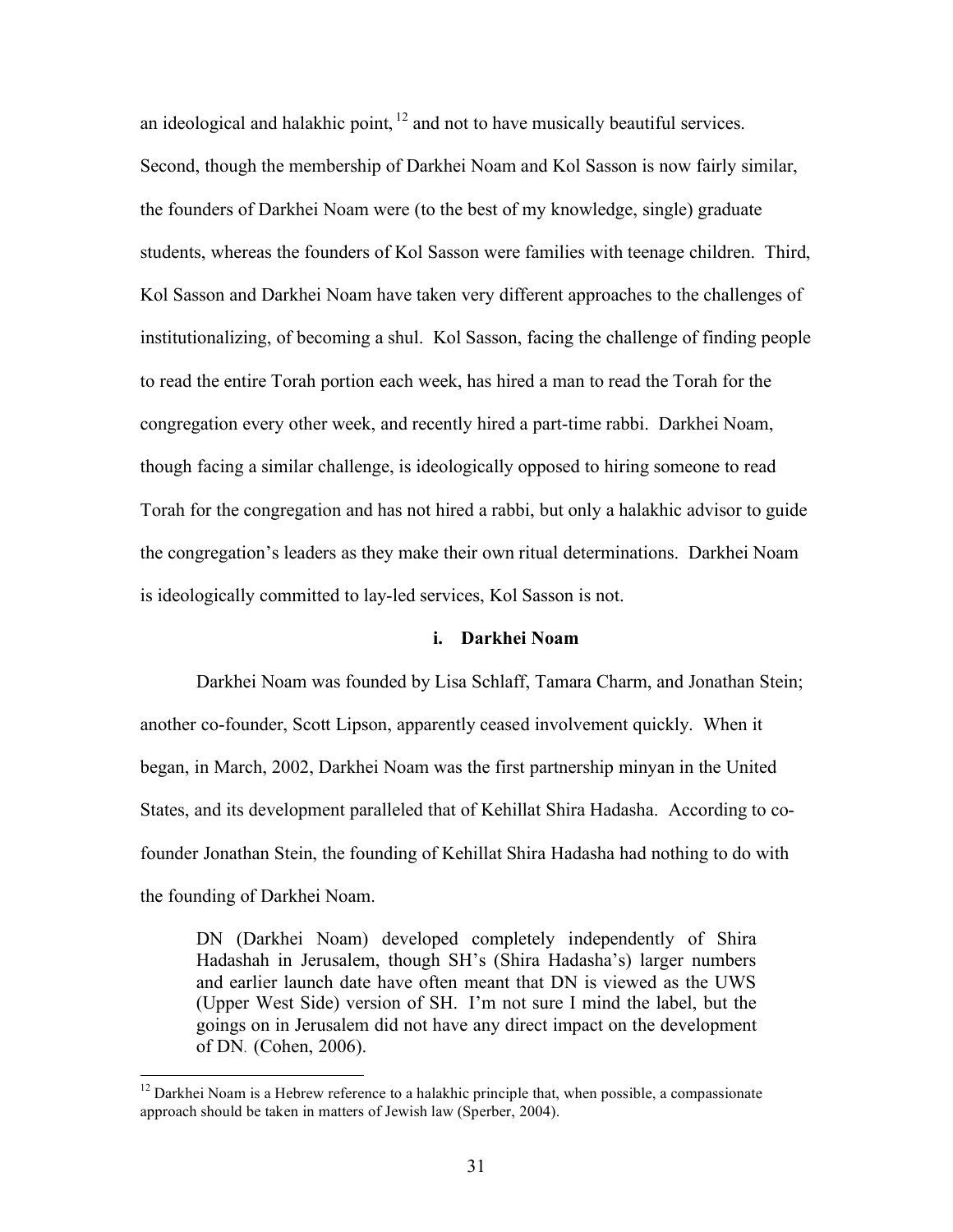As co-chair Josh Getzler explained, Darkhei Noam took its inspiration from the founders' familiarity with the halachic opinion by Shapiro (2001) and the similar High Holiday services held at Drisha, a progressive institution of women's Jewish learning on the Upper West Side. Even so, Getzler stated that over time Kehillat Shira Hadasha "has become an influence for us."

The founders of Darkhei Noam simply intended their minyan to be a monthly opportunity for them and their friends to pray in a more inclusive halakhic environment. It quickly became a sensation. Attendance, which began at an already impressive 75 people per meeting, peaked at 175-225 per meeting by 2004. During this period, Darkhei Noam was viewed as a great experiment, and many, if not most, of those involved viewed their attendance at this minyan as a type of social action, or political statement. Singing during services was not a priority – the only thing meant to distinguish these services from any other was the involvement of women. During these heady days, Darkhei Noam drew almost exclusively young singles, a great percentage of whom were affiliated with universities. In fact, when one of the co-founders completed her doctoral dissertation, her friends sponsored a Kiddush (reception after Saturday services) in her honor, at which, in reference to all the other budding scholars present, a joking prayer was offered: "*Im Yirtzeh Hashem* (may God desire the same) soon by all of us!"

As the minyan grew, a board was formed, and Darkhei Noam began meeting twice a month, hosted its first bat-mitzvah celebrations, and then began meeting three Saturdays per month. In September, 2007 Darkhei Noam began meeting every week.

Over the years, Darkhei Noam's membership has shifted dramatically, and the graduate students who once characterized the minyan no longer do so. Now the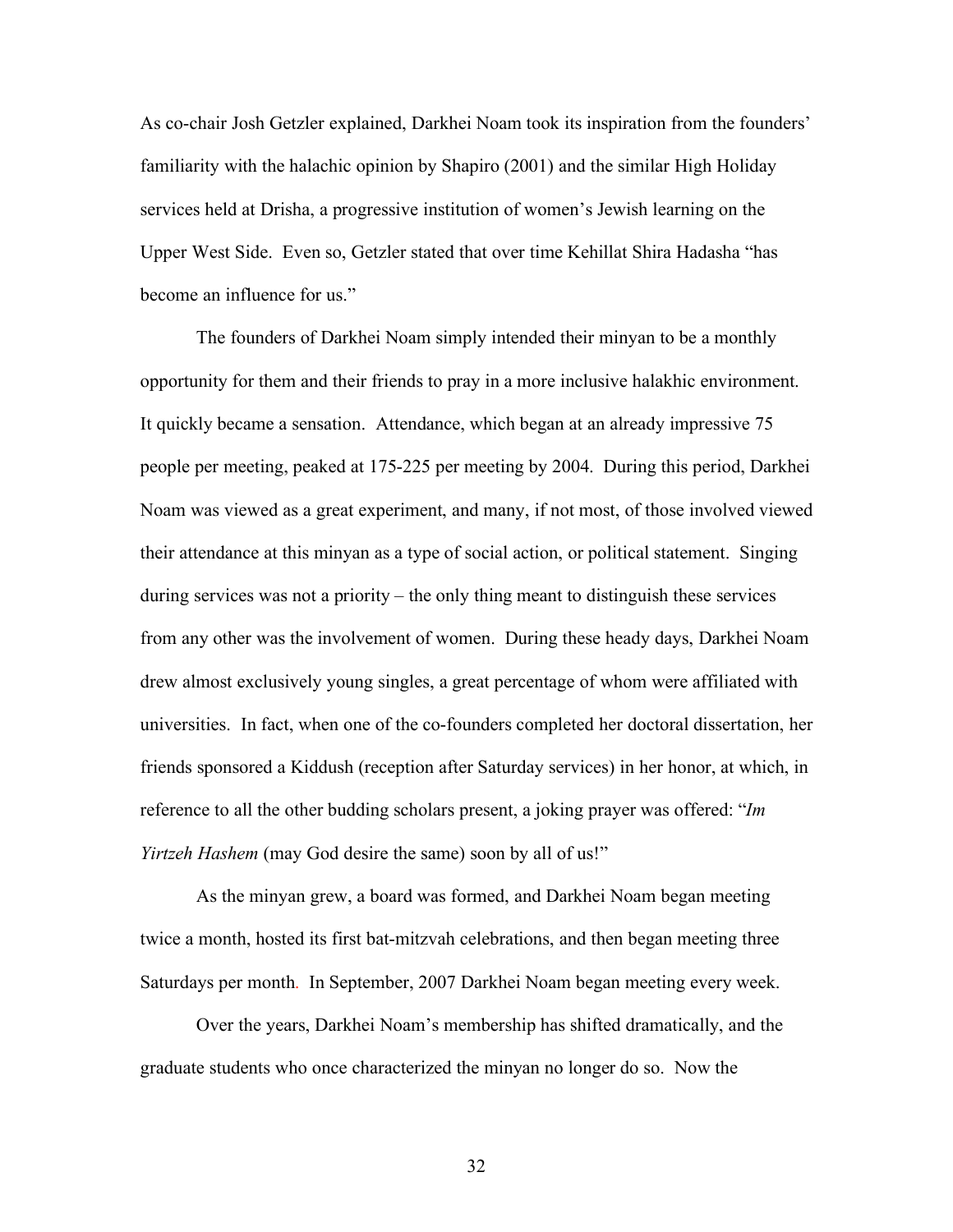congregation is overwhelmingly comprised of families, with lots of children. According to Getzler, two dynamics led to this outcome. First, during the days of single attendees, there was a noticeable gender imbalance; far more single women than single men were present. At some point this became untenable for this women hoping to meet a mate at services, and many of the single women left Darkhei Noam to seek out the single men at other Orthodox synagogues. Second, as Darkhei Noam increased the frequency with which it met, families on the Upper West Side started viewing it as a place that could be their shul – the place they went every week, and where their kids could grow up. The number of families belonging to Darkhei Noam increased dramatically.

Darkhei Noam's expansion has brought its own challenges. As Getzler put it, "in order to be a shul, we have to be a shul." That is, if Darkhei Noam wants to become a permanent self-sustaining community, it will have to provide services that it didn't, and couldn't, provide before. In large part, the congregation is rising to the challenge: it is now establishing a burial society and developing volunteer-run pastoral care, and has hired a halakhic advisor, Rabbi Daniel Sperber of Jerusalem, to help inform the congregation's decision-making (but not to make decisions for them). Getzler identified two ongoing challenges for the congregation. First, Darkhei Noam has yet to hold services on the High Holidays, in large part because many Darkhei Noam members have typically attended the services at Drisha that were so pivotal in the forming of Darkhei Noam. That said, Getzler expressed the feeling that so long as its members have to figure out where to go on the High Holidays, Darkhei Noam will never be a real shul. Second, as Darkhei Noam has expanded its service offerings, its need for qualified prayer leaders and Torah readers has also increased, and the congregation has had a hard time finding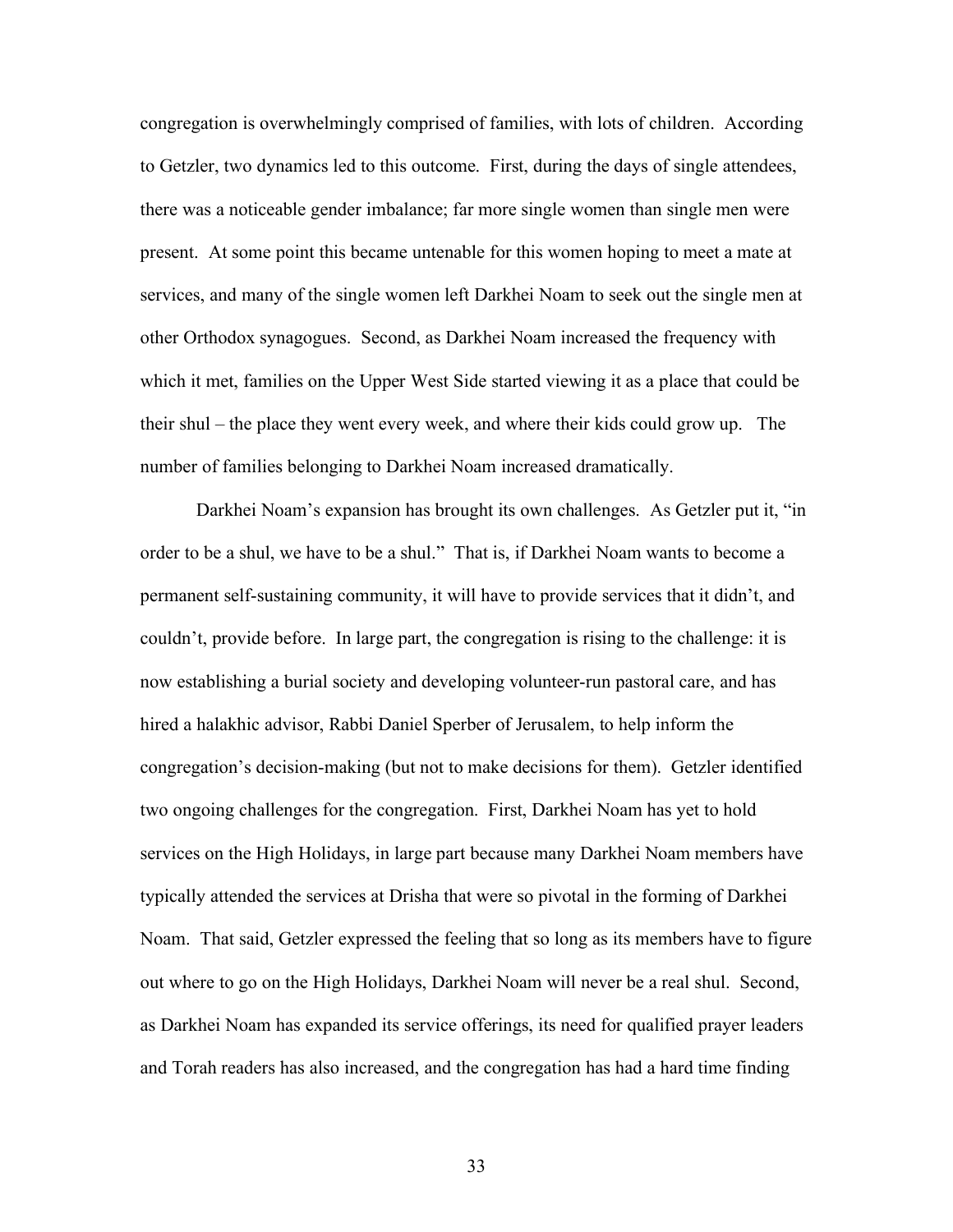congregants to cover everything every week. At several board meetings the possibility of hiring someone to read the Torah for the congregation has been broached, but in every instance the suggestion has been a non-starter. Lay leadership is a significant component of Darkhei Noam's ideology and the congregation's board has rejected any proposal to hire someone to do things that the congregation believes its congregants should be doing themselves. As Getzler said, the board will just "reach out and reach out" to find congregants able to take on those tasks.

### **ii. Kol Sasson**

In August 2003, Rochelle Katz attended services at Kehillat Shira Hadasha for the first time. She observed that having one woman lead services made all the other women feel more engaged, which led to more enthusiastic participation and a more meaningful prayer experience. One Sunday that December, Katz was jogging with a friend, Jane Shapiro, and they got to talking about Kehillat Shira Hadasha. Katz, who at the time was on the board of a synagogue in Skokie and had no intention of creating her own synagogue, and Shapiro decided that they'd like to bring this style of services to Skokie, and would start that very Friday night! They called some liberal Orthodox friends whose children went to the Conservative day school and asked them, as a personal favor, to participate. That Friday night Kol Sasson met for the first time, and every week thereafter for two or three years, never missing a minyan.

Kol Sasson began its transformation into a Saturday morning prayer community and, later, into an organization on the verge of becoming a synagogue, when, for personal political reasons, Katz and her family resigned from their own synagogue in 2005. They became members at another Orthodox synagogue for six months, but didn't much like it,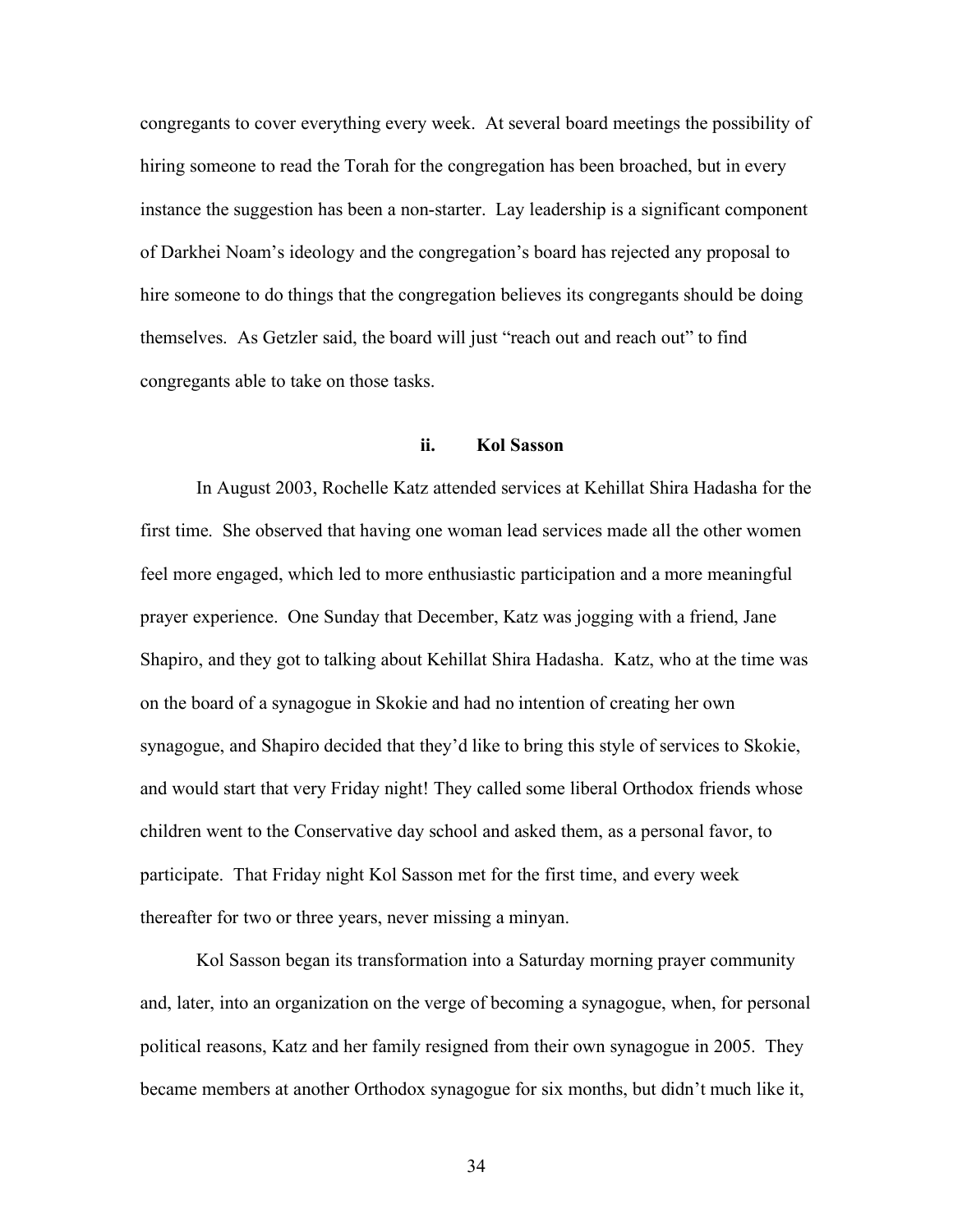and were not keen on spending the High Holidays there. Kol Sasson therefore held its own High Holiday services. The services were a great success, and Katz and others thought that if they could pull this off, and make a spiritual space for themselves in which they felt truly comfortable, how could they go back to home synagogues in which they did not feel the same comfort? The following fall, after again meeting for the High Holidays, Kol Sasson began meeting once per month on Saturday mornings. By the following fall Kol Sasson was meeting every Sabbath morning. At the same time, Kol Sasson's once dependable Friday night service attendance has dramatically fallen off, and Kol Sasson now has Friday night services only once per month.

According to Katz, Kol Sasson's mission is to provide "an inclusive and meaningful *davening* (prayer opportunity) for all members." Singing is an important part of this mission, of this goal of inclusion and meaningfulness. As Katz continued, Kol Sasson strives to include a lot of singing during its services, because singing "permits everyone lend his or her voice in a way that lets him or her connect" to the religious experience. That said, Kol Sasson members tend to be attracted not so much by the beautiful singing – which has tapered off on Saturday mornings – as by their lack of a connection to other synagogues or by their ideological commitment to women's issues.

Kol Sasson has approached the challenges of establishing and institutionalizing its congregation very differently than Darkhei Noam has, in some part probably because its membership base is so much smaller than Darkhei Noam's. Darkhei Noam may draw 130 people; Kol Sasson, only 30. Many people whom Katz had expected to participate in her group do not, to her "shock." As we will see in the case of Shachar and Kol Echad,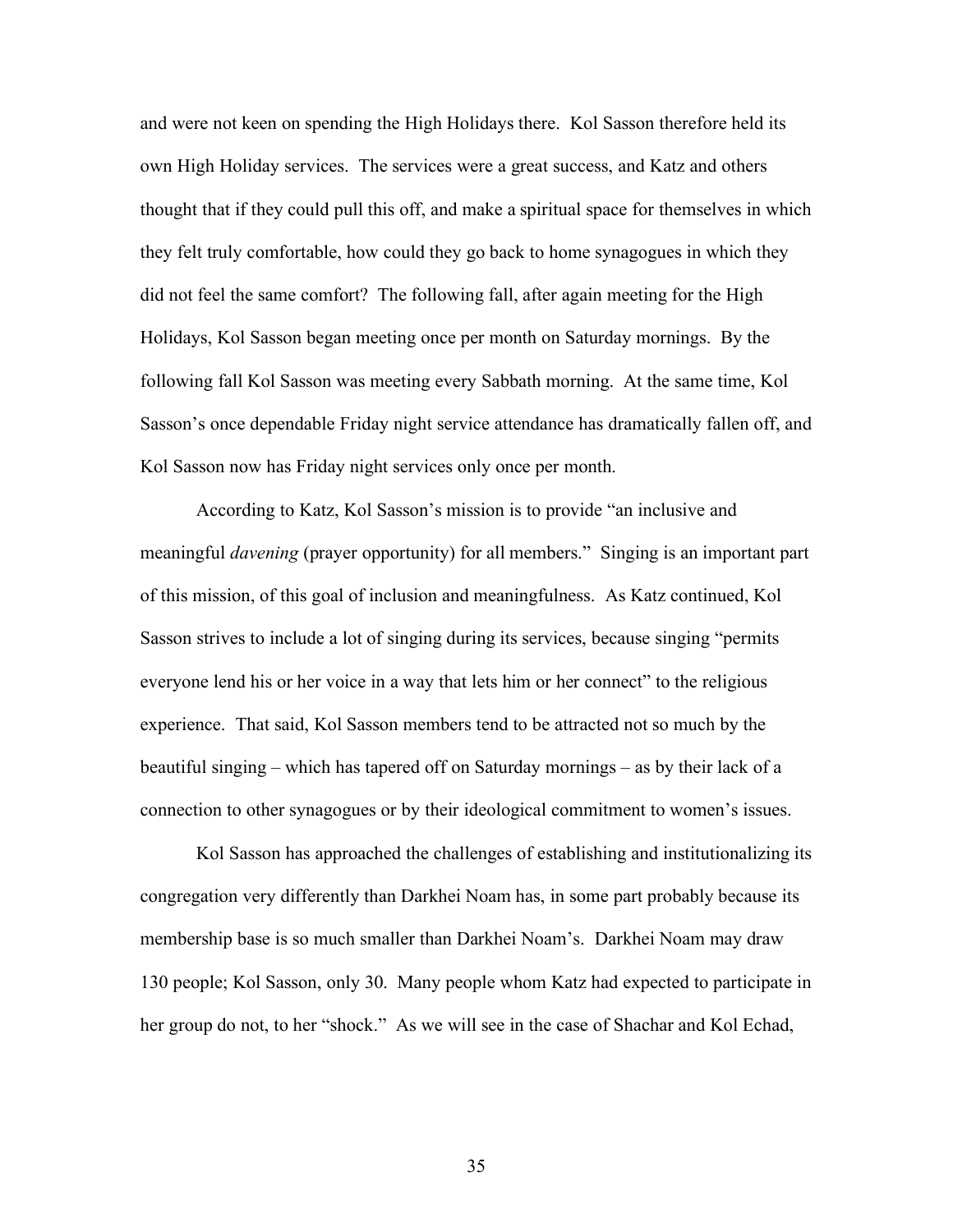this reluctance to participate, even on the part of progressively minded people, is not at all uncommon.

While Darkhei Noam adamantly and on principle refuses to hire someone to read the Torah, Kol Sasson has in fact engaged such a person – ironically, a man – who does all the Torah reading for the congregation every other week. Similarly, while Darkhei Noam has historically decided ritual matters through study by its own leaders, often followed by debate, Kol Sasson has addressed such issues by covertly contacting either a local Orthodox rabbi who did not want his involvement publicized, or a co-founder of Kehillat Shira Hadasha. Whatever answer that person returned, Kol Sasson implemented. For example, based on the advice of the local rabbi, Kol Sasson does not wait for 10 men and 10 women to start services.

Kol Sasson is also in the process of engaging a local Orthodox rabbi to serve as its part-time rabbi, both to support its halakhic legitimacy, and to offer those families who no longer belong to any other synagogue the services and leadership of a rabbi. It seems that Kol Sasson's leadership feels that it is more important achieve their goal of inclusive and meaningful prayer service than to achieve it all on their own, without professional assistance.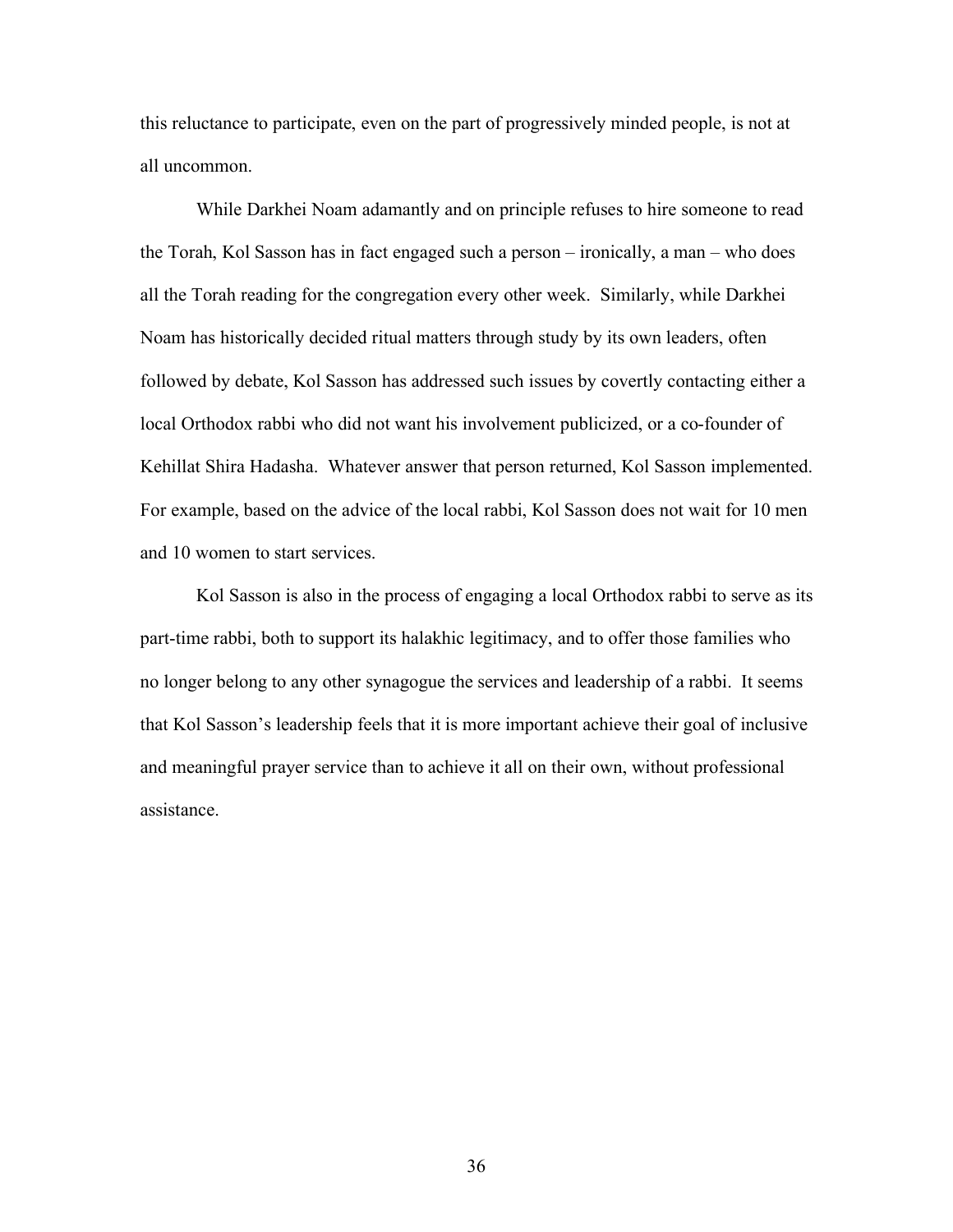## **3. Halakhic Advocacy: Minyan Urim (New Haven) and Rosh Pina (Washington, DC)**

Minyan Urim and Rosh Pina each draw mostly younger people, in their 20s and 30s (though Minyan Urim has more men than women, and Rosh Pina more women than men). Each was founded and is led by an individual or couple who provides the inspiration and set direction for their minyan. Interestingly, in each case, those leaders were outsiders who had been involved with similar minyanim elsewhere. Within months – or even weeks, in the case of Minyan Urim – the newcomers found themselves founding a partnership minyan in their adopted hometown. In the case of Rosh Pina, its founder, Jamie Salter had been a member of Kehillat Shira Hadasha since it began, and founded Rosh Pina nine or ten months after moving to Washington, DC. The founders of minyan Urim, Elitzur Bar-Asher and Michal Bar-Asher Siegel had been leaders of Minyan Tehillah in Cambridge. Within two weeks of moving to New Haven they had founded Minyan Urim. Each minyan has faced substantial opposition and each has countered that opposition.

There are at least two major differences between these minyanim. First, Rosh Pina holds services once a month so as to avoid friction with other synagogues to which its members belong; Minyan Urim meets every week because its members don't belong to any other prayer communities. Second, while Rosh Pina models itself on Kehillat Shira Hadasha, including Kehillat Shira Hadasha's embrace of music during services, Minyan Urim explicitly does not model itself on Shira Hadasha and does not emphasize singing.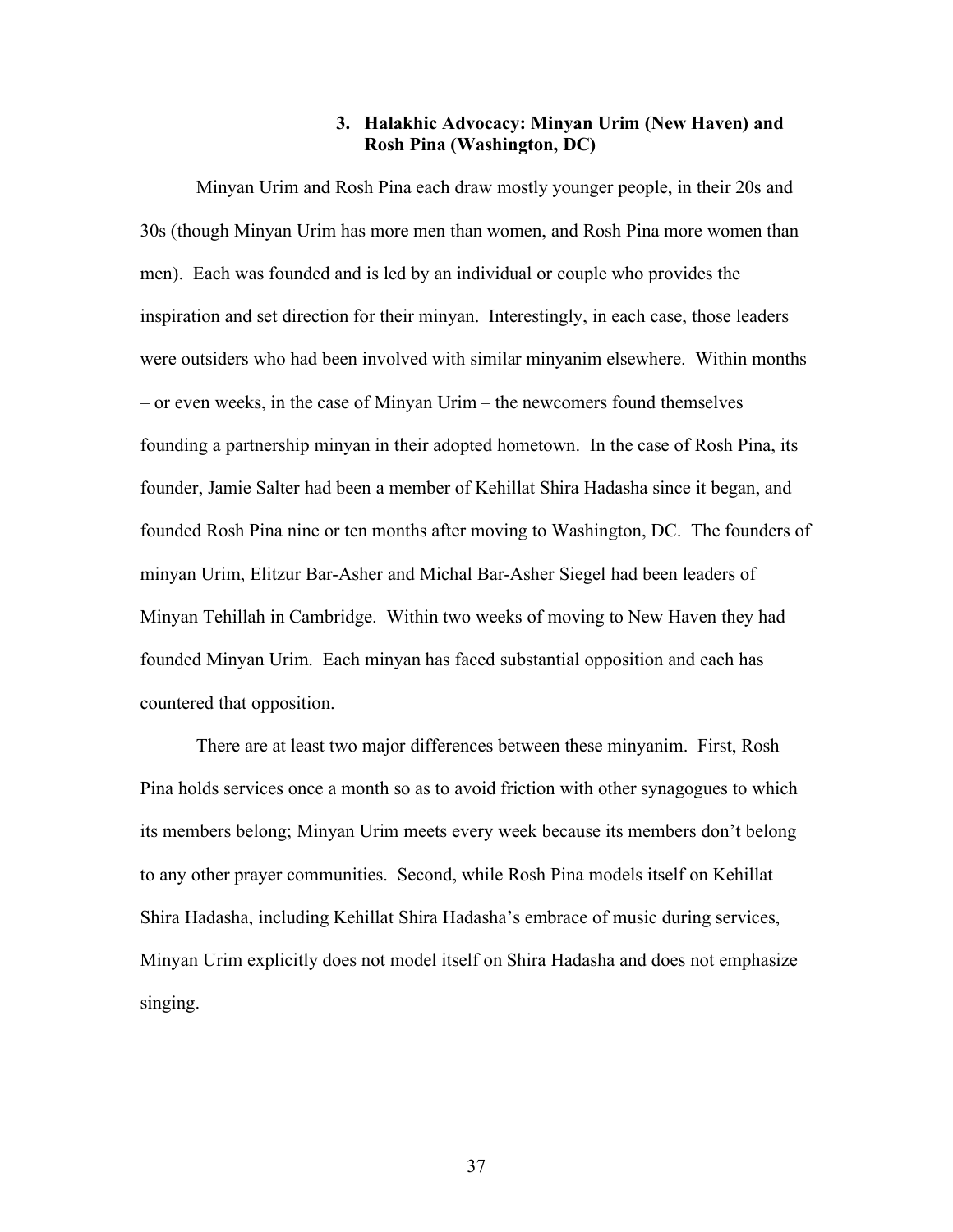#### **i. Minyan Urim**

In August, 2005, Elitzur Bar-Asher and his wife, Michal Bar-Asher Siegal, moved to New Haven from Cambridge, MA, where they had been halachic advisors – what Bar-Asher called "unofficial rabbis" – to Minyan Tehillah. Their very first week in New Haven they had lunch with some people they had never met before, but who knew of their work in Cambridge and asked whether the Bar-Ashers would help them start such a minyan in New Haven. The Bar-Ashers said that they would be happy to talk to anyone who wanted to come over to learn about running a partnership minyanim; the next Sunday, 25 people showed up at their home. In Bar-Asher's experience such minyanim, such as Minyan Tehillah, often take a very long time to establish, with many meetings devoted to determining the minyan's ideology and direction. That was not the case this time; the group "immediately accepted' the Bar-Asher's leadership and ideology and set about dealing with practical details. Because the Bar-Ashers knew that debate over the selection of a name could lead to distraction and delay, Bar-Asher decided that there would be three days to suggest names for the new minyan, and then ten hours to vote via email for the name. Within two weeks of the Bar-Ashers' move to New Haven, Minyan Urim had been established; within three weeks it met for the first time at Yale Hillel. The speed and ease of this took even Bar-Asher by surprise; as he told me, "We couldn't believe it happened."

The Bar-Ashers serve as both halakhic advisors and general overseers of the minyan who make sure that, as Bar-Asher told me, "everyone is doing his or her job properly." This requires a lot of their time and energy, but they are willing to do it because they are so ideologically invested in the success of partnership minyanim.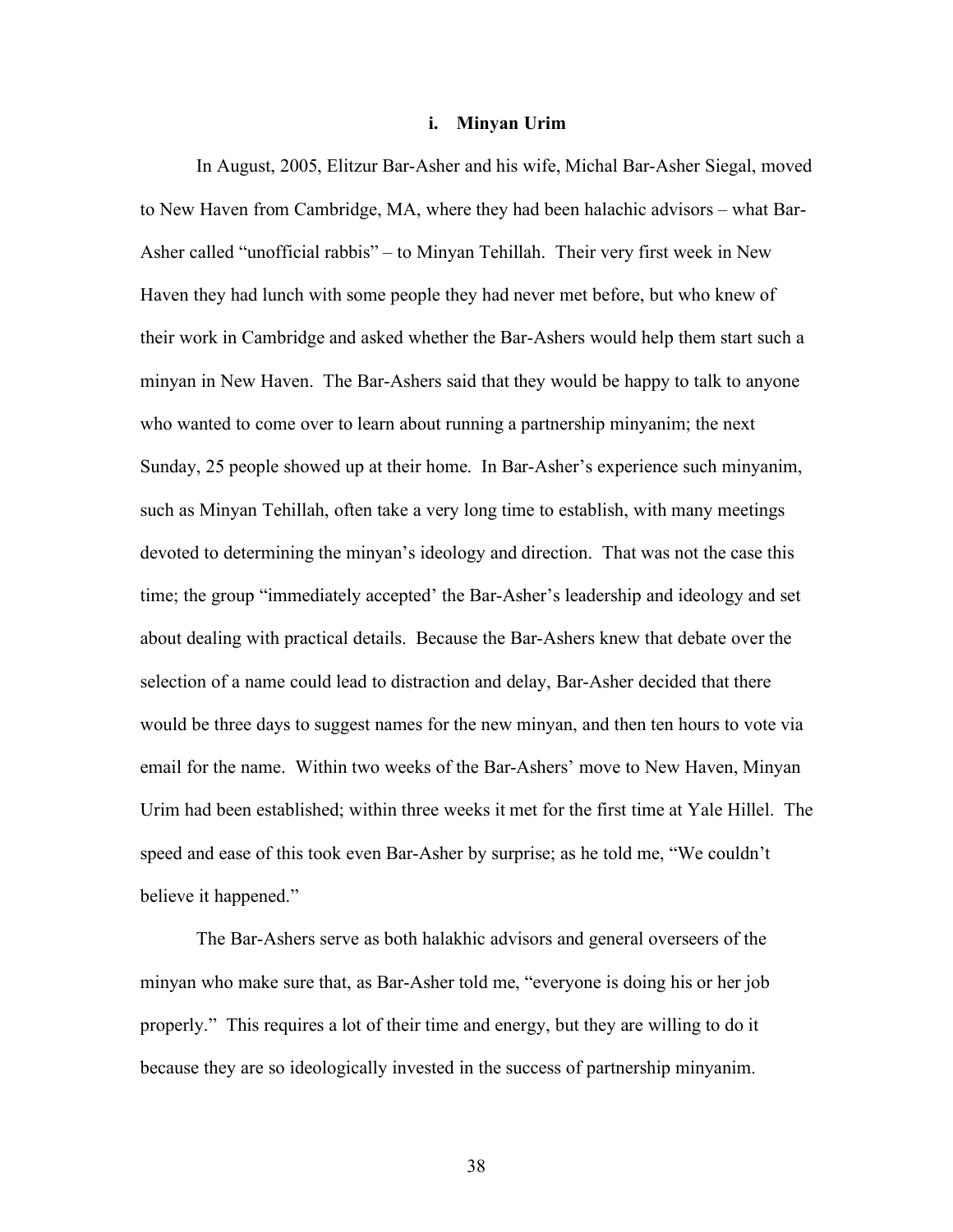Actually, the Bar-Ashers do not call their minyan a 'partnership minyan,' but rather a 'Halachic Minyan,' because they want to emphasize that all of their decisions are based on halakha.

One thing that is very striking about Minyan Urim is its relationship, or lack thereof, to Kehillat Shira Hadasha, and its rejection of certain other basic premises of other partnership minyanim. Bar-Asher asserted that he has never been to Kehillat Shira Hadasha and that he "didn't need" the Shapiro responsa to tell him that women could read from and be called to the Torah; his own understanding of the *Shulhan Arukh*, the Code of Jewish law, told him that. In fact, Bar-Asher believes that the Shapiro responsa, which goes on for 52 pages, could have reached the same conclusion in three lines! Bar-Asher does, however, appreciate the way in which the Shapiro responsa and Kehillat Shira Hadasha showed the world that such a minyan could actually succeed in practice, and so paved the way for minyanim like Minyan Urim.

Minyan Urim also does not embrace the singing so characteristic of Kehillat Shira Hadasha and other partnership minyanim. "For us, it is not about singing," and it is "not at all about beautiful tefillah (prayers)." Minyan Urim is just "a regular minyan," but one in which, crucially, women have more equal opportunities.<sup>13</sup> Halakha unfortunately will not allow true sex-equality in synagogue services, but Bar-Asher believes that it is imperative to move towards equality in every way that is halakhically permissible. Ironically, because Minyan Urim, unlike most other partnership minyanim, attracts more men than women, Minyan Urim does not follow the custom of other partnership minyanim who wait for ten men and ten women both before prayers begin.

<sup>&</sup>lt;sup>13</sup> However, Blas (2005) reported, to the contrary, that Minyan Urim "strives to create an uplifting and song-filled tefilah."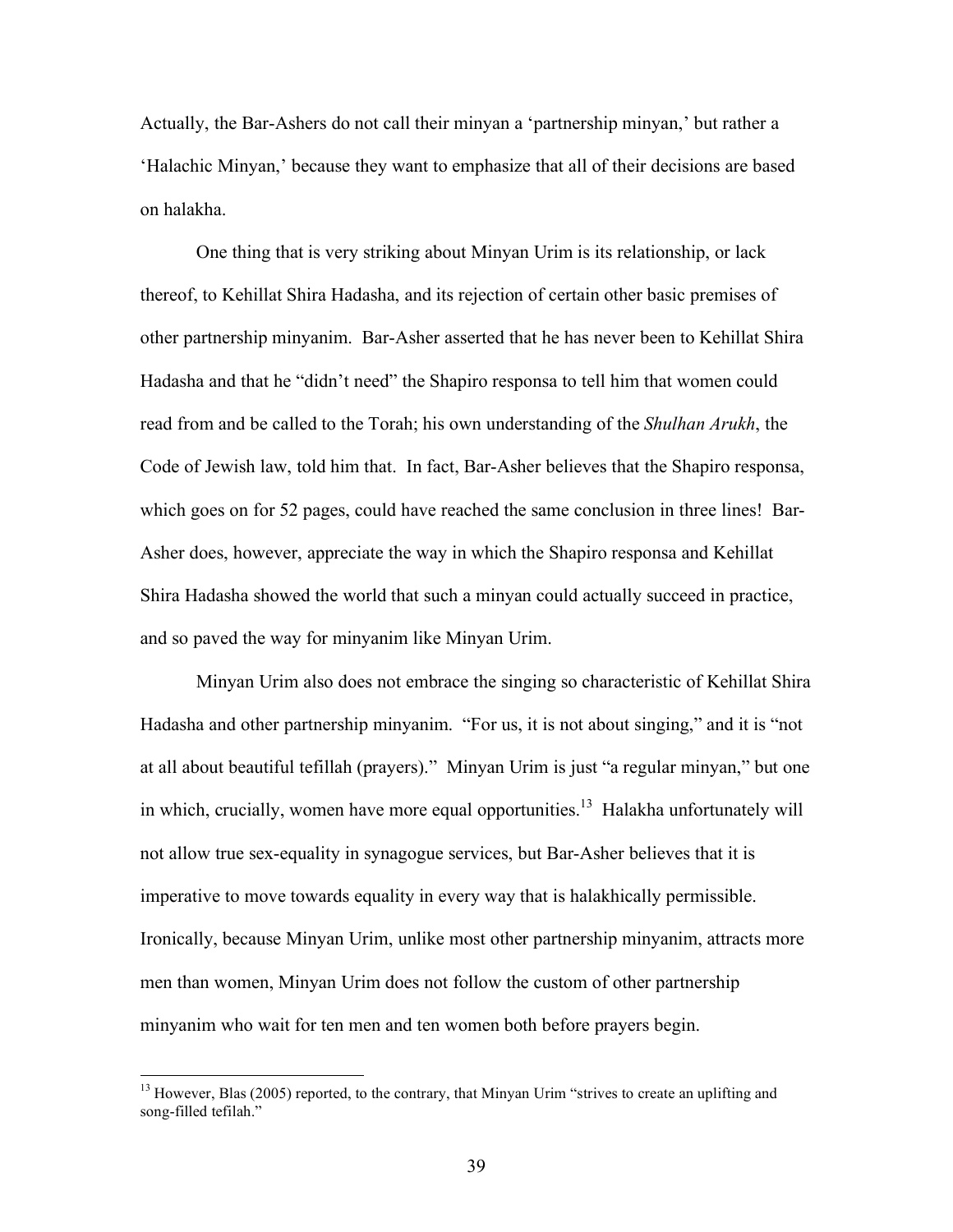Minyan Urim has been controversial, and Bar-Asher has been notably unabashed about wading into that contention. There have been two major sources of opposition, both rabbinic. First, a rabbi of one of the Orthodox synagogues in New Haven condemned Minyan Urim and told those who run services at his synagogue never to call Bar-Asher to the Torah on that account. However, this particular act of opposition did not dissuade anyone from participating in Minyan Urim. Quite the opposite, in fact. According to Bar-Asher: "we got more respect from other people" because of it! The second source of opposition was the Orthodox rabbi affiliated with Yale's Hillel Center, at which Minyan Urim meets. This was a more serious threat, as an earlier attempt at having a partnership minyan at Yale Hillel had failed in part because this rabbi had told Yale students that halakha prohibited such a minyan. Bar-Asher knew the rabbi from time they spent together in an Israeli yeshiva, and so approached him when Minyan Urim began. Bar-Asher told the rabbi – nicely, he said – that he would *not* sit quietly by and accept the same treatment that the rabbi had given the earlier minyan. Bar-Asher told him that "if you say anything against us halachically, I'm going to fight like crazy, and prove you wrong." The rabbi has not spoken out against Minyan Urim.

The Bar-Ashers have actively promoted the halakhic underpinnings and validity of partnership minyanim, with some success; many people who would not attend the services of the abortive partnership minyan do attend Minyan Urim. Every year the Bar-Ashers teach a class on the halakhic underpinnings of partnership minyanim, and they have even published an article, called the "Guide for the Halachic Minyan," that they hope will guide and legitimate the halakhic decision-making process of partnership minyanim.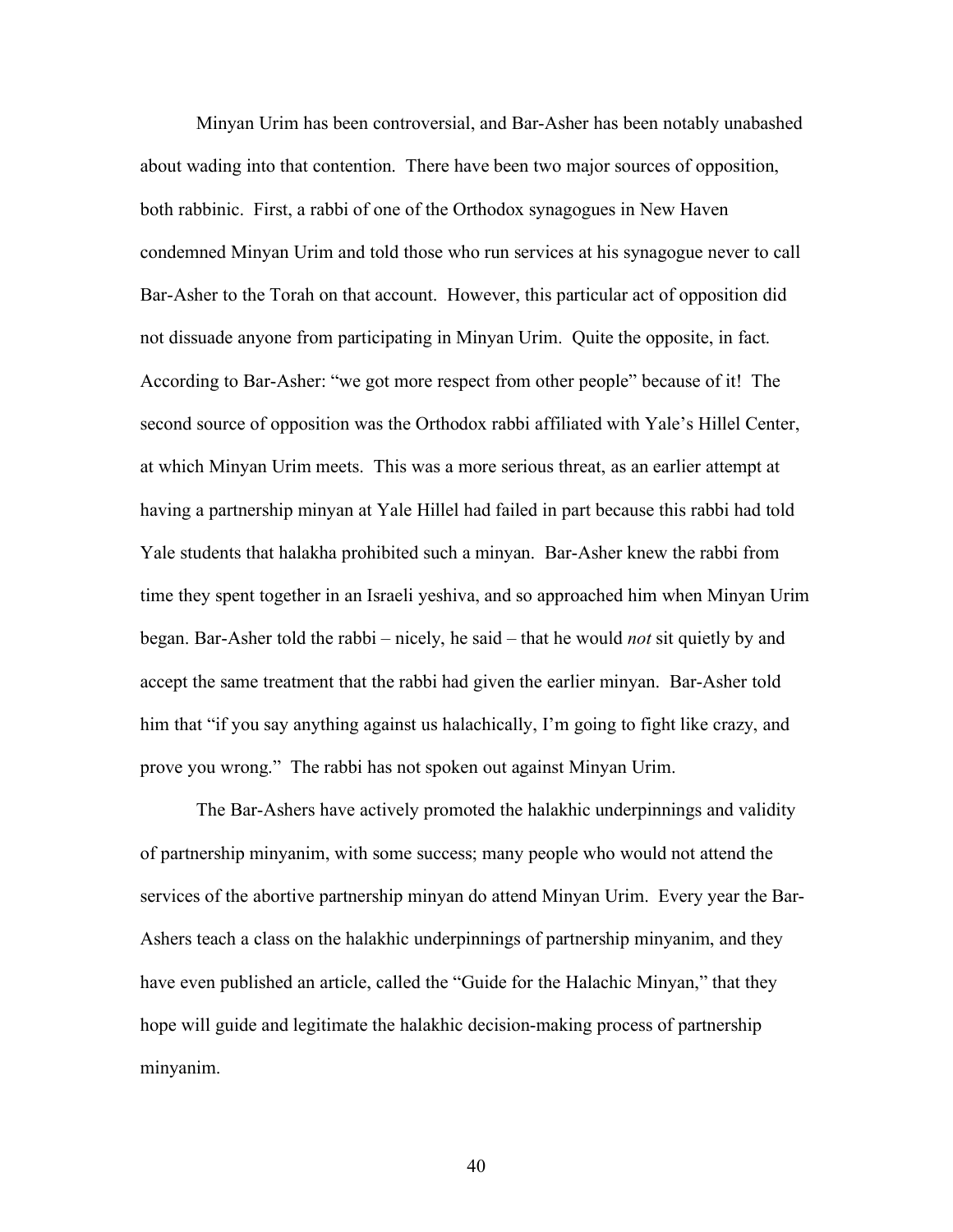### **ii. Rosh Pina**

Jamie Salter had been living in Israel for approximately a decade, and had been a member of Kehillat Shira Hadasha since its founding, when he moved to Washington, D.C. in the summer of 2006 to take a position as a Judaic studies teacher in a high school. Salter moved to the heart of the District and became deeply involved with a well-known Modern Orthodox synagogue, even co-teaching a class on Maimonides after early services on Saturday morning. Salter and his co-teacher, a woman, wanted to publicize their class and so desired to sponsor a *Kiddush*, an after services reception, in honor of the class. Salter's co-teacher would make the relevant blessings, which Salter knew to be halachically permissible according to some major authorities.

Salter was told that the rabbi of the synagogue would not allow a woman to makes those blessings. This really upset him and struck him as close-minded, and so he began discussing the possibility of creating a minyan based on Kehillat Shira Hadasha that would show the Orthodox community what was halakhically possible. Moreover, it would make the point that there were halakhically committed people who wanted their religious life to better correspond with their feminist values, something that the rabbi did not seem to acknowledge. In this regard, Salter decided that it was important that the founders be people who led unimpeachably halakhic lifestyles so that their minyan would not be able to be discounted as something that only people who didn't care about halakha would attend.

Around ten months later, in May, 2007 Salter's new minyan, which he named Rosh Pina (Hebrew for "Keystone")<sup>14</sup> held its first meeting. Since then, the minyan

<sup>&</sup>lt;sup>14</sup> The name comes from the Biblical verse, recited in the Hallel service, "The stone that was rejected by the builders has become the keystone." According to Salter, he just liked the way the name sounded and that it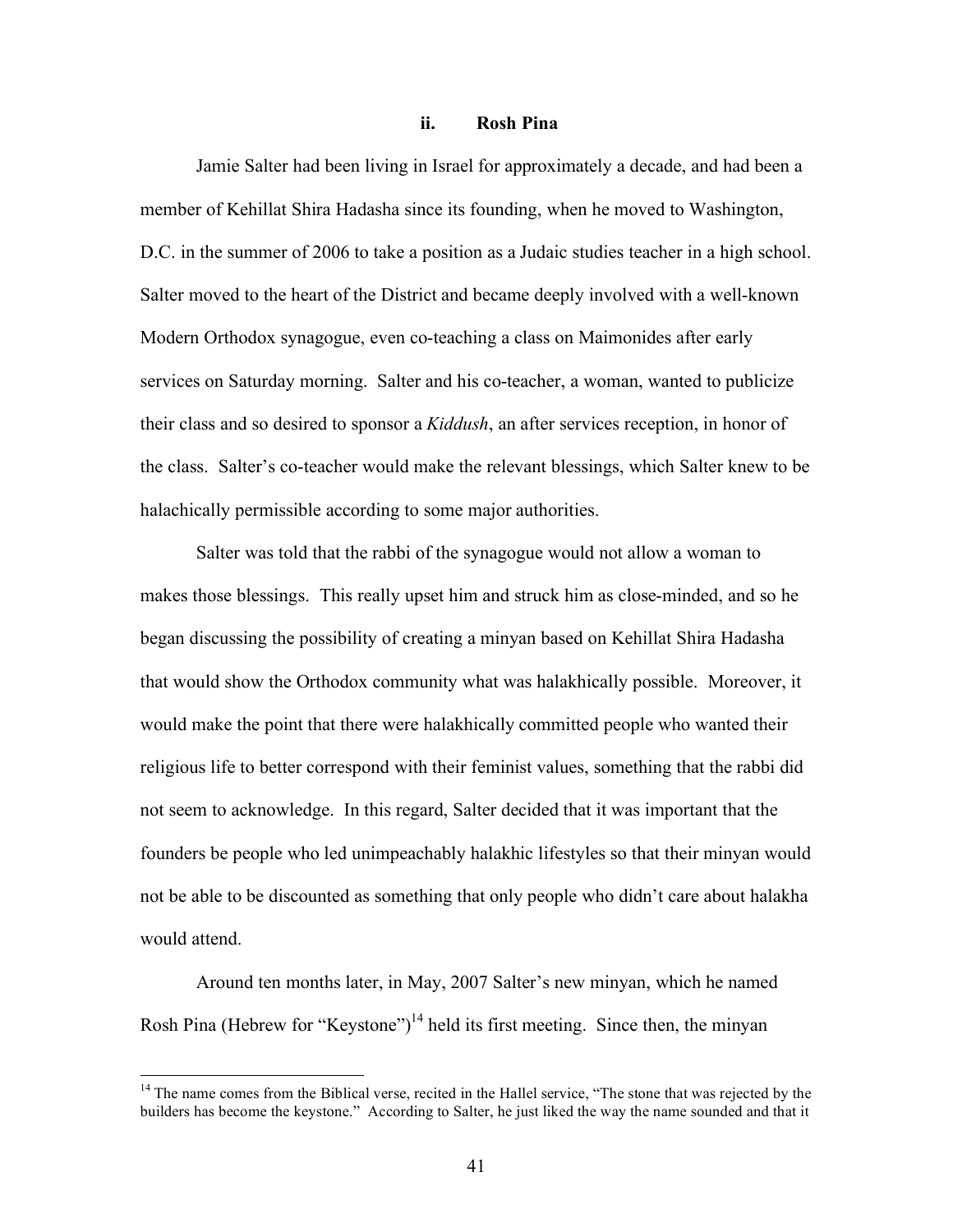meets once a month, for Friday night, Saturday morning, or special events, in party space that the founders rented and equipped with their own money. There are already two very well established congregations in downtown Washington whose members are very loyal to each : the Orthodox synagogue which meets weekly, and an egalitarian minyan that meets every week, but alternates Friday nights and Saturdays. Salter believes that even if a person from one of these communities entirely agrees ideologically with Rosh Pina, those people won't attend Rosh Pina more than occasionally, because they are loyal to their home communities. Rosh Pina therefore tries to avoid head to head competition with either community and looks for niches in which it can offer something neither does. For example, Rosh Pina is holding services for the New Month (something that the egalitarian minyan simply does not do), in which a woman will lead the celebratory Hallel service (something that the Orthodox synagogue would not allow).

The rabbi of Salter's Orthodox synagogue has been resolutely opposed to Rosh Pina. He sent letters to those women from the synagogue who serve as ritual bath attendants that reminded each of them that they must lead halakhic lives in order to remain attendants, which those women who were members of Rosh Pina interpreted as a clear reference to Rosh Pina. The rabbi also gave an unprecedented series of three Sabbath afternoon lectures devoted to demonstrating that partnership minyanim are not halakhically valid. Though the rabbi never mentioned Rosh Pina by name, Salter said that it was clear that Rosh Pina was the object of his talk, so clear, in fact, that it served as great publicity for Rosh Pina, which has continued to grow.

was from the celebratory Hallel service. After deciding on the name, however, he came up with an excellent explanation for it: women, previously rejected and excluded by the rabbis, become the keystone, the center, of the minyan.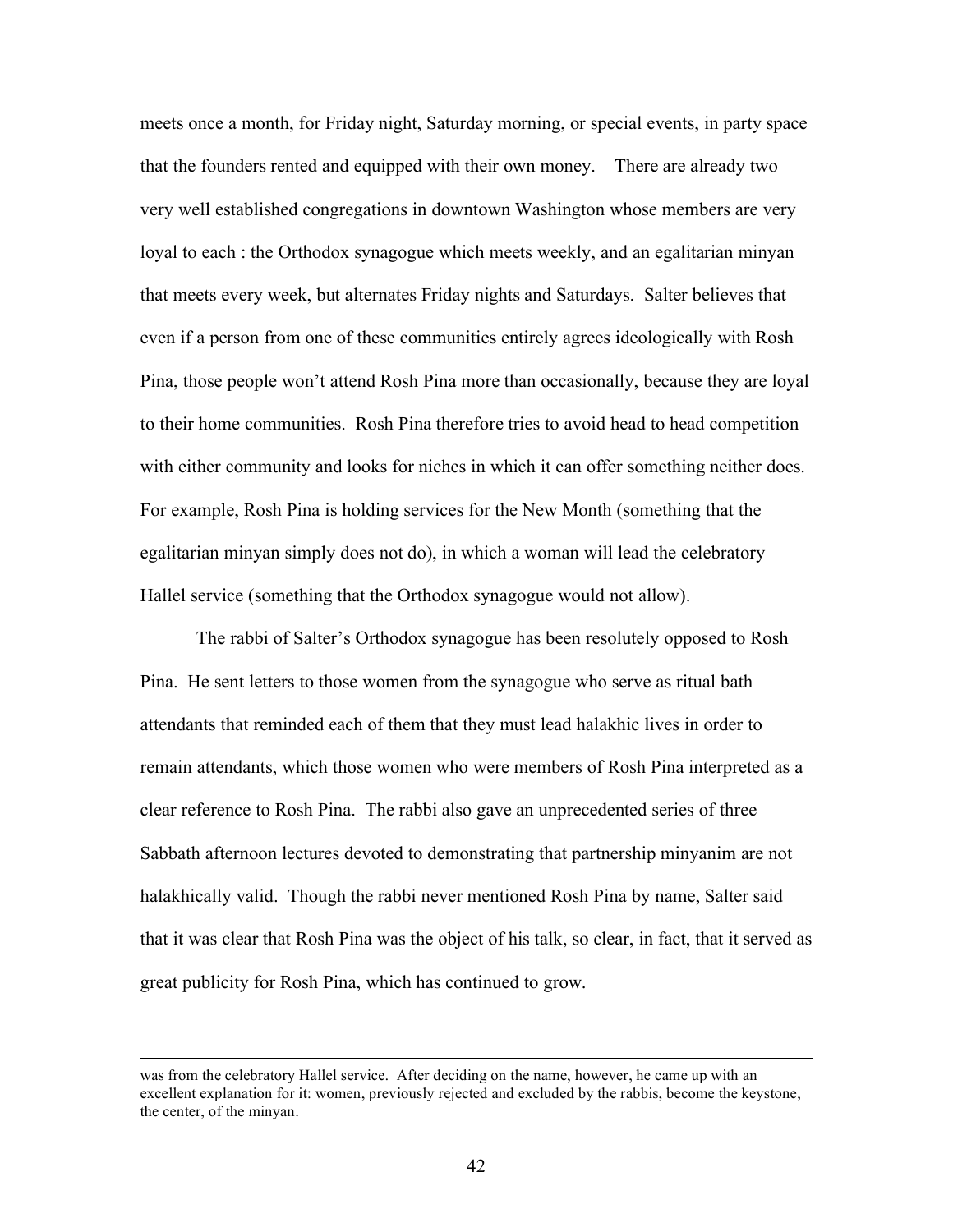#### **4. The Theology of Conversation: Yavneh (New York)**

The Yavneh Minyan, on Manhattan's Upper East Side is driven by an ideology that, while inclusive of the practices and philosophy of other American partnership minyanim, also goes far beyond those practices and philosophies. The Yavneh minyan was also founded and is led by a rabbi, which is unique among partnership minyanim (though Kol Sasson recently engaged a rabbi to lead them). For these reasons, Yavneh will be considered separately.

Shortly before Mendel Shapiro's (2001) groundbreaking responsa was published, Blu Greenberg, the founding mother of Orthodox feminism, sent an advance copy to Rabbi David Kalb and ten or so other American rabbis. Kalb was excited and stayed up all night with the opinion, reading it and tracking down the sources and citations, and was convinced. From then on, Kalb reported that his greatest dream was to lead a partnership minyan or synagogue. At the time, Kalb was the rabbi of a synagogue in Connecticut, and thought about beginning a partnership minyan there, but was dissuaded from doing so by the fact that most of his congregants were not strictly observant of halakha. Kalb believed that this would eviscerate the significance of the halakhic statement that he wanted to make, and that it might even hurt the cause of partnership minyanim for the first adopting synagogue to be one of dubious halakhic legitimacy. So he waited.

When Kalb, for family reasons, moved to New York City, friends from his previous synagogue, with whom he'd discussed the possibility of beginning a partnership minyan and who lived on the Upper East Side, suggested that Kalb might start a minyan there. Kalb thought this was a good idea but, since he could not afford to live on the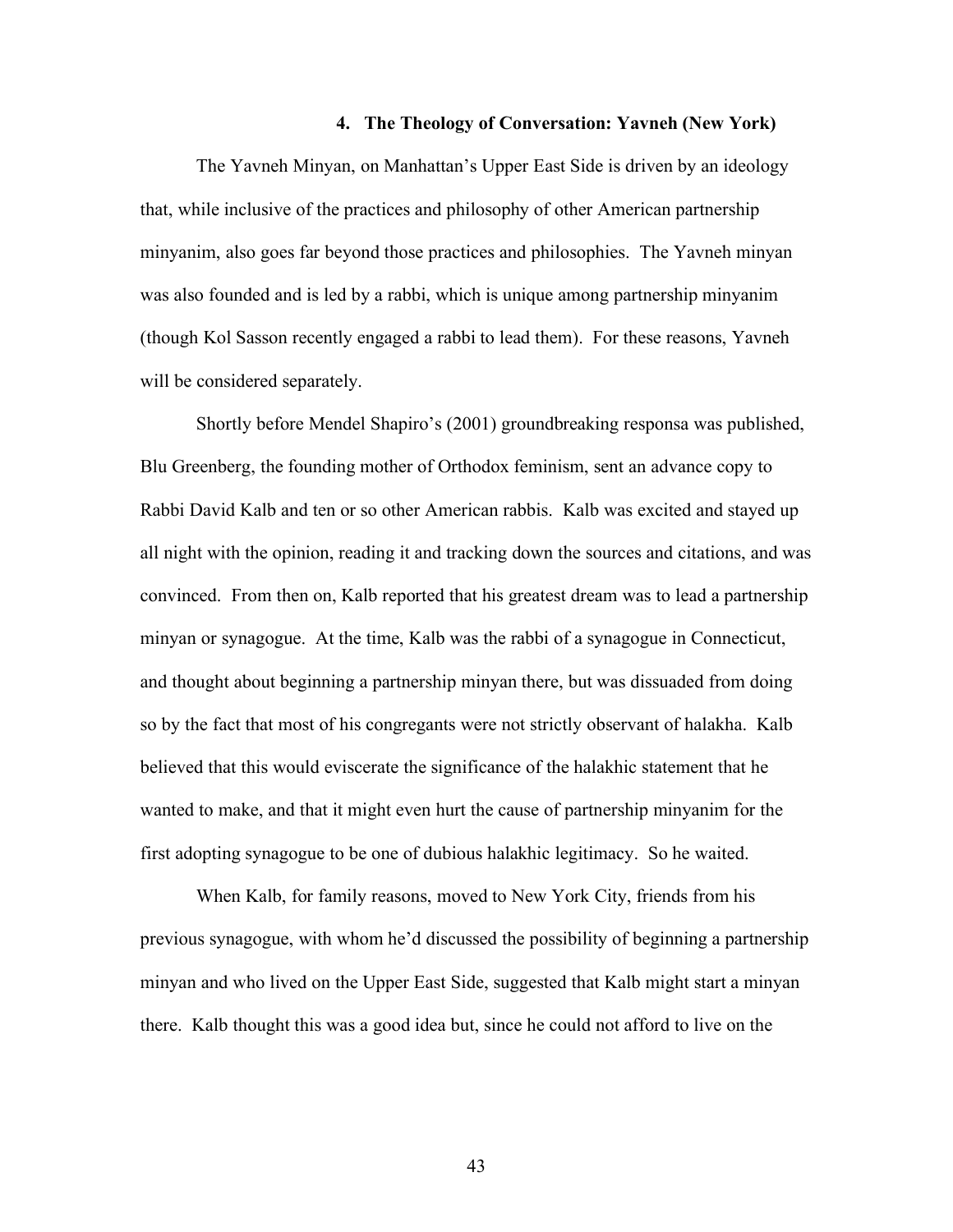extremely pricey Upper East Side, he would only spend one Sabbath per month leading the new minyan, which named Yavneh.

Kalb believes that partnership minyan should not be devoted merely to including and enfranchising women in the synagogue. Women, he says, are merely the paradigm and most acute case of those who are disenfranchised by the traditional synagogue setting; there are others, and a partnership minyan should strive to include them as well as to include women specifically. For example, Kalb says that a partnership minyan's prayer leaders should use tunes with which the congregation can sing along, so that they are included as active participants in the worship, and a minyan's decisions should be made communally and through conversation, and not by a small group of elites.

Kalb believes that such inclusion is ultimately what rabbinic – that is to say, post-Temple – Judaism is all about, and so the inclusion of women in a partnership minyan is merely the next step in an arc from the Temple Cult to rabbinic Judaism. In the days of the Temple, Jewish worship consisted of sacrifices in the Temple. This was extremely exclusive: sacrifices could only be done in one place, the Temple, and could only be done by priests. On Yom Kippur, the holiest day of the year, sacrifices could only be done by the *High* Priest, in only one place *within* the Temple, the Holy of Holies. Moreover, the priesthood was exclusive: only those born into priestly families could be priests and conduct the sacrifices. With the end of the Temple Cult, this all changed. Sacrifices ended and were replaced by prayer and study, which anyone, no matter his birth could pursue, and this new form of worship could be conducted anywhere since, in the post-Temple conception, God dwelled everywhere, and not just in the Temple. Kalb believes that struggling with halakha so as to include women, in the same way that Judaism began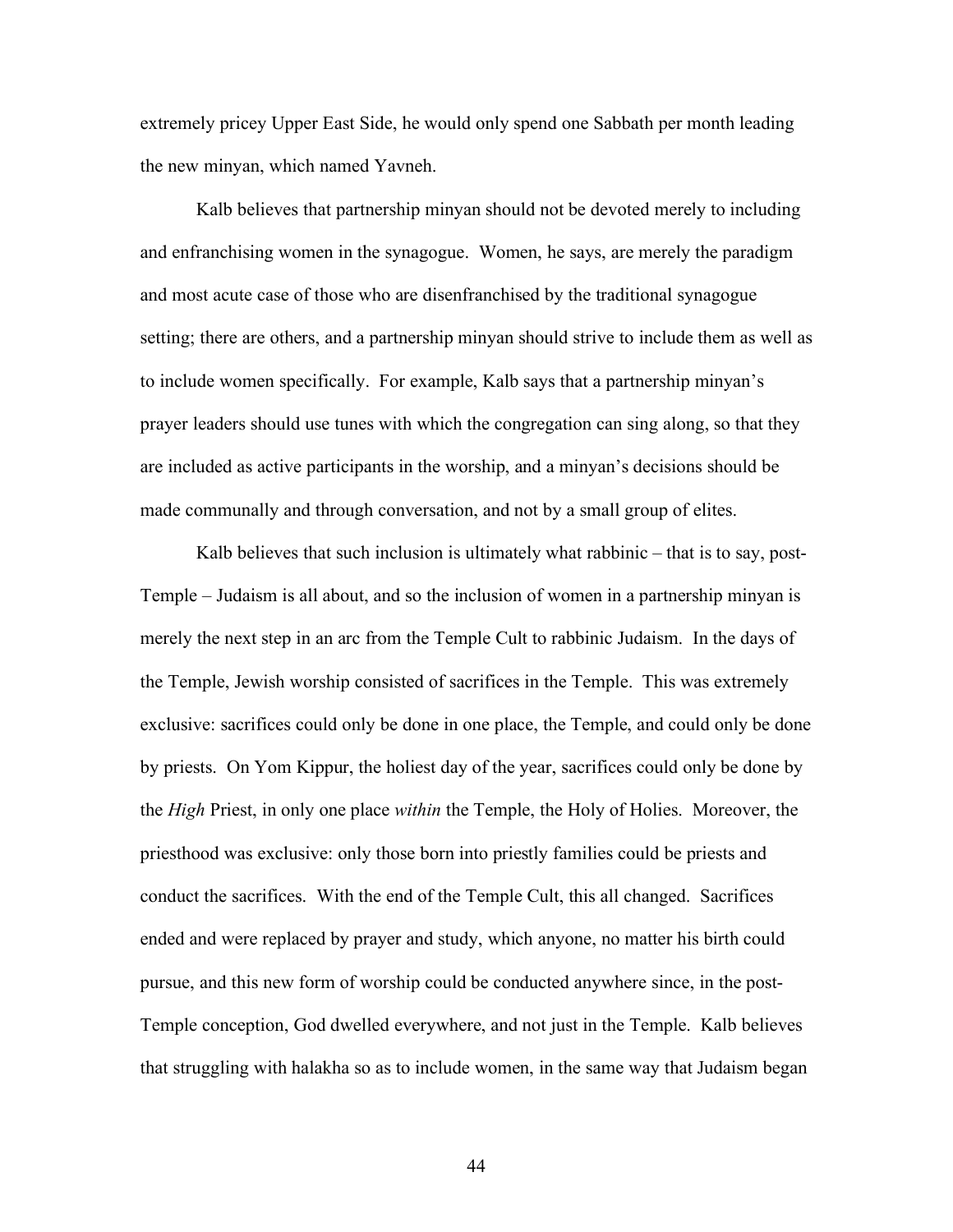including all men after the destruction of the Temple, seems only the logical next step in the progression of rabbinic Judaism.

 Kalb named his minyan Yavneh because Yavneh was the place to which the Sanhedrin, the rabbinic high court, moved after the destruction of Jerusalem. The Talmud relates that when the Romans were besieging Jerusalem, and facing fierce resistance from Jewish zealots, Rabban Yochanan ben Zakai, one of the leaders of the Sanhedrin, held a clandestine meeting with the Roman general Vespesian. At that meeting, ben Zakai beseeched Vespesian, "Give me Yavneh and its sages." The traditional interpretation of this story views ben Zakai as a pragmatist who, in order to preserve Judaism, and only as a last resort, made a deal with Vespesian in which he acknowledged the defeat of Jerusalem in order to save some semblance of Judaism. Implicit in this view is that had Jerusalem not fallen to the Romans nearly 2,000 years ago, Jews would still be worshipping through sacrifices, and not prayer.

Kalb fundamentally disagrees with this interpretation. According to him, ben Zakai recognized that theology had already evolved beyond sacrifices and he needed a place, away from the mainstream, the Temple Cult, to work on this issue. He therefore seized on the Roman siege of Jerusalem as an opportunity to leave Jerusalem and its Temple Cult behind in search of a place where he and the other sages could have transformative debates as to what the future of post-Temple Judaism should like. Kalb stresses that ben Zakai alone could not transform Judaism; this transformation could only occur through conversation, and this is why ben Zakai made a special point of asking the Romans to release his fellow scholars.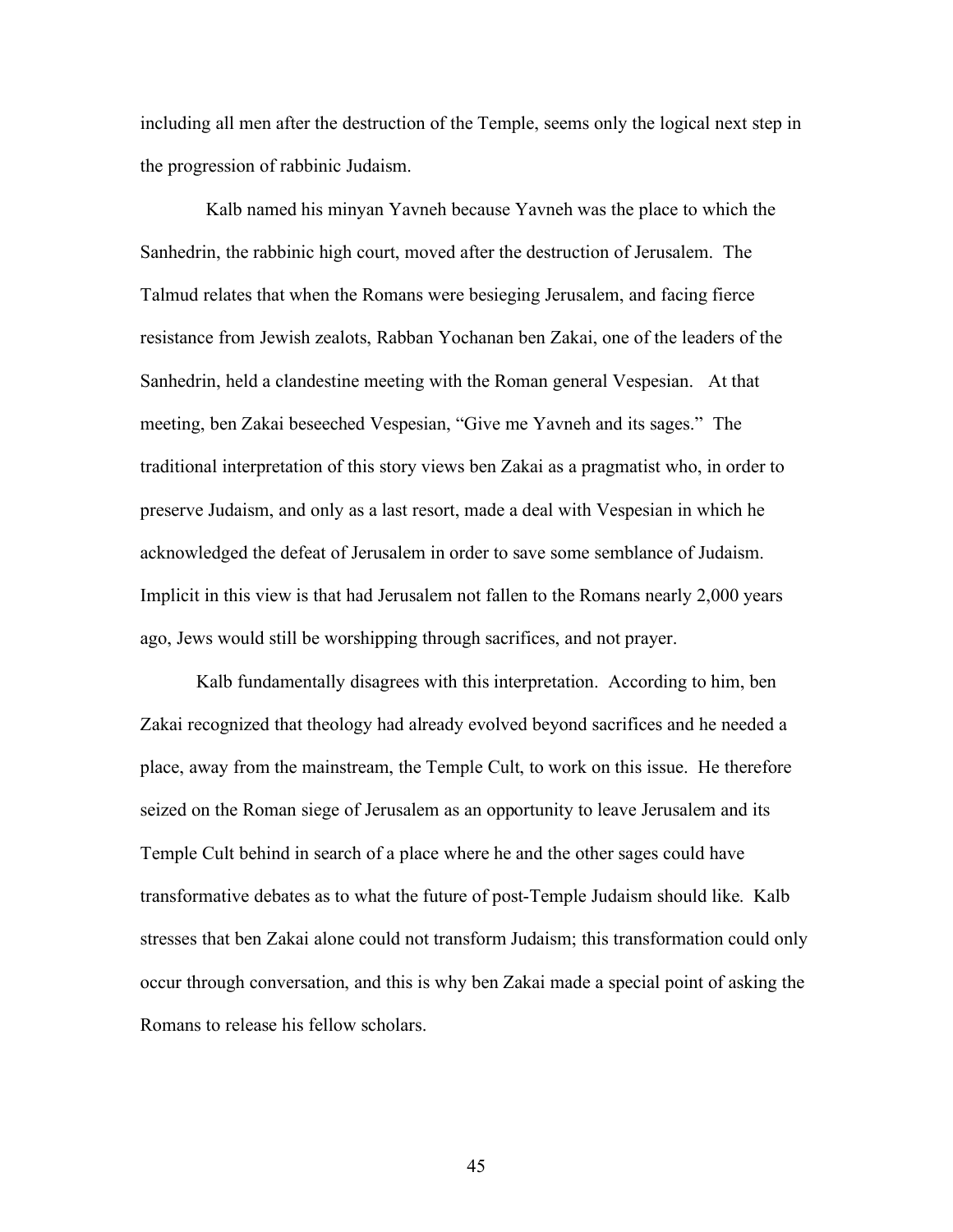For Kalb, conversation and democratization are the essence of Judaism, and he strives to implement this in his own minyan. Kalb notes that, "to the best of my knowledge, I'm the only partnership rabbi in the world." In keeping with his view of Judaism, being a partnership rabbi means something different than being a regular rabbi. Kalb believes that he should be someone who learns and debates with his congregants, someone who listens as well as speaks. Kalb gives the sermon every other time Yavneh meets, and listens to a congregant teach Torah the other times, and congregational – even halakhic – matters are fully debated and discussed among Kalb and the congregation. To Kalb these conversations represent true partnership, more so even than the usual innovations on behalf of women's inclusion.

### **5. Difficulty Attracting Even Putative Allies: Kol Echad (New Rochelle, NY) and Shachar (Riverdale, NY)**

Kol Echad and Shachar are each modeled on Kehillat Shira Hadasha (Shachar is an acronym for Shira Chadasha of Riverdale), each meet for services monthly, and the founders of each have been quite surprised by the refusal to attend their minyan on the part of people whom they suspected to be sympathetic to the cause of feminism and Orthodoxy. Shachar is a much bigger minyan than Kol Echad -- Shachar draws 60-70 people per meeting as opposed to Kol Echad's 30 – and has successfully emulated Kehillat Shira Hadasha's intense and beautiful singing, something that Kol Echad has desired, but been unable, to do. Whereas the rabbi of the synagogue to which most Shachar participants belong is well-known for his liberal approach to "women's issues," the rabbi of the synagogue to which most Kol Echad participants belong is antagonistic towards even the idea of feminism, believing that it is a concept foreign and threatening to Judaism. Lastly, while the founder of Kol Echad is Orthodox and his family are quite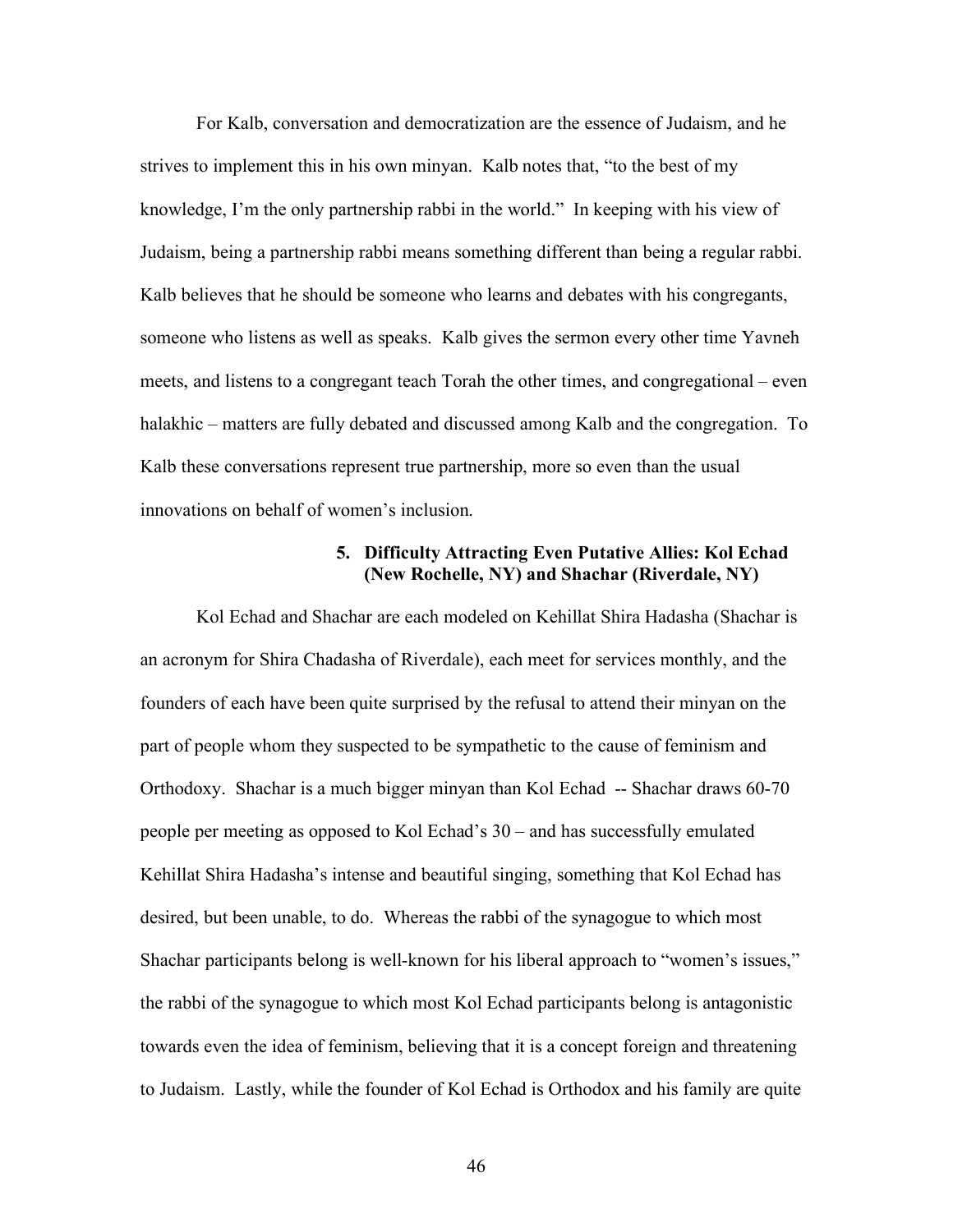involved with JOFA, the founder of Shachar asserts that "I'm not Orthodox" and will not join JOFA for that reason.

#### **i. Kol Echad:**

"It's straight bourgeois values," said Chaim Trachtman of New Rochelle, explaining the difficulty that the minyan he founded, Kol Echad, has had attracting participants. "They just don't want to rock the boat."

Trachtman first visited Kehillat Shira Hadasha in 2002-2003, and thought it was "monumental," because of the way that congregation made everyone, man or woman, feel equal and included. Back home, Trachtman met with some interested friends to recruit for their new minyan, which they called Kol Echad, a Hebrew pun meaning both "one voice" and "everyone" (C. Trachtman, personal communication, March 4, 2008). Trachtman and his friends went through the directory of their synagogue, the only Orthodox synagogue in New Rochelle, and culled the names of 80 people whom they thought might be interested. They had only moderate success; many people whom Trachtman knows attend Kehillat Shira Hadasha when they are in Jerusalem "would not be caught dead at Kol Echad."

One might have expected that Kol Echad would have had a notably easy time attracting participants. According to Trachtman, the Orthodox community of New Rochelle is very relaxed about its ritual observance. This represented an opportunity for Trachtman – none of his neighbors were dead-set against his goals or thought he was destroying Judaism, and this should have made recruiting easier. But because his fellow congregants have a casual view of religion, they have also not been interested in challenging themselves by exploring a new minyan. Trachtman believes that some fear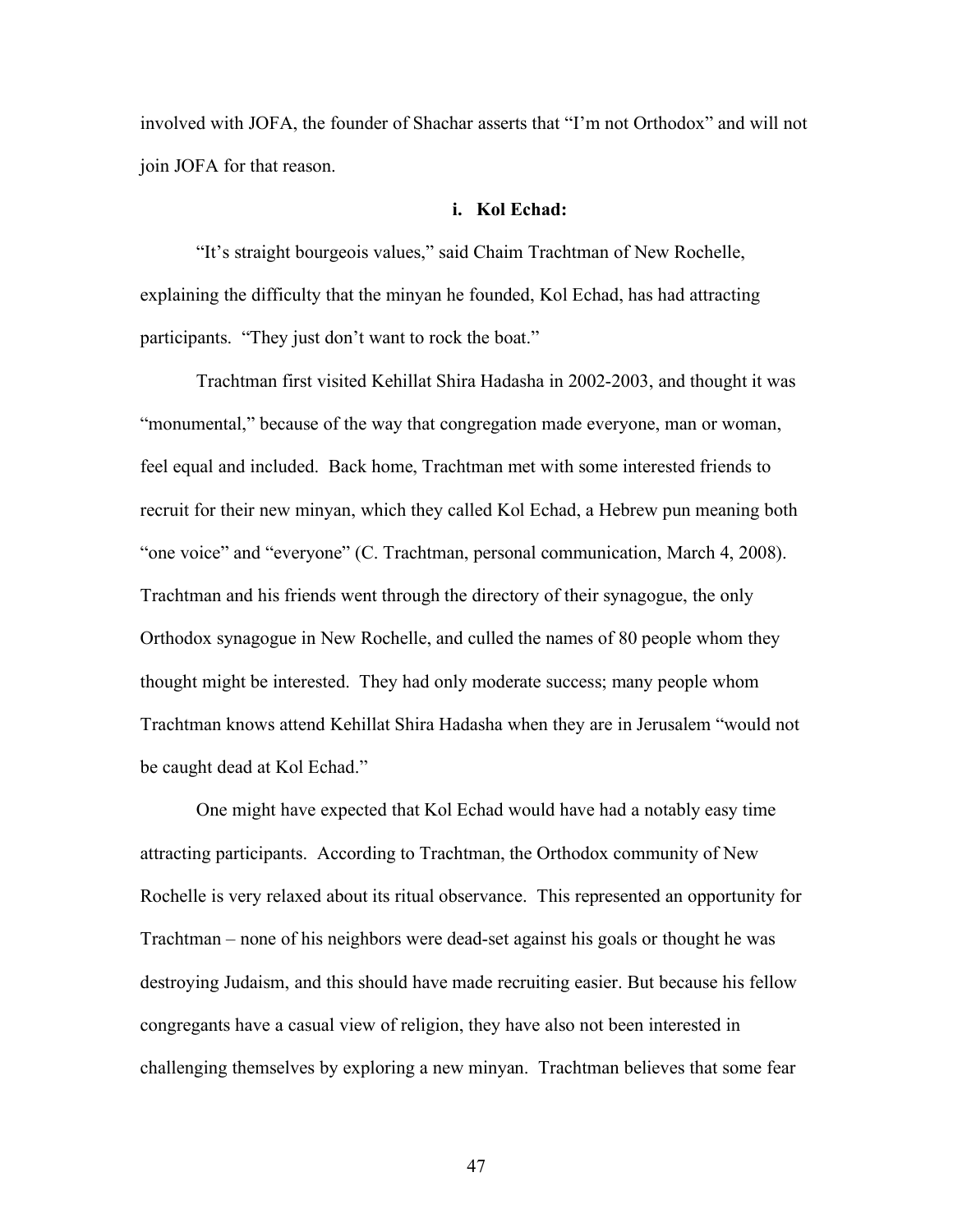that they'll be labeled "weirdoes" if they attend Kol Echad, others won't attend because their friends don't attend, and others feel like Kol Echad is not an authentic Orthodox minyan, because it does not have the approval of a white-bearded rabbi.

The vigorous opposition of the rabbi of the synagogue has also made it very difficult to recruit. Before Kol Echad met for the first time, Trachtman approached the rabbi and told him of his plans. The rabbi was not concerned. When, however, the rabbi saw that some of the major prayer leaders from the synagogue were attending Kol Echad, he became quite concerned, and, according to Trachtman, "went right for the jugular." The rabbi told members of his synagogue that if they attended Kol Echad he would not let them lead High Holiday services at the synagogue, and, during the middle of an allnight Torah study session on the holiday of Shavuot, the rabbi forcefully condemned partnership minyanim and other substantially better-established feminist innovations in Orthodoxy. The rabbi bases his opposition on the 1976 opinion of his teacher, the late leading ultra-Orthodox halachic judge, Moshe Feinstein, that feminism is not a Jewish value. Therefore, in his view, anything that is advocated because of feminism is prohibited.

While Trachtman would like Kol Echad to operate based on democratic values, this has not happened. He simply has been unable to get other people to put in the time and energy and so the operations of the minyan are essentially, as he put it, "a one man show."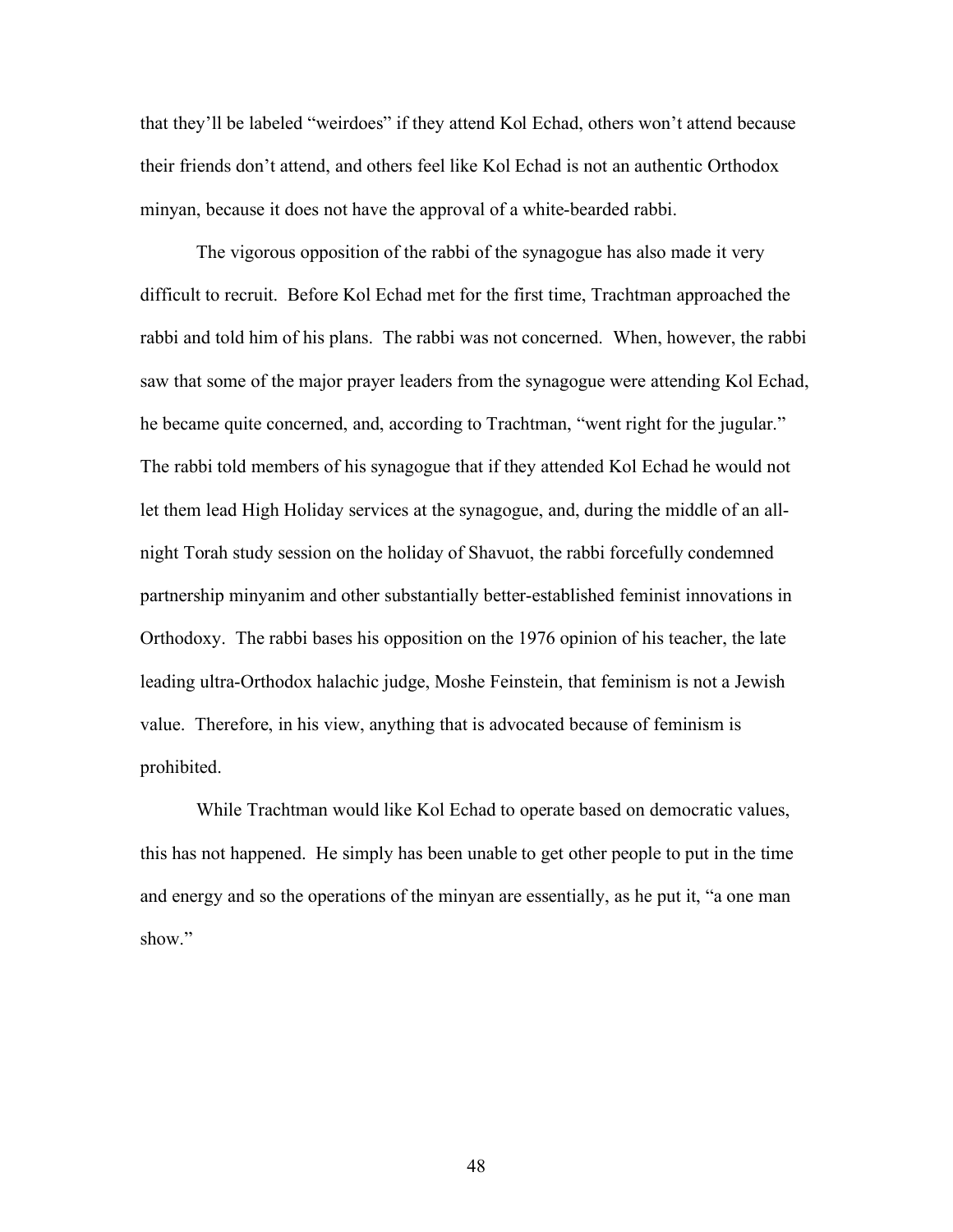#### **ii. Shachar**:

"I always figured that anyone who was reasonable would be interested" in attending a partnership minyan, said Sally Mendelsohn, founder of Shachar, the minyan in the Bronx neighborhood of Riverdale. She learned this was not the case.

Mendelsohn and her husband had been holding what would come to be called partnership minyanim on special occasions, like the holiday of Purim and the fast day of Tisha B'Av, in their home in Yonkers for over 20 years. In 2002, these became a regular monthly minyan, Shachar, because of two developments: first, Mendelsohn moved to Riverdale, with its much larger observant Jewish community from neighboring Yonkers; second, Kehillat Shira Hadasha was established, which did a great deal to legitimate what Mendelsohn's group had been doing all along.

Riverdale is home to a very large Orthodox synagogue that at least, as Mendelsohn put it, "talks the talk" about increasing roles for women. As a result, the partnership minyan format is not considered controversial. In fact, according to Mendelsohn, the members of this synagogue all go to Kehillat Shira Hadasha when they are in Jerusalem, and "gush about it." But they don't come to Shachar in droves.

Mendelsohn speculated that there are two main reasons for this: first, parents want to attend services at places where their children can see their friends, and this deters parents from leaving the institutional synagogues for Shachar; second, Mendelsohn thinks that while all of these people are happy to experiment with gender inclusion as a tourist attraction, there is a big difference between this and the sort of ideological commitment necessary to leave one's home synagogue one Sabbath per month for Shachar. All that said, Shachar is actually one of the larger partnership minyanim, but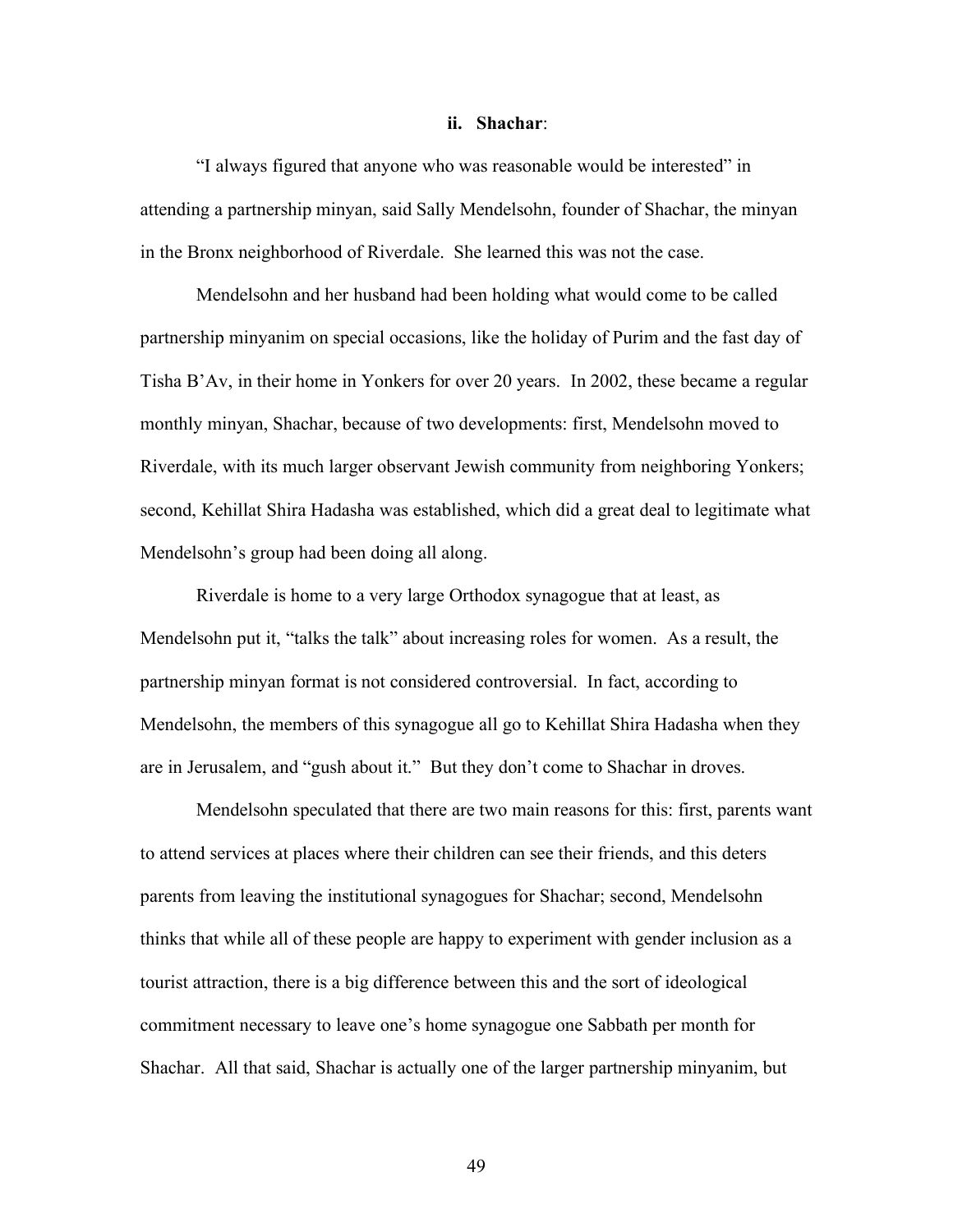Mendelsohn believed that because Riverdale is such a favorable climate for feminist Orthodoxy, Shachar would attract far more people.

Mendelsohn herself is something of an unusual person to have founded a partnership minyan, since partnership minyanim are distinguished by their commitment to staying within the bounds of Orthodox halakha. Mendelsohn explained that she would be happy to pray in a serious Conservative, that is, egalitarian, setting and that although the other members of Shachar "are holding onto the Orthodox thing, I'm not." Because of the concerns of the other members of the minyan – who include many luminaries of feminist Orthodoxy – Shachar stays within the limits of Orthodox halakha, and the gulf between Mendelsohn's approach and those of the other members does not worry her. "No matter how ridiculous the lines we draw, it works and we're happy."

# **6. Difficulty Remaining Orthodox: Tehillah Minyan (Forest Hills, NY) and Minyan Tehillah (Cambridge, MA)**

Minyan Tehillah of Cambridge, MA and the Tehillah Minyan of Forest Hills, NY share more than a name. Each caters largely to couples in their thirties and each provides a social and religious home for that demographic that was not previously available in the neighborhood. Each is devoted to providing a spiritually uplifting and musical prayer experience; neither has faced much opposition. Lastly, each has struggled with its identity as a partnership minyan, that is to say, a congregation that, though rooted in the Orthodox tradition, strives to be more inclusive of woman. While the Tehillah Minyan has never been ideologically committed to staying within the Orthodox tradition, Minyan Tehillah was, in fact, founded for a specific halakhic and ideological purpose, but the congregation's focus has shifted over the years.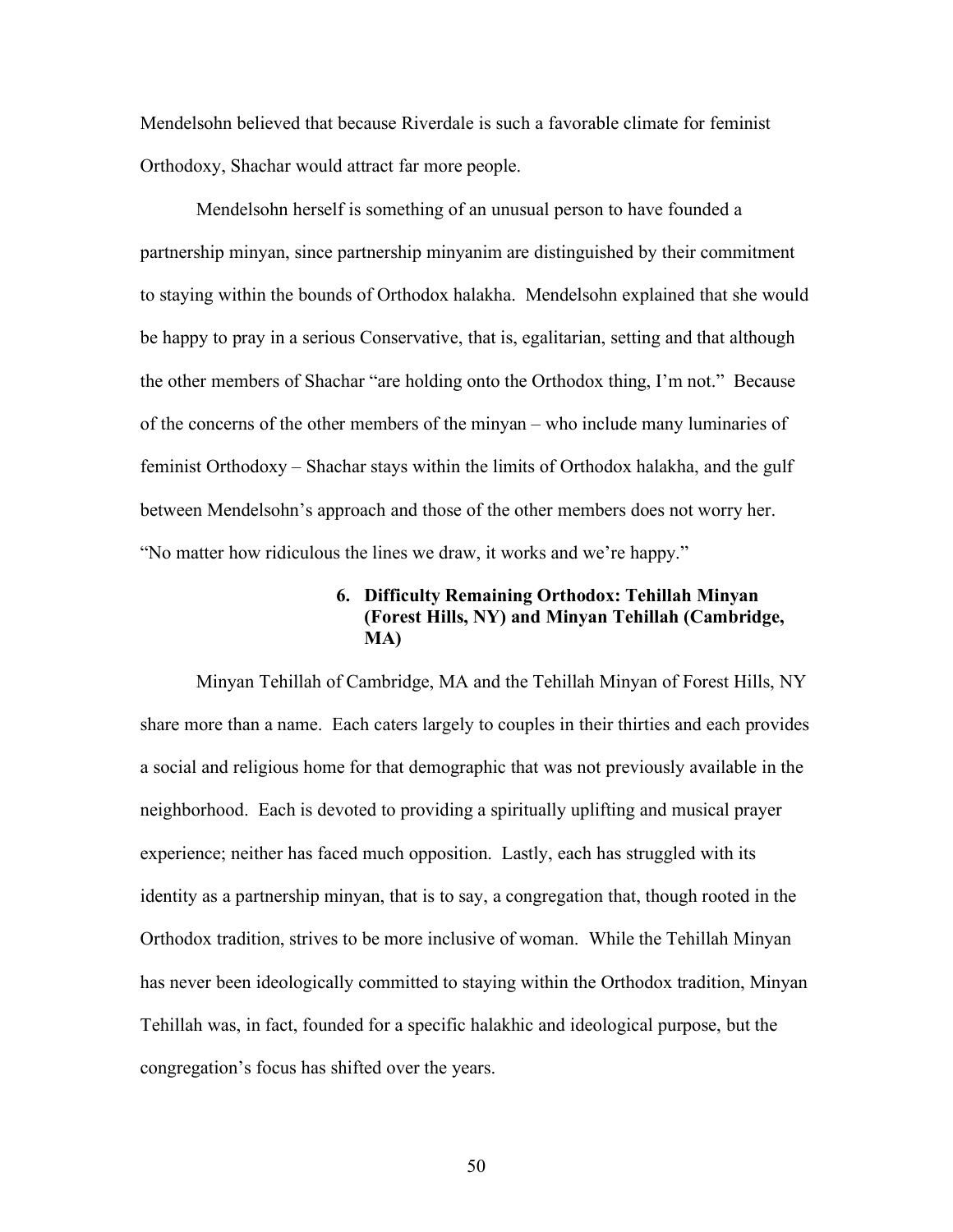#### **i. Tehillah Minyan**

When David Goldstein moved to Forest Hills, he did not find a synagogue in which he was comfortable. He found the Orthodox synagogues spiritually unsatisfying, and the Conservative synagogues not traditional enough for his liking. Most of all, he was looking for a congregation that was friendlier, that sang more, and that had a more spiritual prayer experience.

Goldstein was not alone. Other younger Jews who had moved to Forest Hills from Manhattan's Upper West Side were also finding that the established synagogues met neither their religious needs nor – since the synagogues catered to a much older population – their social needs. Goldstein and his friends therefore began planning their own minyan, which, they hoped would "include everyone who's Jewish and wants spirited davening (prayers)."

Goldstein and his friends considered two models for their new minyan: Kehillat Hadar, a leading independent, and non-Orthodox, minyan on the Upper West Side; and Darkhei Noam, the partnership minyan on the Upper West Side. They decided that Darkhei Noam would be a better fit for the population they were hoping to attract. According to Goldstein, this was purely a pragmatic decision, and did not reflect a commitment to creating greater opportunities for women within the Orthodox tradition. Despite this, the Tehillah Minyan defines itself as a Shira Hadasha style minyan and lists itself on the JOFA partnership minyanim list, which is why the minyan was included in this study (JOFA: Resources – Partnership Minyanim; Kol Zimrah, 2008).

The Tehillah Minyan's future as a partnership minyan is far from secure. Goldstein observed that that if the minyan suddenly went fully egalitarian, leaving behind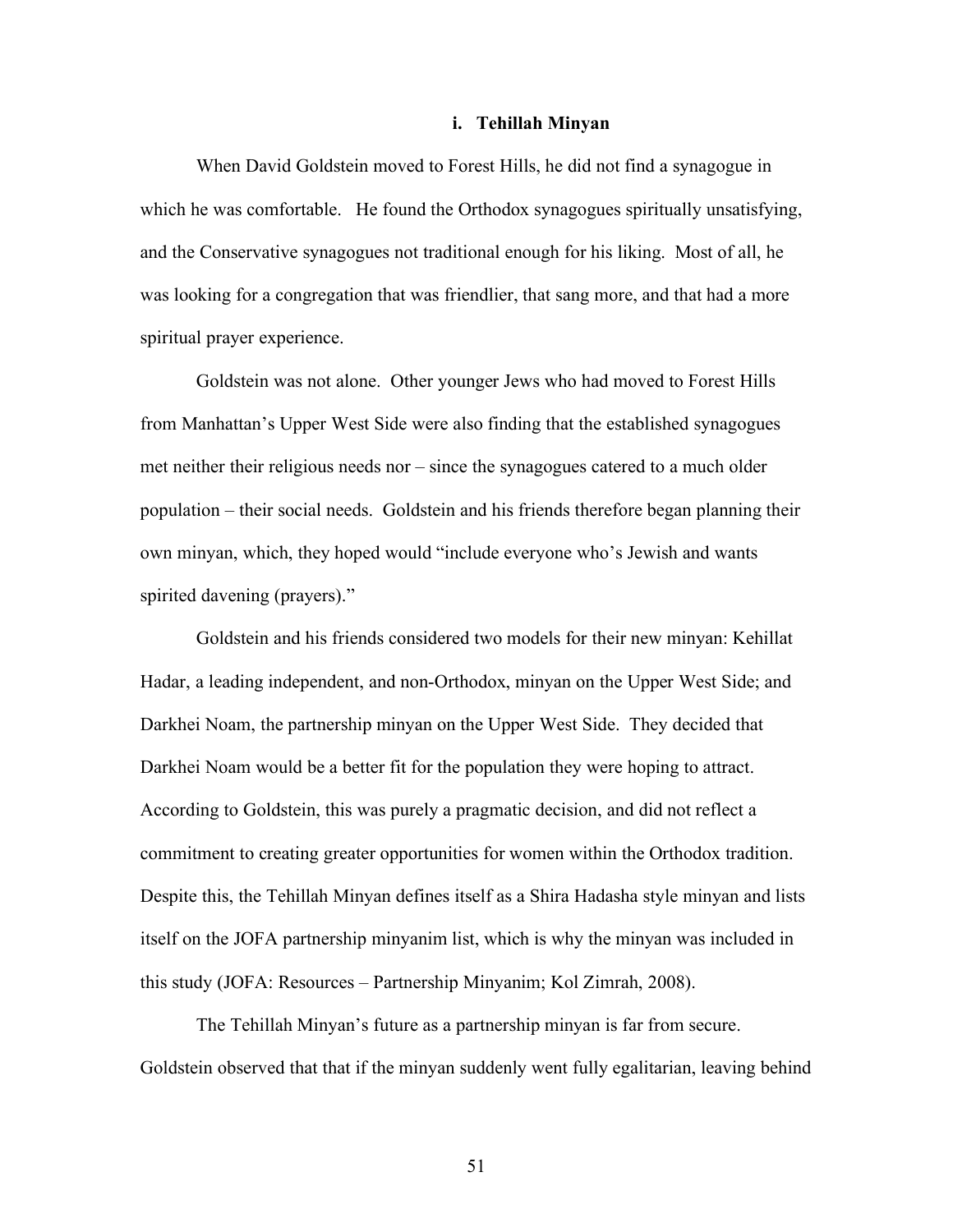the Orthodox tradition, most of its participants would not be troubled. In fact, the leaders of the Tehillah Minyan are currently discussing the possibility of jettisoning the restrictions of the Orthodox partnership minyan approach to become a non-Orthodox and fully egalitarian minyan. Like their adoption of the partnership minyan model, this change, should it occur, would also not be motivated by ideology, but by the desire to attract more participants.

### **ii. Minyan Tehillah**

For years, the Harvard Hillel Orthodox minyan had been the only Orthodox Minyan on the North side of Cambridge.<sup>15</sup> When a friend approached Alanna Cooper about establishing a partnership minyan, Cooper was concerned about dividing the community: didn't everyone go to the Harvard Hillel minyan? Cooper realized this was not the case when over 60 people, many of whom had never been to the Harvard Hillel Orthodox minyan before, showed up at an egalitarian reading of the Book of Esther organized by her friends. This made Cooper realize two things: there was a community of observant people in Cambridge who did not have a home at Harvard Hillel (mostly people in their 30s with no affiliation with Harvard), and there was an unquenched thirst for Orthodox feminism that the Harvard Hillel minyan was not satisfying. It was therefore legitimate to establish another minyan that would both serve the needs of these people and, since it would not meet weekly, still allow those involved with Harvard Hillel to attend that minyan. The planning for Minyan Tehillah began.

The founders of Minyan Tehillah were educated in Orthodox schools and deeply committed to the Orthodox halakhic legitimacy of their enterprise. However, they believed that halakhic legitimacy could be achieved without the direction of a rabbi. As

<sup>&</sup>lt;sup>15</sup> There is also an Orthodox minyan at MIT.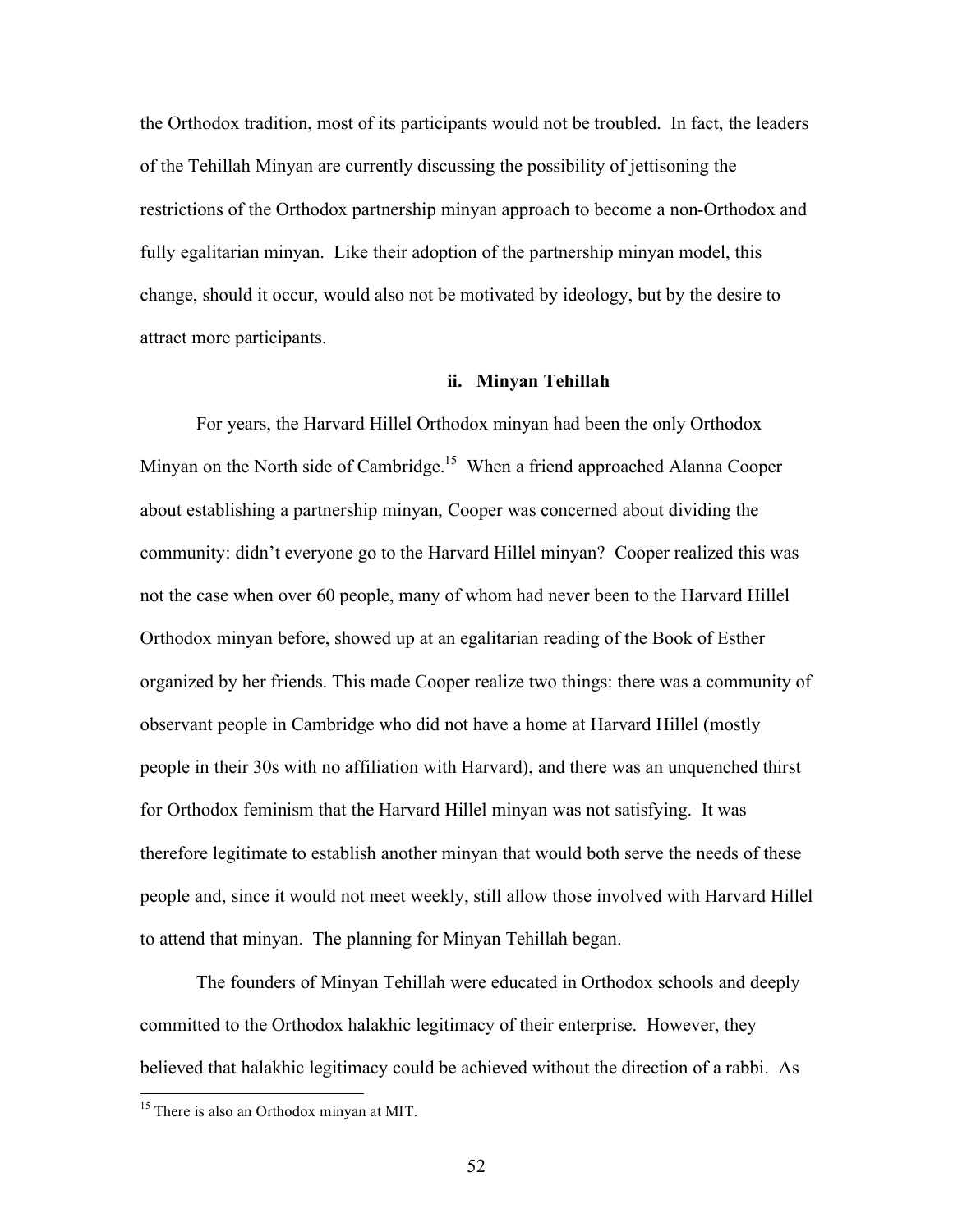extremely learned people, they could study the halakhic sources and reach their own legitimate interpretation. This task was assigned to a handful of the most learned members, a group that was jokingly called "The Council of Sages." This group included Michal Bar-Asher Siegel and Elitzur Bar-Asher who, though not ordained rabbis, served as halachic advisors, and who would go on to found Minyan Urim.

Minyan Tehillah's participants are couples and families in their 30s who live in Cambridge but have little affiliation with Harvard. This group of people feels like Minyan Tehillah is *their* social and religious home, unlike the Harvard Hillel minyan, that belongs mostly to Harvard students (and also some older long-time member families). In fact, in a recent survey conducted by Minyan Tehillah, the social aspect of the minyan was identified as the biggest reason why people attend Minyan Tehillah. The minyan's spiritually uplifting services were the second biggest reason.

Identification with the minyan's core mission or ideology – something with which the founders were very concerned indeed – came in third. Most members of Minyan Tehillah's current board do not have an Orthodox background, and are not focused on maintaining Orthodox halakhic legitimacy while at the same time pursuing feminist innovations. A very large percentage of the minyan's members attend the egalitarian minyanim in Cambridge, in addition to or instead of Harvard Hillel, and some of the minyan's board members are even on the board of an egalitarian minyan in Cambridge.

Although Cooper acknowledges that she has learned a lot from the burgeoning trans-denominationalism of Minyan Tehillah, she is also still very committed to the minyan's original ideological purpose, and is somewhat disheartened by the current members' lack of commitment to the minyan's founding ideals. Ultimately, Cooper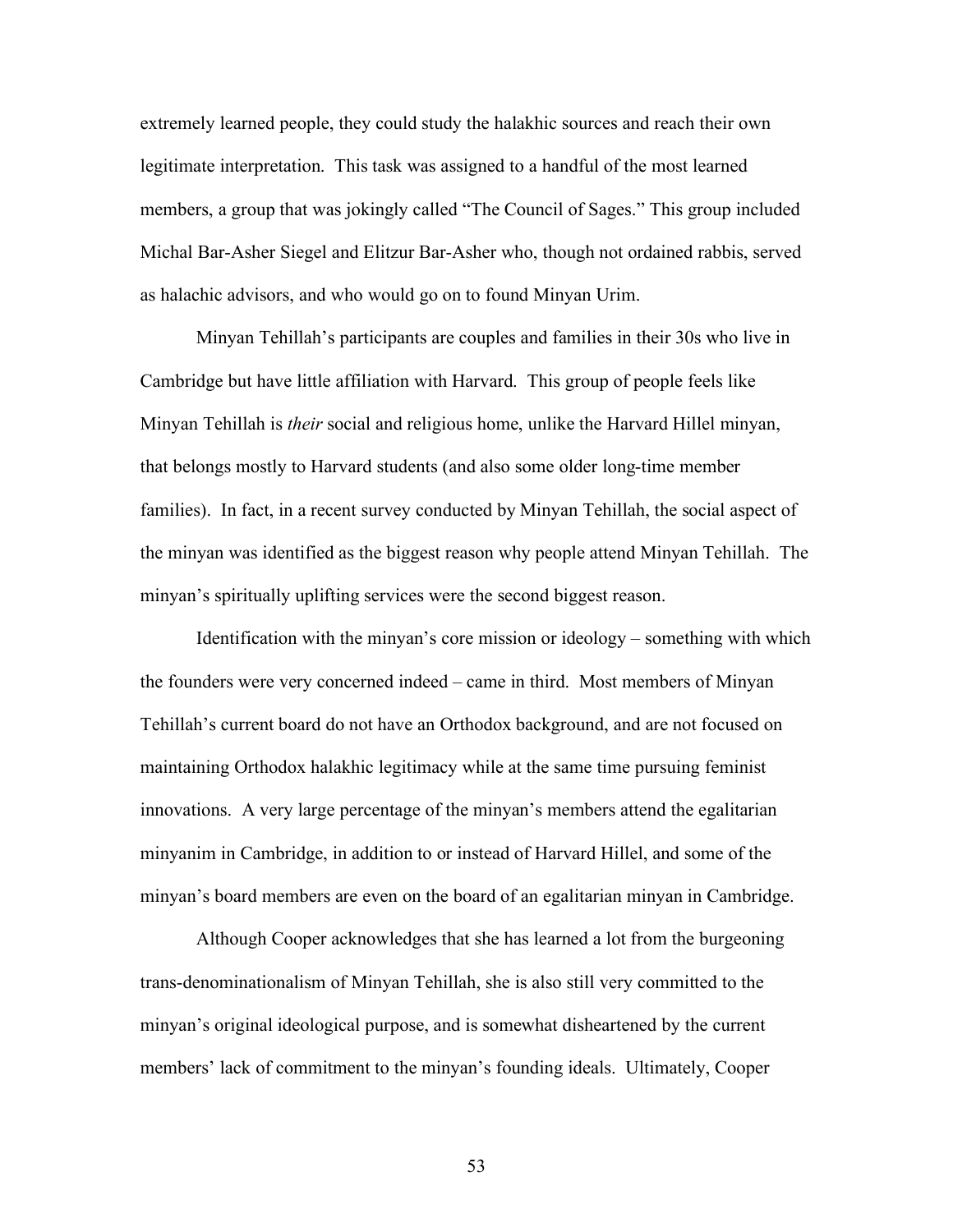appreciates the involvement of her less ideologically committed co-congregants because they sustain her minyan, thereby allowing her to pray in the sort of service to which she is so committed.

## **7. Difficulty Remaining Democratic and Feminist: Migdal Or (New York) and Or Chadash/Kehillat Ohel (Highland Park, NJ)**

This section will discuss the minyanim in Highland Park, NJ, and the Washington Heights neighborhood of Manhattan. The partnership minyan in Highland Park, Or Chadash, faced spectacular controversy and ceased activity after only two meetings. The founders of Or Chadash have since founded a successor organization, called Kehillat Ohel, that does not particularly follow the practices of partnership minyanim, but will be considered here as the continuation of the Or Chadash story. Or Chadash and Ohel will be considered together and compared to Washington Height's Migdal Or minyan in order to appreciate the tension between values held by each minyan.

The leaders of Or Chadash/Kehillat Ohel and Migdal Or have each felt tension between their commitments to democracy and broad inclusion and to greater women's participation. As one of the founder's of Or Chadash put it, "if someone doesn't believe in women leading services, am I excluding that person?"Similarly, although one of the founding values of Migdal Or was democracy, the leadership of that minyan is much more progressive than the rank-and-file membership. The leaders of that minyan have therefore had to ask themselves how comfortable they are imposing their views on the members of their minyan.

There are two noteworthy distinctions between Or Chadash/Kehillat Ohel and Migdal Or. First, Or Chadash no longer holds services and its successor organization is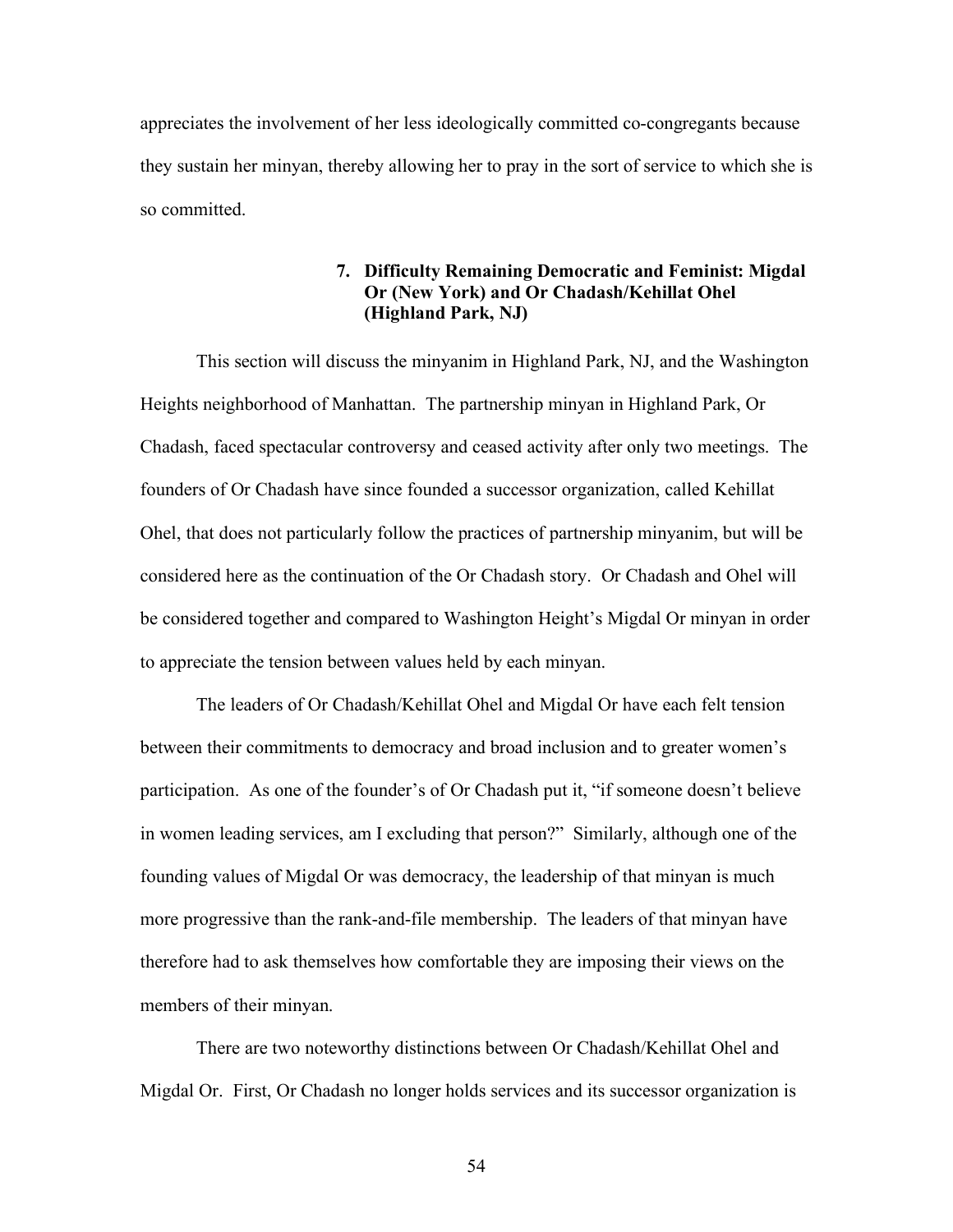not a partnership minyan while Migdal Or is still going strong. Second, Or Chadash was established in the suburbs and attracted middle-aged families while Migdal Or is in the heart of Manhattan, and its members are overwhelmingly single people in their twenties.

#### **i. Migdal Or**

In 2007, three students in their mid-20s, Karen Shulman, Rachel Berger, and Shani Simkovich Deutsch, decided that they wanted to start their own minyan.They were all loyal attendees at the major Modern Orthodox synagogue in Washington Heights, but found that synagogue lacking in several respects: democratic decision making, leadership opportunities for younger members, responsiveness to needs of a growing progressive contingent, friendliness, and participatory services that would include women.

This led them to found the Migdal Or minyan which they hoped would respond to each lacking. They planned it as a democratic organization that would allow young people leadership opportunities and provide a friendly community for those young people, and that would feature more progressive services, with lots of participatory singing, in which women could play major roles.

Migdal Or has been quite successful in its goal of becoming an energetic and communal minyan for young people in Washington Heights. Around 40 to 50 people show up for each of the minyan's bi-monthly Friday night meetings, and on off-weeks the minyan sponsors Torah classes which attract both Migdal Or members and other young people who are not necessarily comfortable praying in a partnership minyan.

Migdal Or's biggest challenge is remaining a democratic organization in addition to a partnership minyan. According to board member Steven Exler, "in our community,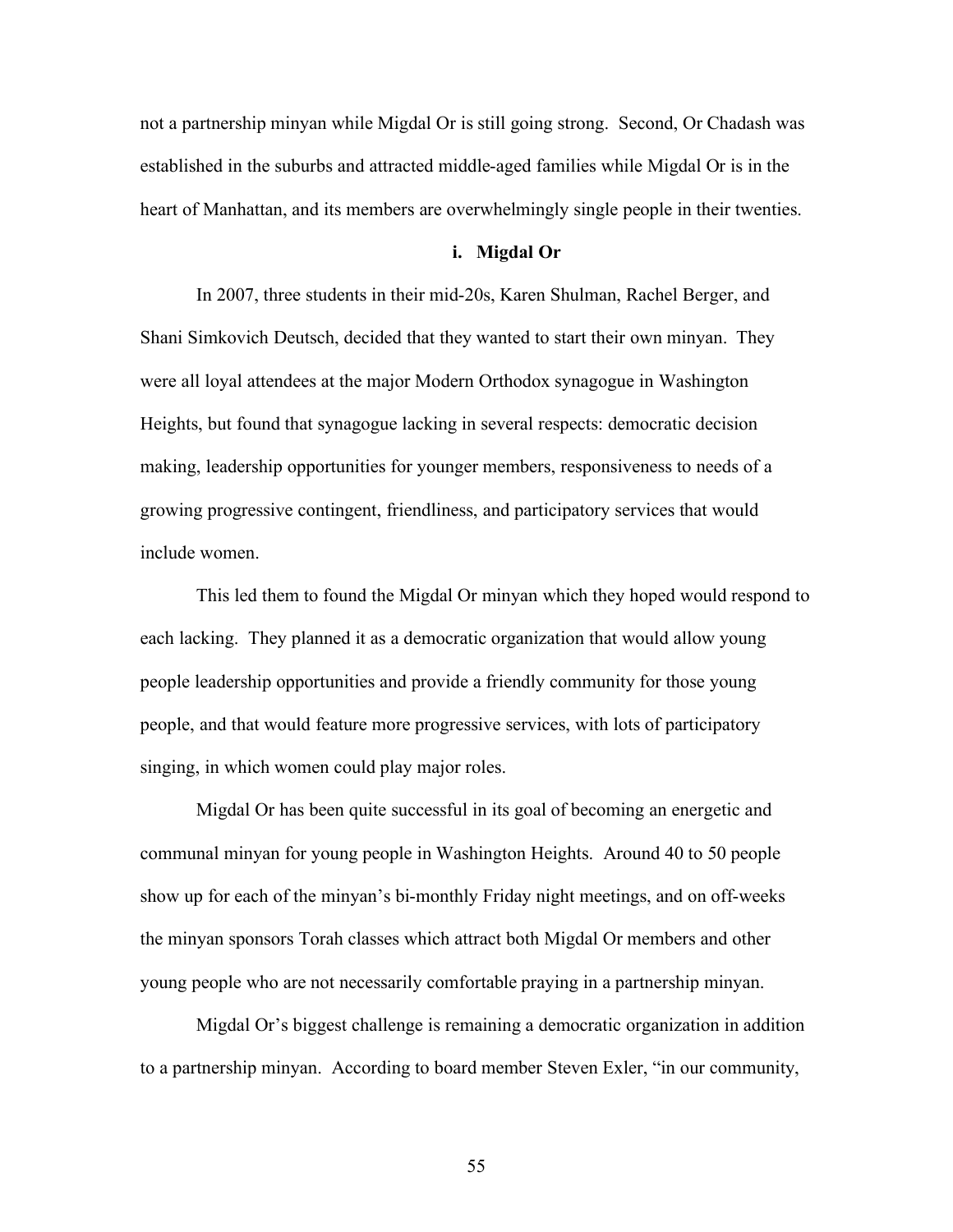these really are competing values." The members of the board are very committed to the minyan's identity as a partnership minyan, but they are in the minority. Most of the membership could take or leave the progressive partnership minyan issues; they come for the participatory singing and the warm communal feeling. As a result, there have been flashpoints, as Exler put it, "a real sense of us versus them."

This tension became particularly apparent on a recent Friday night. As noted before, halakhically, public prayer may begin when ten men only are present, but many partnership minyanim, including Migdal Or, wait for ten women as well in order to express their belief that women are part of the congregation too. That night, Migdal Or found that there were ten men present, but not ten women. On principle, the minyan waited and waited for the tenth woman to arrive so that they could begin prayer. The members of the congregation were growing mutinous, late already for their Sabbath dinners. They didn't care about waiting for ten men and women, so why should they suffer because of the leaders' ideological hang-ups? To avert disaster, Exler decided that he would begin services, even without ten women.

Exler's actions were responsive to the desires of the congregation, but undercut the minyan's claim that a true community for prayer requires both ten men and ten women. Mindful of the tension between its democratic and feminist goals, the board has begun proactive initiatives to prevent future confrontations. These include a membership survey and formation of a committee to study the '10 and 10' issue. Exler believes these are appropriately democratic ways to approach a situation that threatens the minyan's identity as a democratic and feminist organization.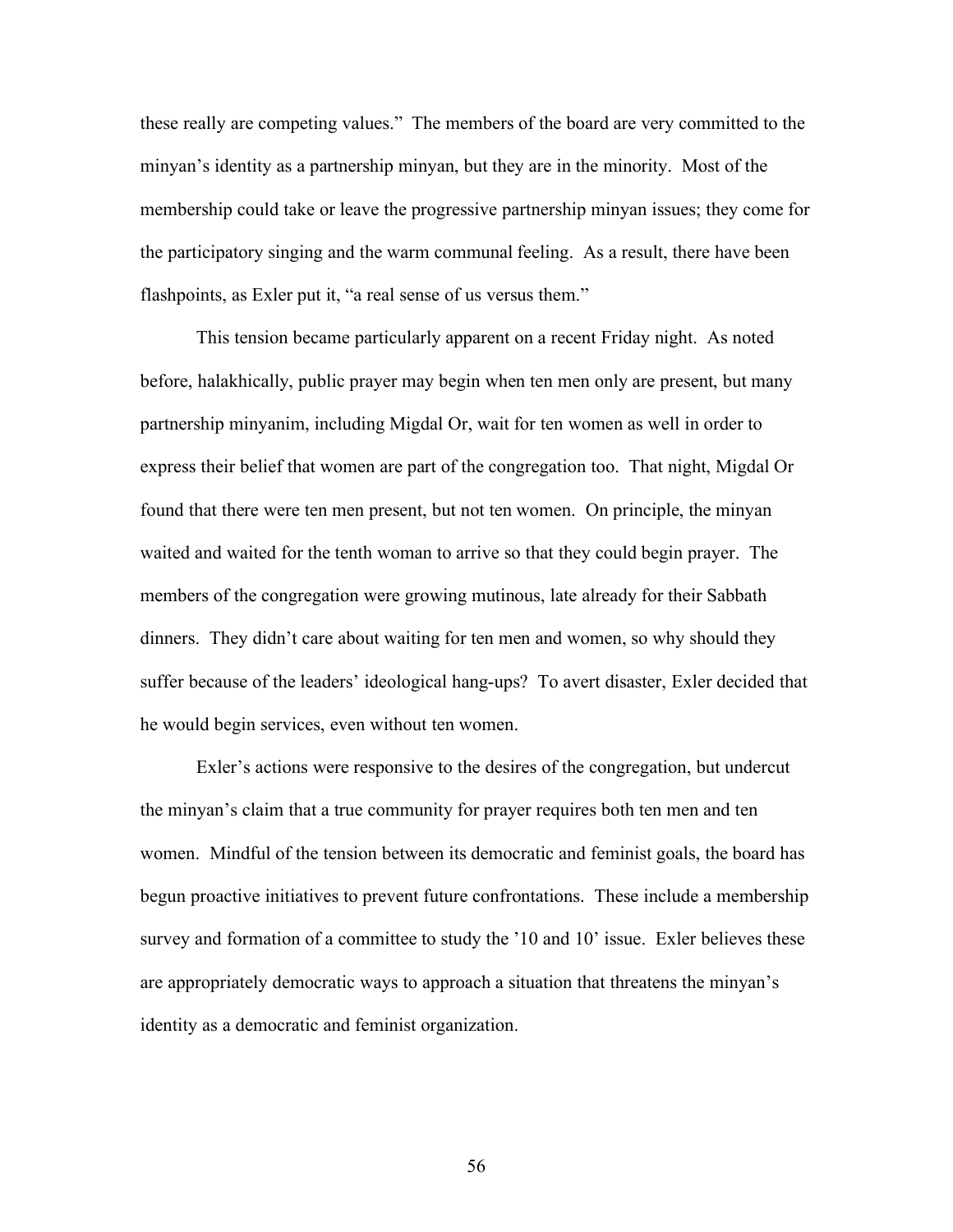#### **ii. Or Chadash/Kehillat Ohel**

After years of wondering whether it was possible to have a service that was both egalitarian (or at least quasi-egalitarian), Daniel Geretz was excited when, in October, 2004, his friend Jennifer Kotzker told him of the existence of Kehillat Shira Hadasha. According to Geretz, the five Orthodox synagogues in Highland Park are extremely rightwing and hostile to women's involvement and leadership, so much so that Geretz's synagogue, known as the most liberal of the five, has never had a woman president and will not allow any women's prayer groups to meet at the synagogue. This did not dissuade Kotzker and Geretz from planning their minyan, but because of the anticipated controversy, they decided that it would be a private, invitation-only, minyan.

In February, 2005 the minyan, which they called Or Chadash, met for the first time. Around 70 people showed up, and the same number came to the minyan's second meeting. Geretz and Kotzker began planning their third meeting, on a Sabbath morning, in May.

Then "all hell broke loose." During a Passover speech, the rabbi of Geretz's synagogue "came down hard" on the minyan. Geretz, who had at one time been president of his synagogue, was subsequently barred by the synagogue's next rabbi from serving as a board member or serving as leader of services. Or Chadash never met again.

Geretz gave three reasons why Or Chadash never met again. First, at this time, his marriage as well as Kotzker's marriage were both falling apart, which substantially reduced their ability to push on. Second, intense community and rabbinic pressure to cease mounted. This led, third, to cold-feet on the part of many Or Chadash attendees.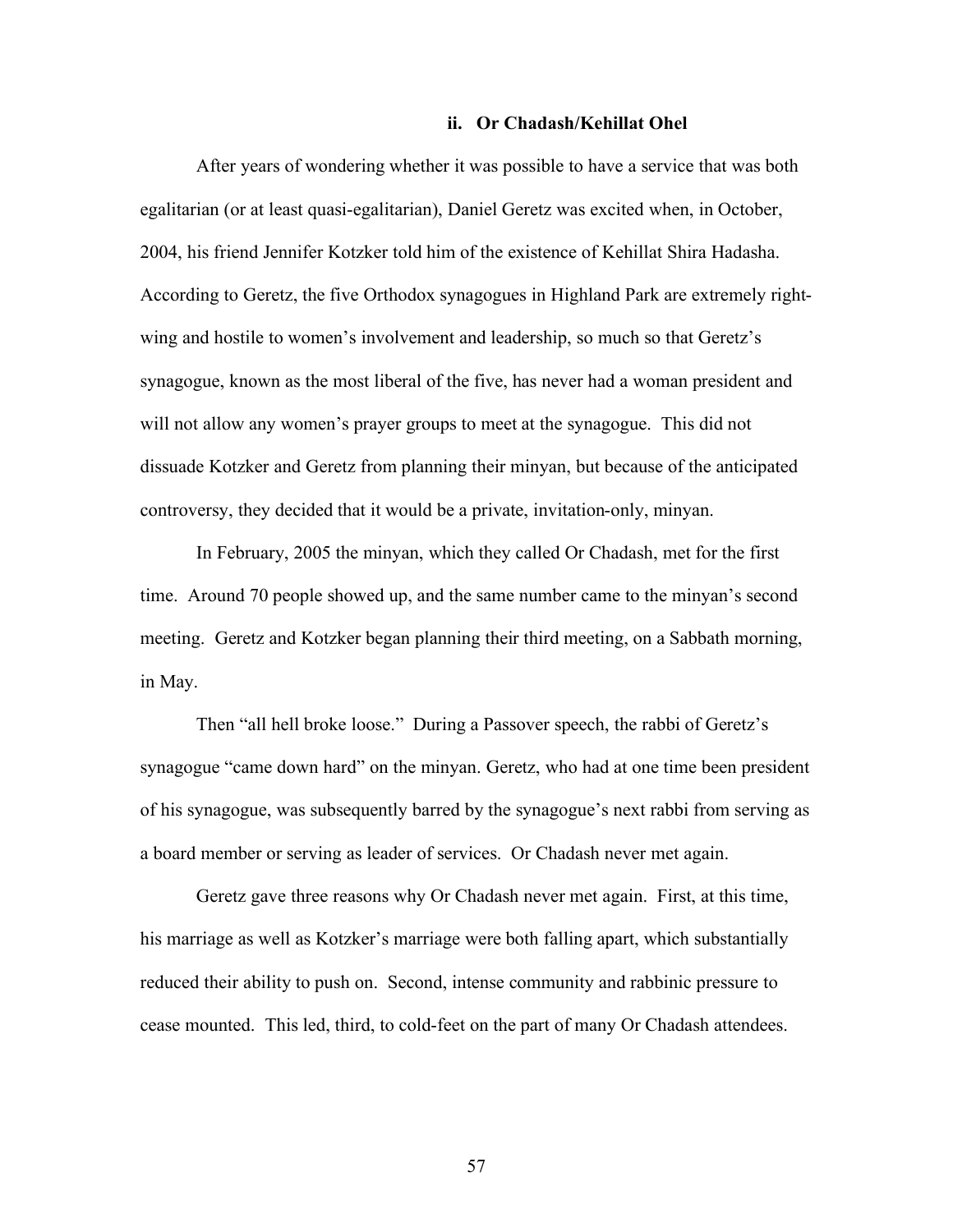In retrospect, Geretz was critical of some elements of Or Chadash. Throughout this process, Or Chadash was, according to Geretz, an "oligarchy," with Geretz and Kotzker as sole governors and decision-makers. As Geretz put it, they had the world on their shoulders. Also by construing their minyan as controversial at the beginning, by acting like they had something to hide, they helped ensure that it was controversial. All this led, in some way, to Kehillat Ohel.

After the furor surrounding Or Chadash died down, Geretz said to himself, "I need to find a place to pray, a place that I really like." He drew up a mission statement for his ideal synagogue, shared it with Kotzker and others, and discovered that there was lots of interest. The new organization, Kehillat Ohel, would be based on consensus and strive to include everyone, without a particular focus on increasing women's opportunities for religious participation.

Kehillat Ohel is something like the photo negative of Or Chadash. Where Or Chadash was intensely ideological and oligarchic, Kehillat Ohel is process-oriented and communal – all decisions are made by consensus. Because approximately half of the membership is opposed to women leading services or reading from or being called to the Torah, and because decisions must be made by consensus, women do not have those ritual opportunities at Kehillat Ohel. In fact, because the congregants could not reach consensus on who should be allowed to lead Friday night services, no one does – the congregation picks tunes that will be used in advance, and then they all sing everything together. As Geretz said, "we punted." As Kehillat Ohel expands it will have to confront more such issues and its consensus model will be put to the test.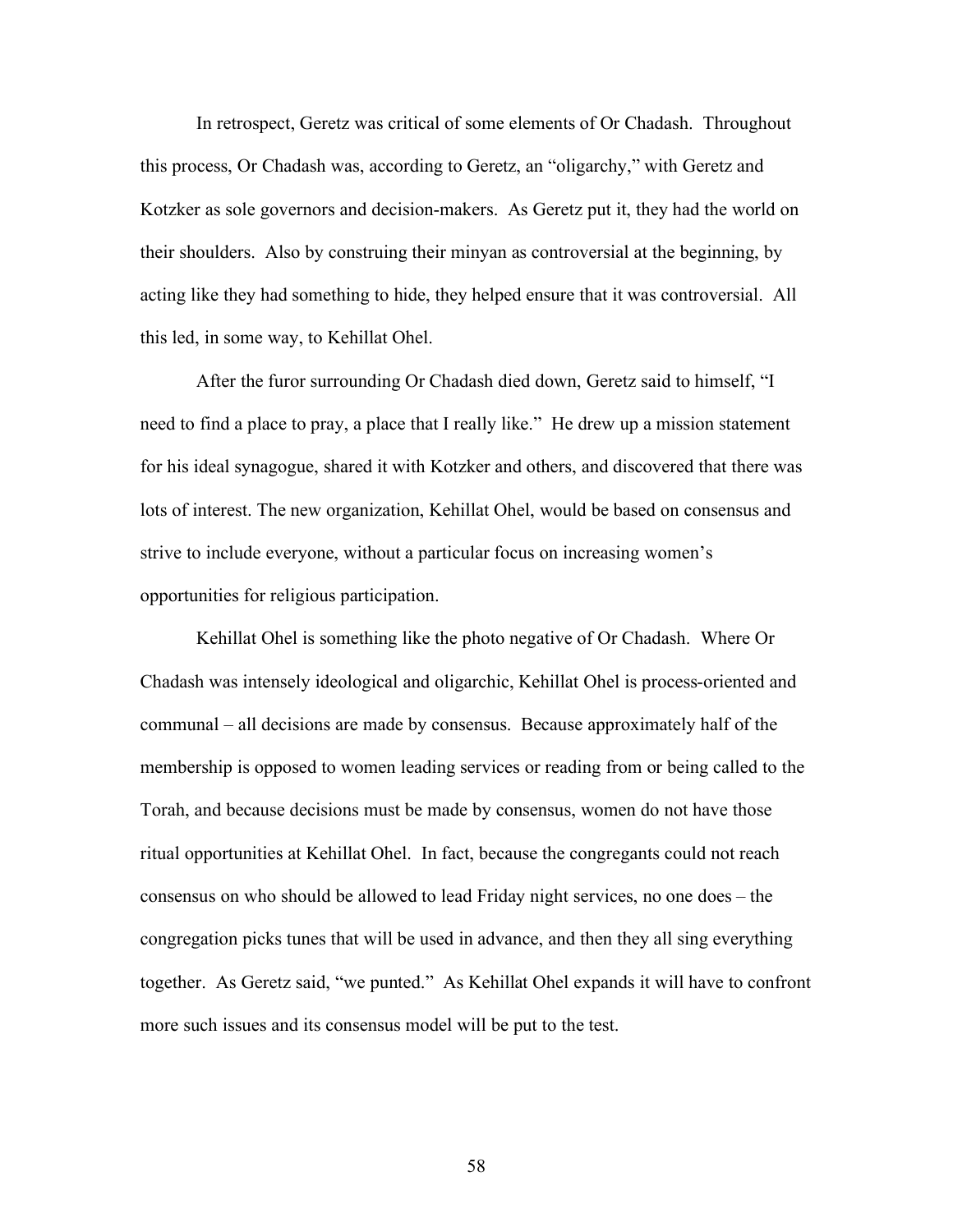## **8. Three That Didn't Make It**: **Tehilla (Chicago), Forest Hills Minyan (Forest Hills, NY), and Shira Hadasha of Teaneck (NJ)**

Three other minyanim have also ceased meeting, though none suffered such a vicious demise as Or Chadash. Two ceased activity because of insufficient numbers; one because of insufficient ideological investment on the part of members.

#### **i. Tehilla**

The founders of Tehilla -- Pam Friedman, David Kaufman, and Tamara Kushnir – wanted to bring the sort of services they had experienced at Kehillat Shira Hadasha in Jerusalem to the Lakeview neighborhood of Chicago. Specifically, they wanted to hold halakhic services in which women really had a voice, and in which people spent the time and energy to sing and therefore create really meaningful prayers. They had no opposition from the Orthodox synagogue – the rabbi told those who asked him that they could attend Tehilla – and little trouble attracting participants to their monthly services, followed by a potluck dinner.

While the founders and other five board members were excited by the "religious significance" of their minyan, those who attended Tehilla were not. They came for the dinner and the singing, and if a usual participant received another dinner invitation for a given Sabbath, it was often enough to peel that person away from Tehilla that week. This led to a real commitment gulf between the board members and the other attendees. As a board member noted, "It was the project of the eight of us and other people came."

Ultimately, this ideological commitment gulf between the board and attendees doomed Tehilla. After two years, all of the members of the board, for one reason or another (including marriage, moving, and becoming parents), found that they needed to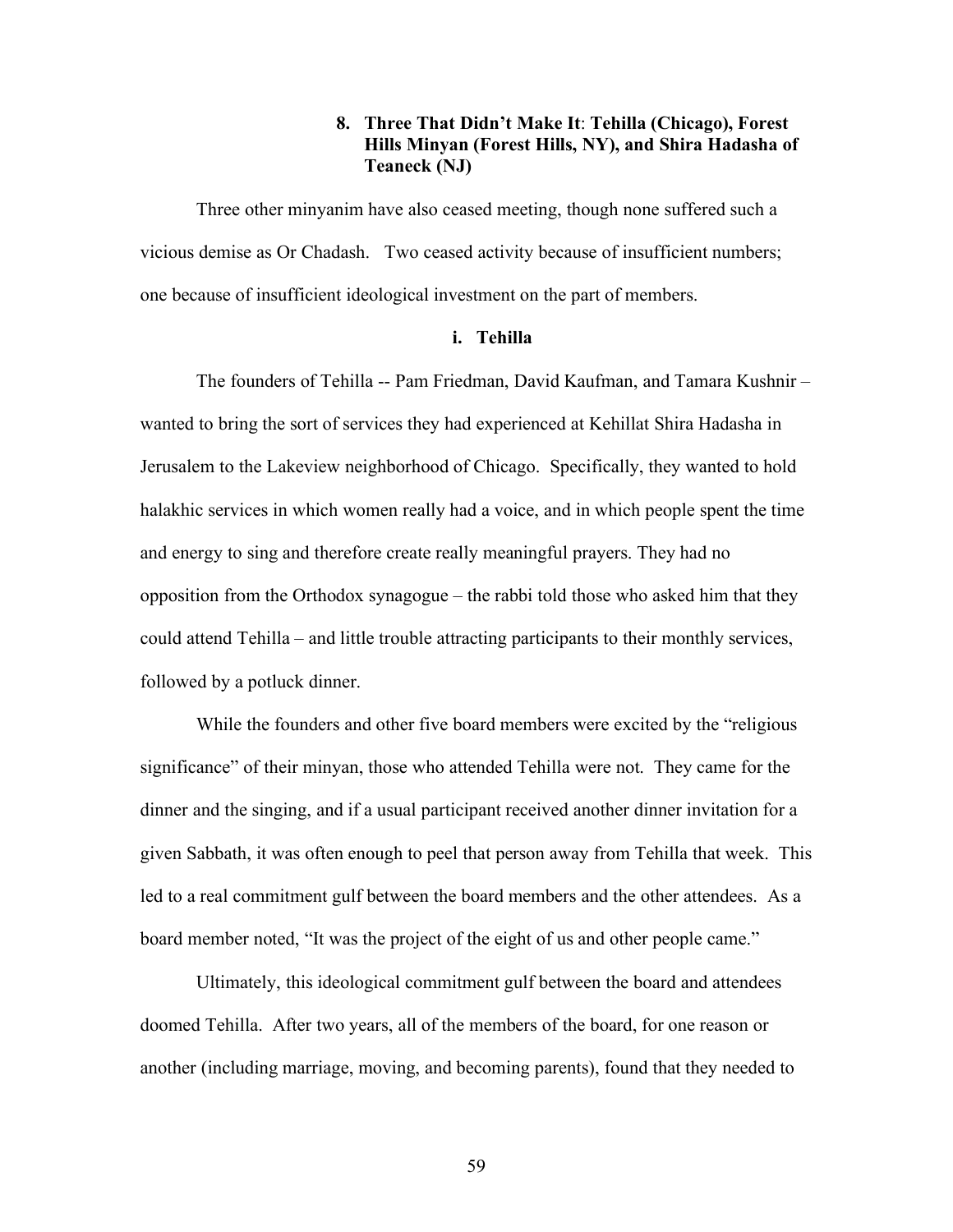lessen their involvement with Tehilla. They looked for new board members to take control of their minyan and found, out of the more than twenty other people who usually attended Tehilla, that there were only one or two people who were committed enough to take charge of the minyan. With no one to take over the minyan when the founding board moved on, Tehilla stopped holding services.

### **ii. Forest Hills Minyan**

The Forest Hills Minyan got its name when JOFA told its organizers that they could not list it on JOFA's website without a name, at which point they came up with the Forest Hills Minyan (which is not very descriptive or distinctive). Until then, the minyan – which was dedicated as much to creating a friendly communal space as to specific partnership practices – was known as "the minyan that meets at Lisa's house," because it met at the home of Lisa, one of the co-founders. According to co-founder Florence Zeman, this may have been one of the reasons that their minyan ultimately stopped holding services: "Lisa's minyan" sounds like a minyan that Lisa owns, and not a minyan that needs the support and investment of all of its members.

The minyan struggled to attract participants from the start, perhaps because its founders were so wary of community scandal. Ten years prior, a tremendous controversy had erupted when a family in the neighborhood wanted to hold a women's service for their daughter's bat-mitzvah. Mindful of this, the Forest Hills Minyan's founders did not publicize their minyan and in fact kept it as secret as possible. Florence Zeman blamed this for some of the minyan's difficulty recruiting: "I have to believe there are more progressive people in Forest Hills," who would have come had they known about it.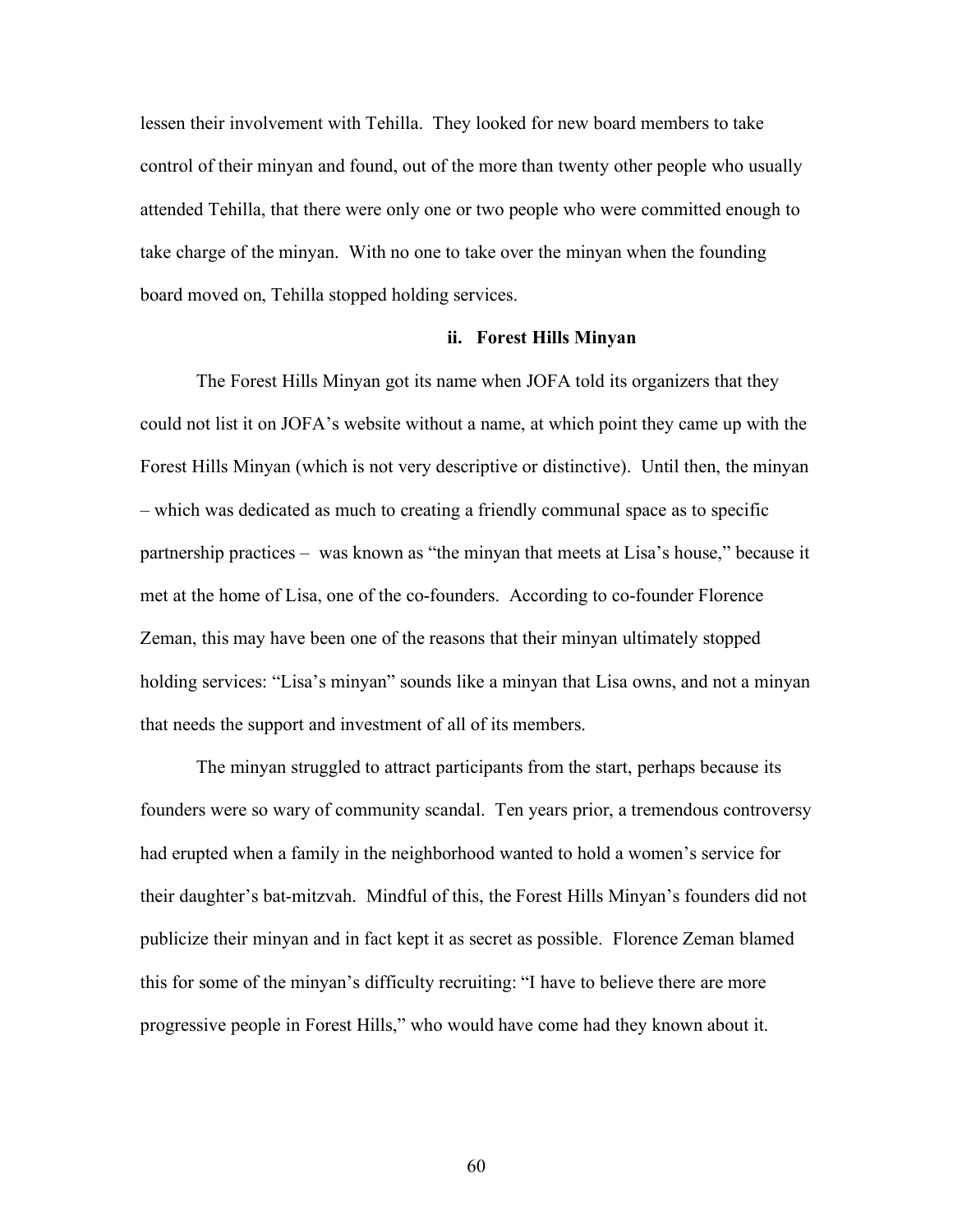The experience of the Tehillah Minyan, which began just as the Forest Hills Minyan was wrapping up, suggests that in this regard the leaders of the Forest Hills Minyan may have done themselves in. The Tehillah Minyan has publicized itself – even advertising on the listserv of a local Orthodox synagogue – without drawing the ire of the Orthodox community.

#### **iii. Shira Hadasha of Teaneck**

Shira Hadasha of Teaneck met in, and indeed was one of the prayer service offerings of, a struggling Conservative synagogue in Teaneck that was desperate to try new things in an effort to reverse the forces that had led to the loss of 75% of its peak membership. This makes Shira Hadasha of Teaneck unique: it is the only partnership minyan affiliated with a synagogue. Every other partnership minyan was established outside of the synagogue structure.

The minyan was founded by Betty Samuels, an octogenarian retired teacher and member of the synagogue who had been to Kehillat Shira Hadasha. According to Samuels, the core mission of the group was nothing less than "reactivation of the disappearing Conservative community of Teaneck" and to provide "modern Orthodox woman" who had received training in Torah reading a "place to demonstrate their skills."

Unfortunately, Samuels found that many people whom she expected would attend her minyan refused to do so, *because* it met at her Conservative synagogue. Many people explained that if the minyan met at an Orthodox synagogue they would attend, but they didn't want their Orthodox friends to see them going into the Conservative synagogue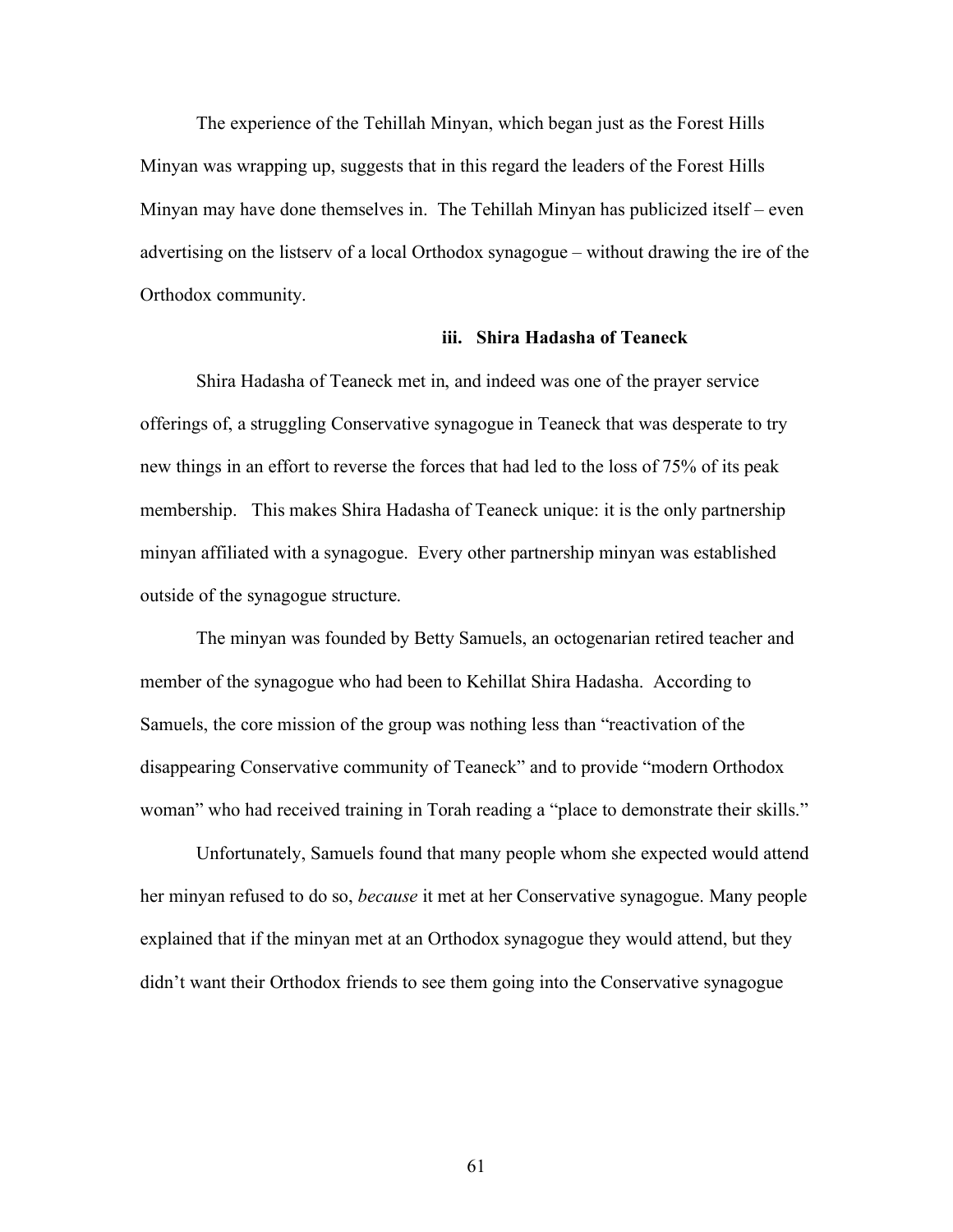and getting the wrong idea. As a result, the minyan's numbers diminished to the point that the minyan could no longer meet.<sup>16</sup>

The experiences of other minyanim have shown how social pressure can substantially limit the recruiting abilities of a partnership minyan. The leaders of Kol Sasson and Kol Echad each reported that many people whom they thought would attend their minyan would not, because they thought that some members of their community would think less of them for attending a partnership minyan. Here, however, the social pressure was brought to bear not because Shira Hadasha of Teaneck is a partnership minyan, but because it was a partnership minyan that met in a Conservative synagogue.

<sup>&</sup>lt;sup>16</sup> Samuels' synagogue recently hired a new rabbi who wants the synagogue to identify with the Orthodox movement. He and Samuels hope that this will remove Shira Hadasha of Teaneck's major handicap and so the minyan might resume activity.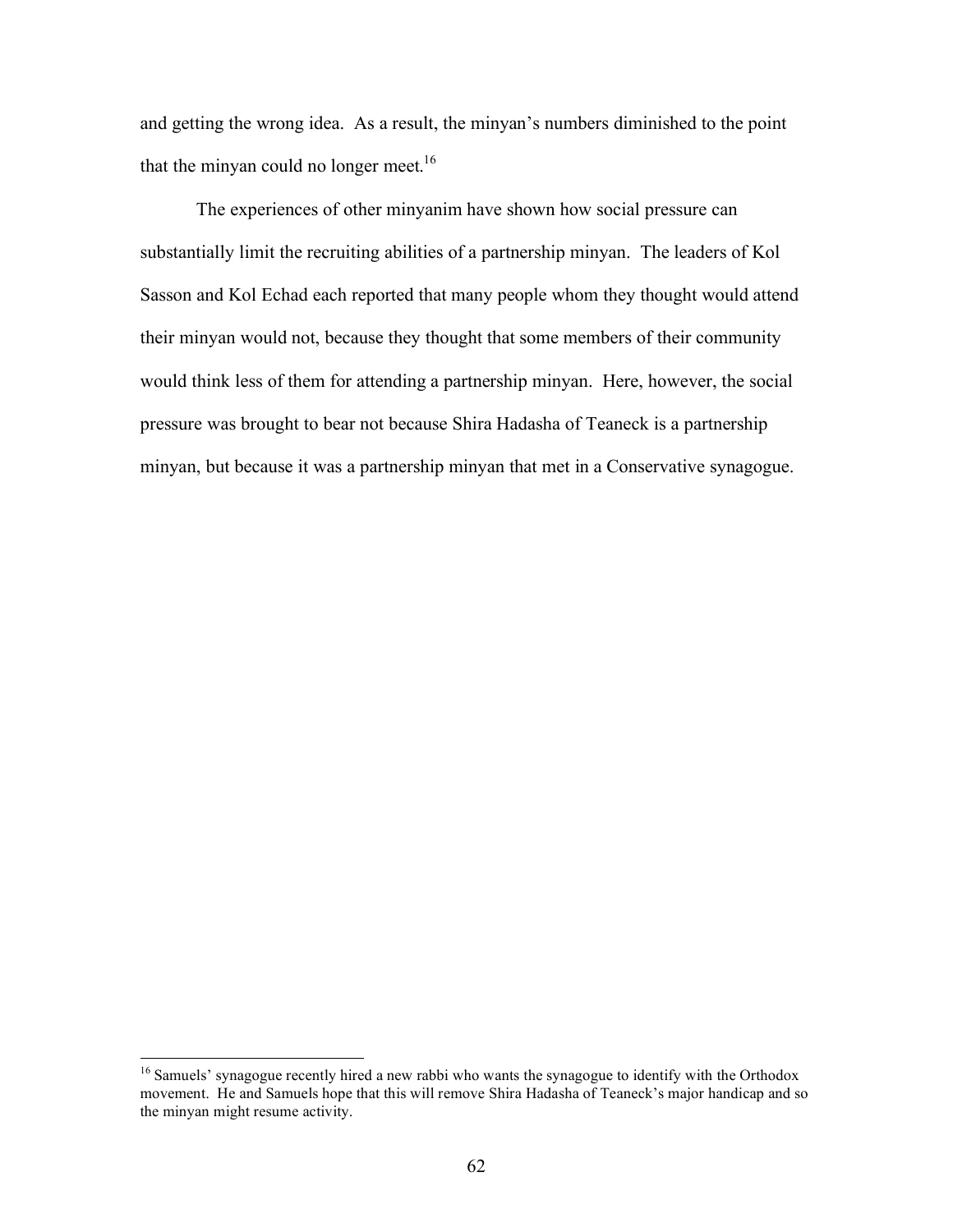#### **II. Planning Theory in Action**

This section analyzes partnership minyanim through the lens of planning theory, and suggests that just as planning theory informs our study of partnership minyanim, study of partnership minyanim can inform our view of planning ethics.

### **a. Partnership Minyanim and Advocacy and Communicative Planning**

There are many theories of, or approaches to, planning taught in a course on planning theory. For example Campbell  $&$  Fainstein (2003) include articles on theories such as communicativity (Healey, 1996), advocacy (Davidoff, 1965), and new urbanism (Fainstein 2000), along with discussion of the classic rational master planner. These different models prescribe different goals and purposes for planners – for example, the planner as master of successive comparisons or the planner as creator of comprehensive plans. Partnership minyanim seem to embrace two of these theories, or models, in particular: advocacy planning and communicative planning. Before discussing these styles and the ways in which they are embodied by partnership minyanim, it is worth observing that we see these very different planning styles being implemented by organizations that have, at least superficially, very, very similar goals. There seems, therefore, to be more than one way to plan the same sort of new religious experience.

### **1. Advocacy Planning**

In a ground-breaking article, Paul Davidoff challenged the assumption that planners could or should advance a unitary public interest, and urged planners to enter the fray of interests, politics and contention:

Determinations of what serves the public interest, in a society containing many diverse interest groups, are almost always of a highly contentious nature. In performing its role of prescribing courses of action leading to future desired states, the planning profession must engage itself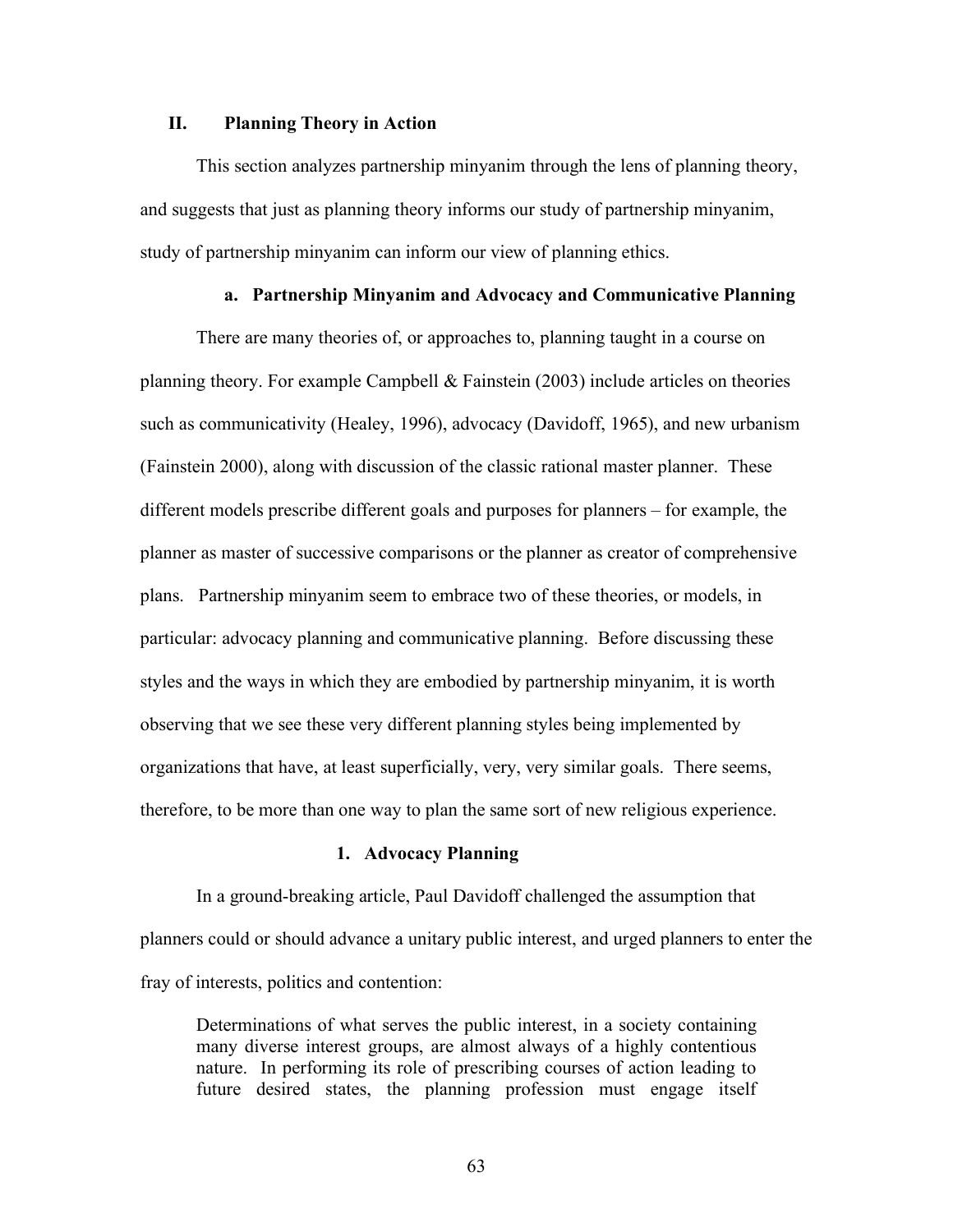thoroughly and openly in the contention surrounding political determination. (Davidoff, 1965, p. 211)

 Since there was not a unitary public interest, Davidoff called for planners to challenge government agencies and other planning entities by presenting plans that represented the interests of other parties, thereby creating competing plans representing competing interests, what he called "plural planning." According to Davidoff, this would improve the planning process by "informing the public of the alternative choices open" (Davidoff, 1965, p. 213). Put differently, planners should create plans that would force planning agencies to compete for political support (Checkoway, 1994).

Moreover, Davidoff called upon planners to argue their case, zealously advocating for the interests for whom they created plans, much as lawyers zealously advocate for a client.

The legal advocate must plead for his own and his client's sense of legal propriety or justice. The planner as advocate would plead for his own and his client's view of the good society. The advocate planner would be more than a provider of information, an analyst of current rends, a simulator of future conditions, and a detailer of means. In addition to carrying out these necessary parts of planning, he would be a proponent of substantive solutions (Davidoff 1965, p. 214).

There was one more piece to Davidoff's call for advocacy planning. While planners certainly should embrace plural planning, advocate for their plans, and not fear controversy and contention, Davidoff counseled that this ought to be done on behalf of the disadvantaged. Indeed, Davidoff was instrumental in persuading the American Institute of Planners to include a provision in its code of ethics that recognized the planner's "special responsibility to plan for the needs of disadvantaged groups and persons," and that called upon planners to "urge the alteration of policies, institutions and decisions" which stood in the way (Checkoway, 1994, p. 139). In short, in Davidoff's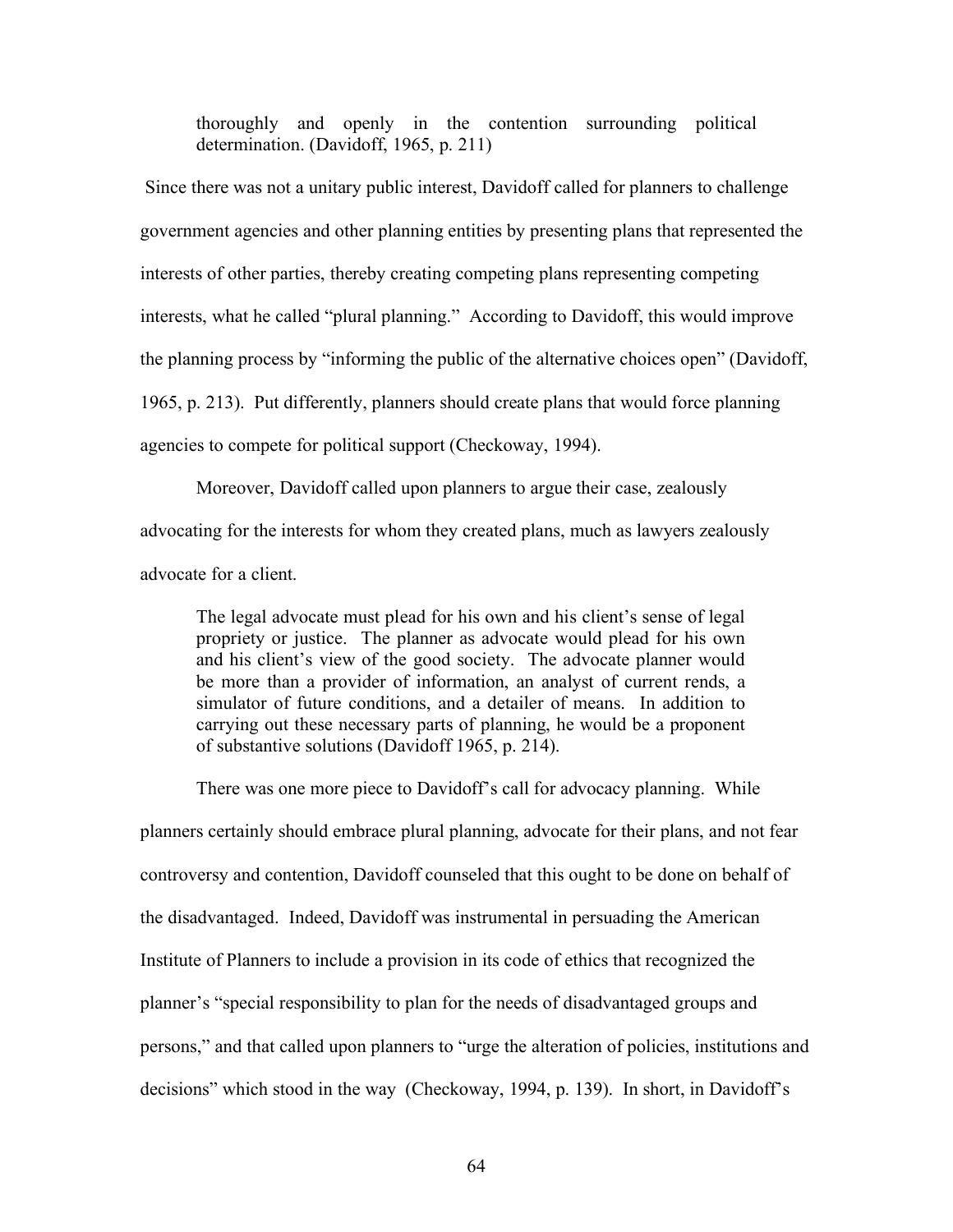view, planning is "contentious, conflicted, driven by ideology, class, and interest, and the planner's role is to play the advocate especially for the poor and unrepresented" (Marris, 1994, p. 143).

We see each of these three main features of advocacy planning – plural planning, advocacy on behalf of interests that is not afraid of contention, and special attention to the interests of the unrepresented or disadvantaged – in the actions of leaders of partnership minyanim. All of the partnership minyanim embody some of these characteristics. They are all dedicated – or at least de facto do so -- to improving the lot of women, historically disadvantaged in Orthodox synagogues, in the synagogue setting. They are all engaged in plural planning: in every case, the leaders of a minyan have created something that didn't exist before based on their values and interests, a new option for Jewish worship that would compete with established synagogues for participants based on the quality of the religious experience.

Two minyanim, Rosh Pina of Washington, D.C., and Minyan Urim of New Haven, particularly stand out as examples of advocacy planning. Rosh Pina exemplifies the notion of plural planning, and Minyan Urim very strongly the notion of advocacy.

The founder of Rosh Pina, Jamie Salter, was inspired to start his minyan when he was told that the rabbi of the local Orthodox synagogue would not allow Salter's friend, an observant and learned woman, to make the Saturday morning blessing sanctifying the Sabbath. Salter knew that there were halakhic opinions that, in fact, allowed her to do so, and was upset that these opinions were being disregarded in favor of other opinions that limited women's opportunities. Disturbed by this small-mindedness, Salter decided to challenge the Orthodox community by creating a minyan that would show what was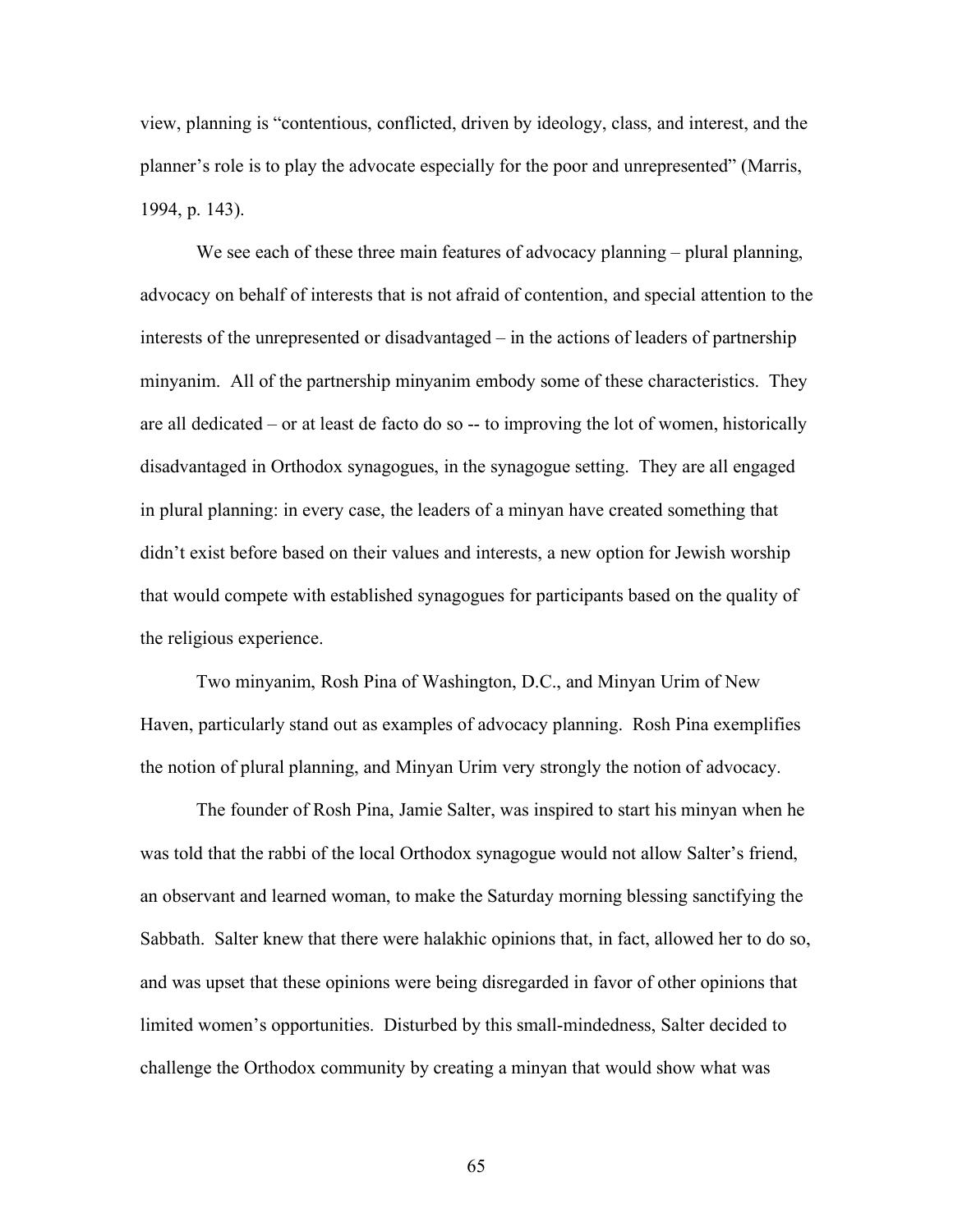halachically possible for women to do. In Davidoff's terms, he wanted to "stimulate" the community's decision-making by "informing the public of alternative choices open" (Davidoff, 1965, p. 213).

Salter also intended for his minyan to make a statement to the rabbi, who previously could claim to represent the unitary interests of the Orthodox community, that there were, in fact, serious, Orthodox people who wanted greater equality for women. In this regard, Rosh Pina has served as a challenge to the rabbi, whom we might think of as analogous to an agency head or policy-setter, that the current policies did not serve everyone's interest. In Davidoff's model, this should then have spurred the rabbi to reconsider his decisions and respond to the public pressure. In actuality, the rabbi – perhaps because he is not a democratically accountable public official – has fought tooth and nail against the new minyan and has not been prompted to meet the discontents part way.

The founders and leaders of Minyan Urim, Michal Bar-Asher Siegal and Elitzur Bar-Asher, have epitomized Davidoff's zealous advocate, unafraid to wade into contention in order to represent his or her cause. When the Bar-Ashers founded Minyan Urim, they knew that they faced a dedicated and powerful opponent in the Orthodox rabbi associated with Yale's Hillel center. The previous year, a group of Yale students had established a similar minyan. The rabbi strongly opposed the minyan and told students that it was halakhically forbidden for them to participate in it. As a consequence, the minyan had difficulty attracting participants and folded after only one semester. Like a good lawyer or other advocate would, the Bar-Ashers set out to neutralize this opposition at the start. Elitzur Bar-Asher knew the rabbi personally from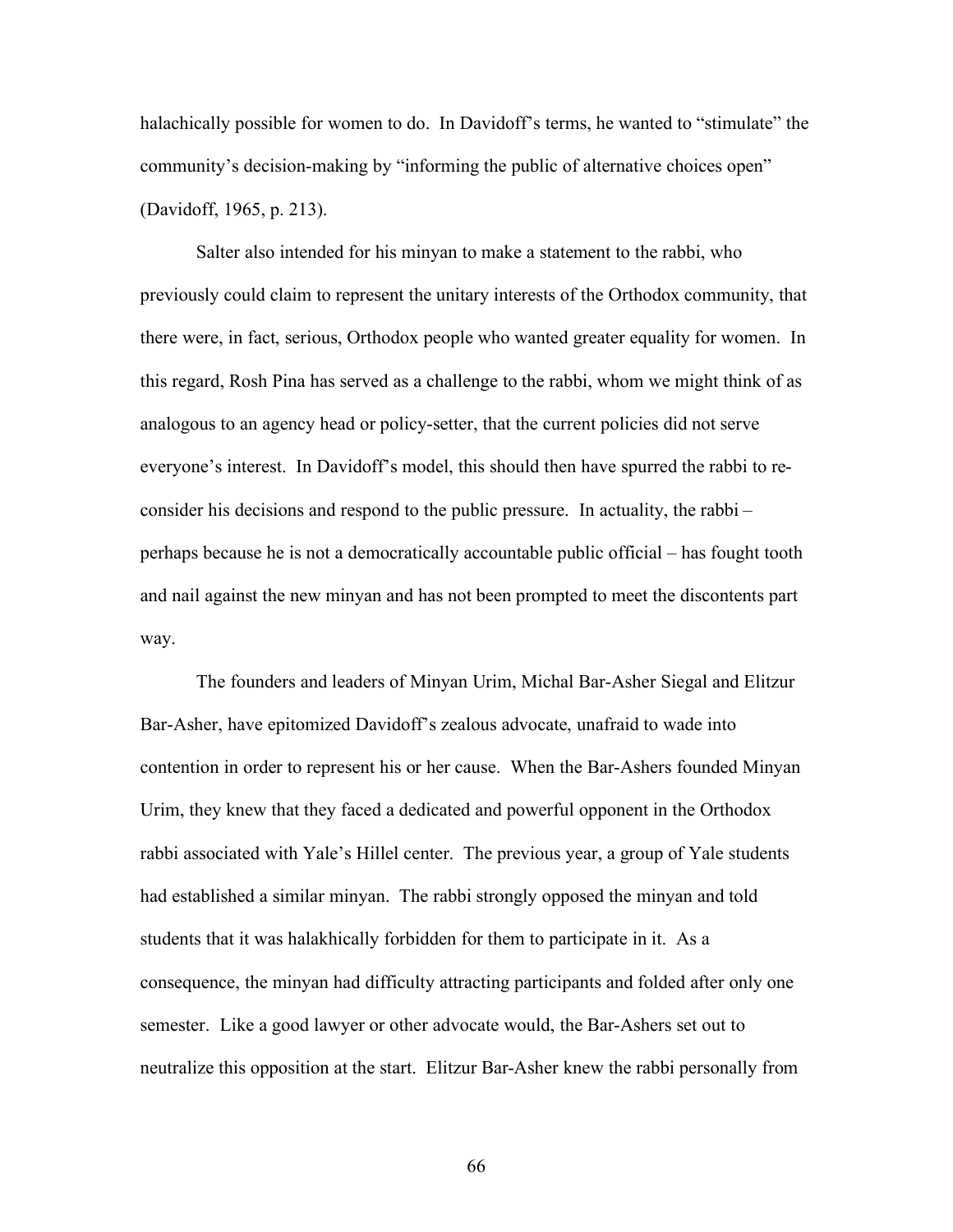their years in yeshiva in Israel (though it does not seem they were friends!) and told him that "if you say anything against us halakhically, I'm going to fight like crazy and prove you wrong." The rabbi heeded Bar-Asher's advice (or threat) and did not oppose the minyan. Davidoff called on planners to acknowledge that they represented interests and then get in the ring on behalf of those interests. The Bar-Ashers certainly did so with regard to the rabbi. Another way in which the Bar-Ashers have thrown down the gauntlet is by calling their minyan the "Halachic minyan." In so doing, they express their belief that they have as much right to be called halakhic as any other minyan, including those that do not take steps to include women, and that they will not allow themselves to be portrayed as un-halakhic.

Additionally, more than any other leaders of partnership minyanim, the Bar-Ashers have worked to educate the public about, and thereby legitimize, the practices of their minyan and others like it. This informs the public (at least the observant Jewish public) of their options, but also suggests *which* option they should choose. Towards this end, the Bar-Ashers lead sessions devoted to explicating the halakhic rulings that their minyan relies on, and have even published a "Guide for the halachic minyan" that is meant to explain what such minyanim do and why it is legitimate. In this way they are "proponents of substantive solutions" based on halakha and their belief in greater inclusion of women (Davidoff, 1965, p. 214).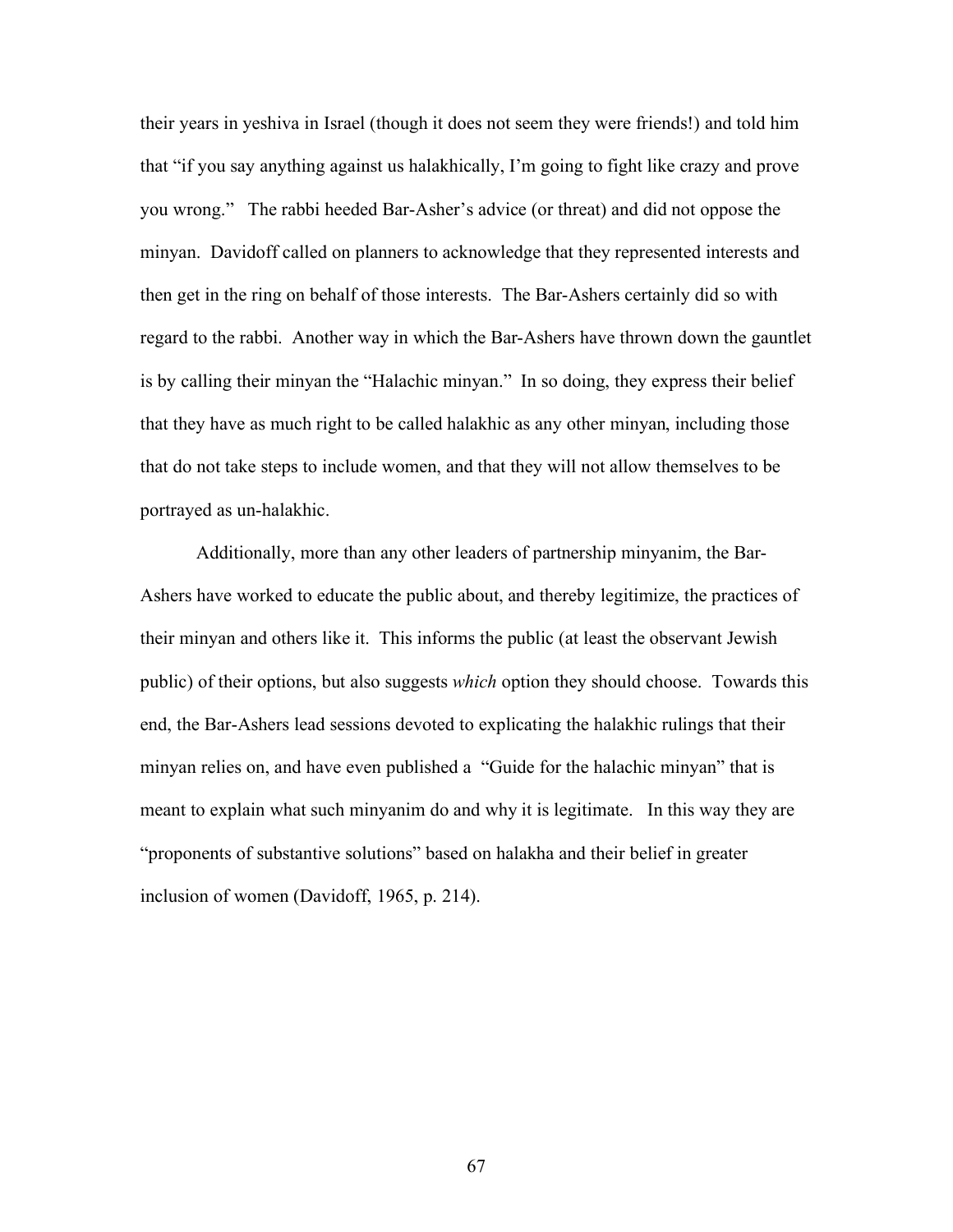### **2. Communicative Planning**

The communicative theory of planning, like advocacy, questions the rational planning assumption that there is a unitary public interest that planners can or should impose. Unlike advocacy planning, the communicative view is in keeping with planning theory's increased interest in procedure, and not just outcomes, in the years after World War II (Alfasi & Portugali, 2007). Communicative theory does not view the job of a planner as zealous advocate for a particular cause, but as someone who, without predisposition to a cause, listens to diverse viewpoints.

Within communicative theory, the planner's primary function is to listen to people's stories and assist in forging a consensus among differing viewpoints. Rather than providing technocratic leadership, the planner is an experiential learner … Leadership consists not in bringing stakeholders around to a particular planning content but in getting people to agree … .(Fainstein, 2000, p. 175).

This is based on a philosophical belief, derived from the work of Jurgen Habermas, that "our ideas about ourselves, our interests, and our values are socially constructed through our communication with others and the collaborative work this involves" (Healey, 1996, p. 239). Therefore, such discussions have "the power to transform situations" (Healey, 1996, p. 242).

Communicative theory has been criticized as naïve for thinking that "if only people were reasonable, deep structural conflict would melt away." (Fainstein, 2000, p. 176). Communicative theory has also been criticized for failing to address the twopronged problem of mismatched process and outcome. That is, communicative theory is unobjectionable when a communicative, or open, process, produces a just result. But, according to Fainstein (2000) communicative theory's focus on, and belief in, process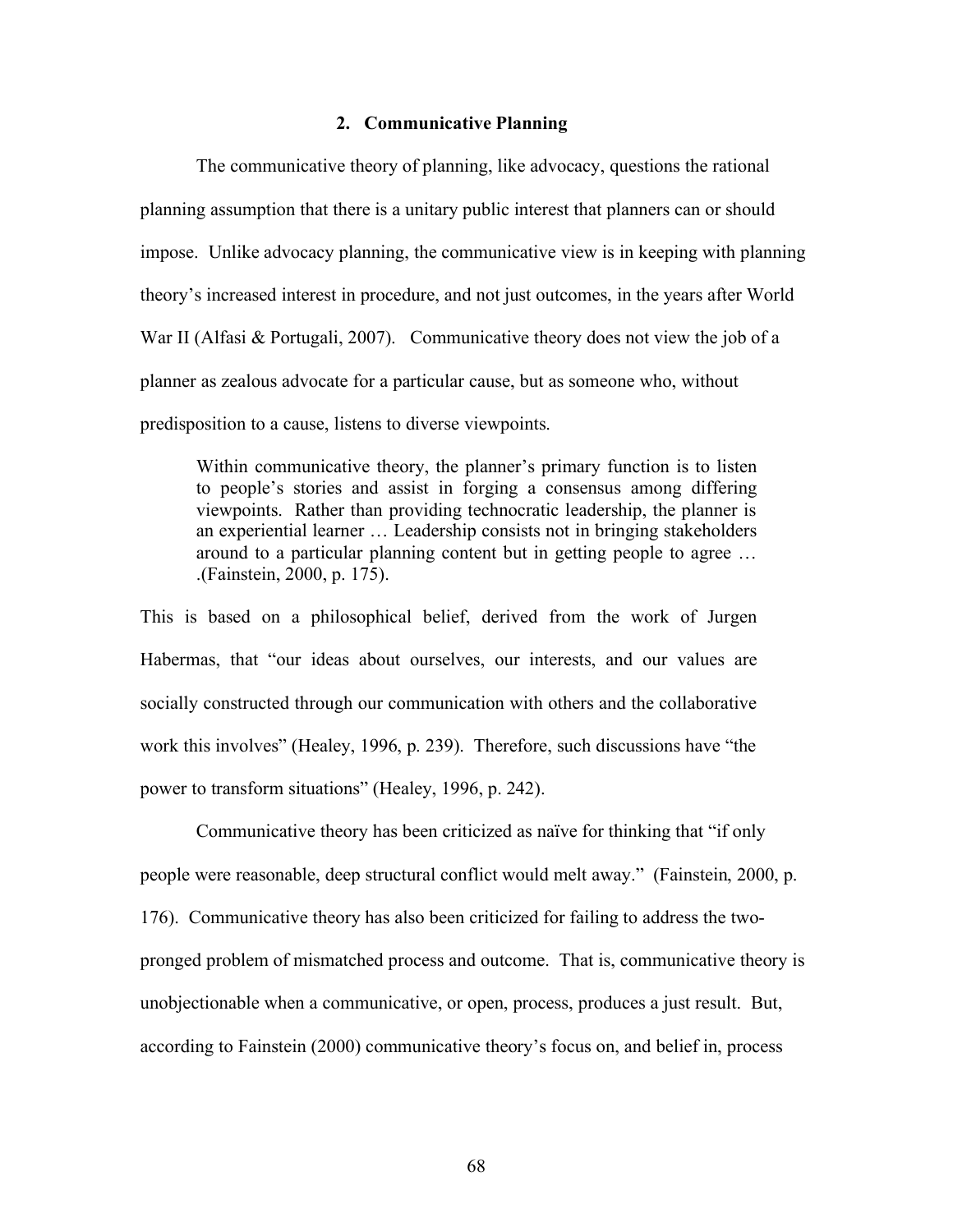leaves it ill-equipped to protest unjust results reached through open processes and puzzled by the fact that closed processes might produce just results.

Rabbi David Kalb of the Yavneh minyan of Manhattan's Upper East Side genuinely is a communicative theorist, and even elevates the precepts of communicative theory to theological significance. Kalb believes that discussion has "the power to transform situations" (Healey, 1996, p.242), and that such argumentation, which he repeatedly referred to as "transformative conversation," is in fact the essence of Judaism. According to Kalb, the Talmud is at its heart a record of open-minded conversation and debate between rabbis over how to transform Judaism from a Temple cult into a more democratic and inclusive religion based upon study and a personal connection to the Divine. As proof of its inclusiveness, Kalb points to the fact that the Talmud preserves even dissenting arguments for the ages. It matters less whose opinion prevailed than how the conversation was conducted.

Like communicative theorists, Kalb believes process matters immensely. In fact, according to Kalb, unless a partnership minyan conducts its affairs according to this communicative theory, "it's just a more liberal version of an Orthodox synagogue," and there is little point in that. In other words, for all that partnership minyanim represent a revolutionary substantive outcome with regard to women's participation in a halakhic framework, Kalb thinks this is all for naught, barely different from establishment Orthodoxy, unless the process used by those minyanim in guiding their decision-making is markedly different as well.

Like the communicative theorists who believe in inclusionary argumentation, that is, "public reasoning which accepts the contribution of all members of a political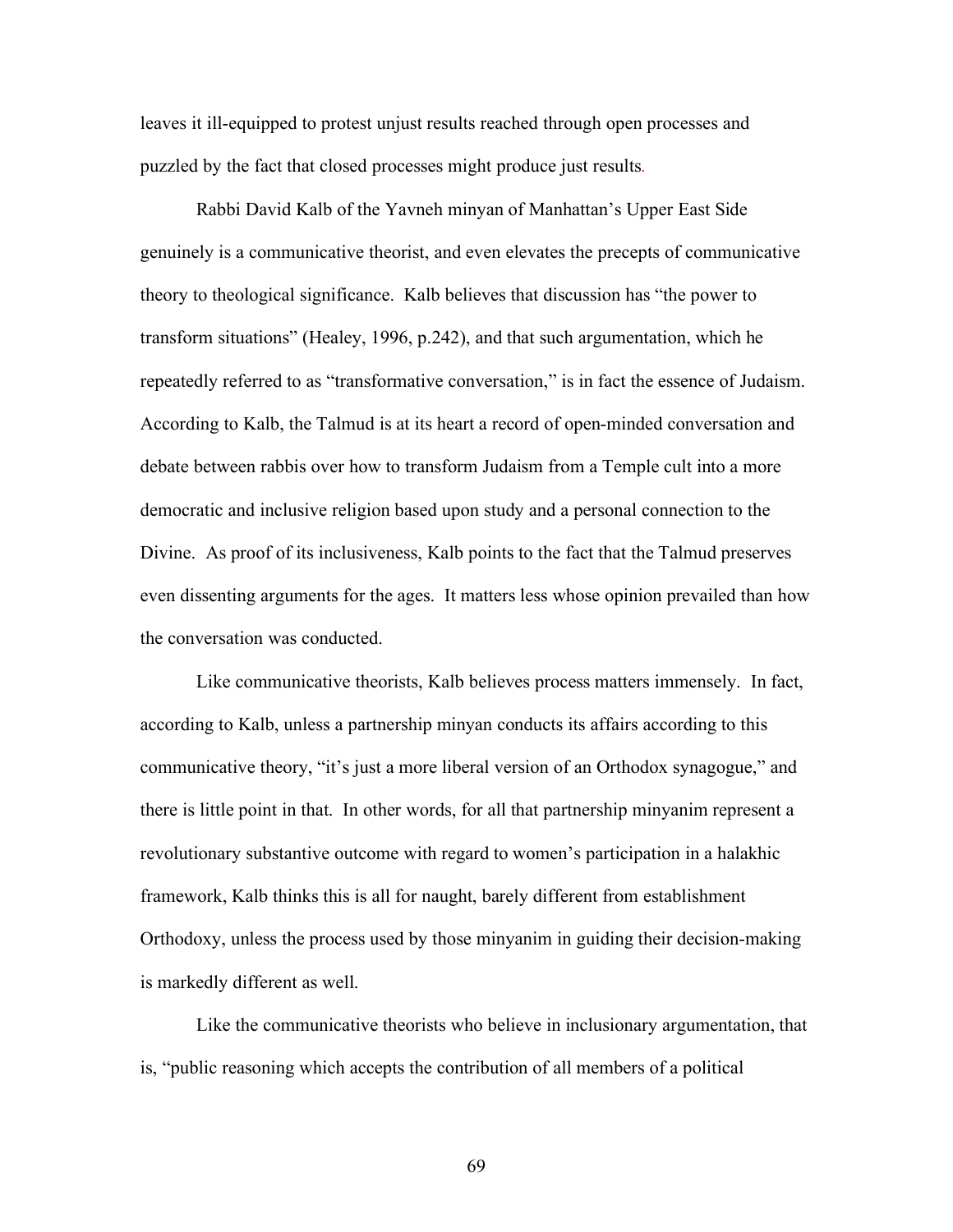community and recognizes the ways they have of knowing, valuing, and giving meaning" (Healey, 1996, p. 240), Kalb is skeptical of claims that rabbis possess exclusive expertise in deciding halachic and ritual matters. In fact, according to Kalb, the job of a rabbi should be to "help create a community of learners" in which the rabbi teaches but also *learns* from congregants. As Kalb said, "Torah is a conversation, not a soap-box." For this reason, Kalb does not give the Torah lecture at every meeting of the Yavneh minyan; at alternate meetings, a congregant teaches, and Kalb listens and learns.

Kalb believes that halakhic expertise is a key  $-$  but should be far from the only  $$ factor in halakhic decision-making. Other areas of expertise may well be relevant, and Kalb believes that even a person who could not claim 'expertise' in any relevant area still contributes to the decision-making process through his or her unique and fresh perspective. In the Yavneh minyan this communicative approach is applied to both halakhic decision-making and more mundane matters as well, and decisions reached through discussion by the participants. Emphasizing his belief in process and inclusionary argumentation, Kalb is also critical of the leadership of partnership minyanim (such as Cambridge's Minyan Tehillah, with its Council of Sages) who eschew the authority of rabbis but decide halakhic issues among a small group of non-rabbis. As he asked, "why is lay elitism better than rabbinic elitism?" Like communicative theorists, Kalb believes that every participant has a different perspective and those perspectives – and not just those of some insular elite who claim a monopoly on learning -- should be included in the decision-making process.

Kehillat Ohel, the successor organization to Highland Park's Or Chadash minyan has adopted the communicative ideal of conversation in pursuit of understanding and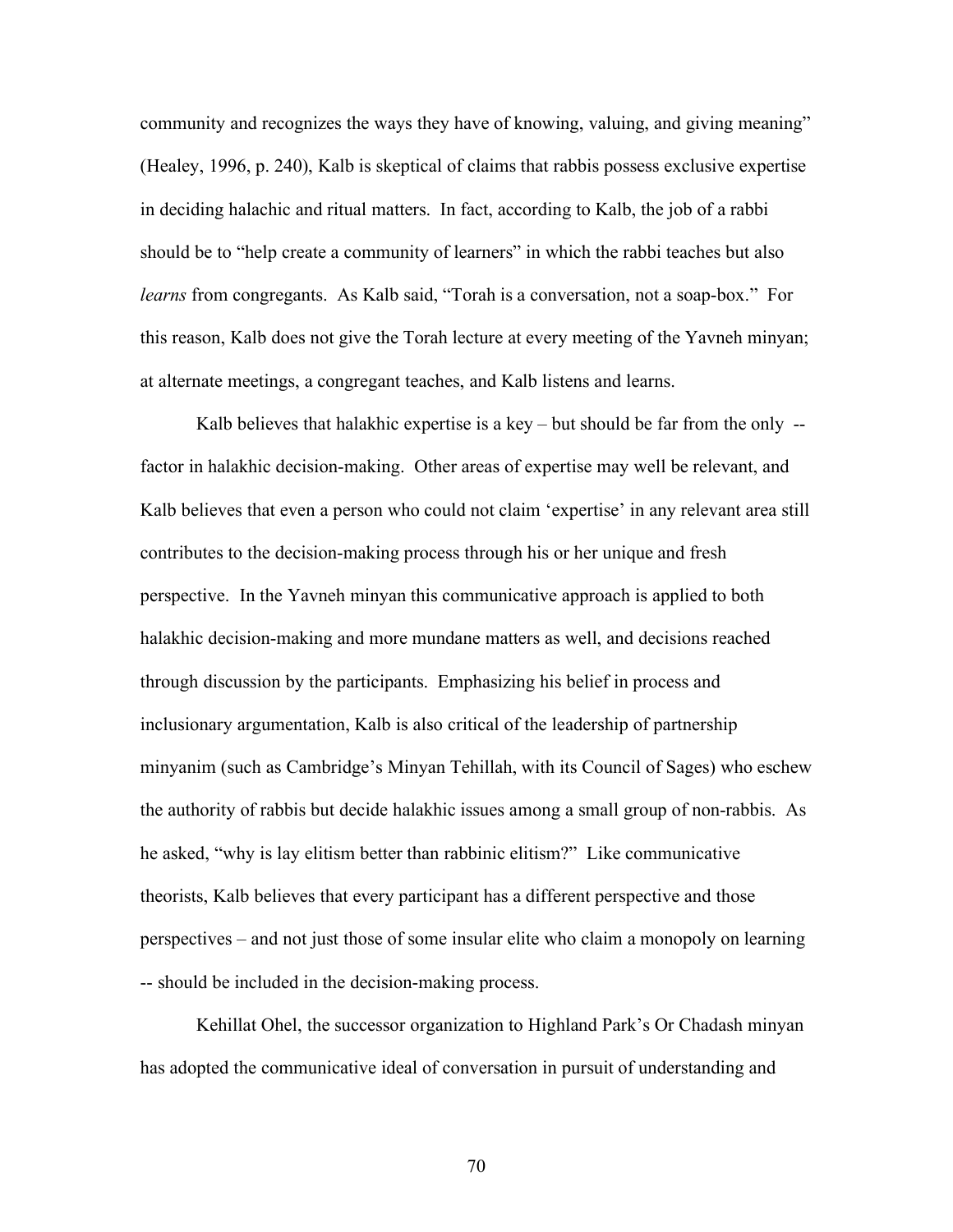consensus, but its experience indicates the weakness of communicative theory as a means to improve the lot of the disadvantaged. Fresh off the contentious and ultimately unsuccessful experience of Or Chadash, Daniel Geretz set out to create an extremely inclusionary community, Kehillat Ohel. Kehillat Ohel decides all questions by consensus and, as Geretz explained, they have faith that through discussion all issues can be resolved. Like a communicative planner, Geretz disavows a role as an agenda-setter in favor of one who stimulates negotiation.

The problem is that the congregation faces some issues that are not susceptible to negotiation, what Fainstein (2000, p. 176) refers to as "deep structural conflict" that won't "melt away," in particular, the ability of women to participate in the synagogue service. Approximately half of the members of Kehillat Ohel are opposed to women taking a greater role in the services. Because Geretz feels that the opinion of these members is just as valid as the contrary opinion, he feels that he would be excluding these members were the leaders of the congregation to impose practices with which they disagree. As a result, at Kehillat Ohel women are not allowed to take roles leading the service and are not called to, nor read from, the Torah. This is a good illustration of how open processes may produce what some, at least, would consider unjust results, and certainly how communicative discourse may not be a good tool when an organization seeks to advance the cause of the disadvantaged.

Theories of advocacy and communicative planning provide us with a conceptual framework that allows us to better understand the conduct of some partnership minyanim. In turn, these minyanim illustrate the principles of advocacy and communicative planning, their strengths as well as their weaknesses.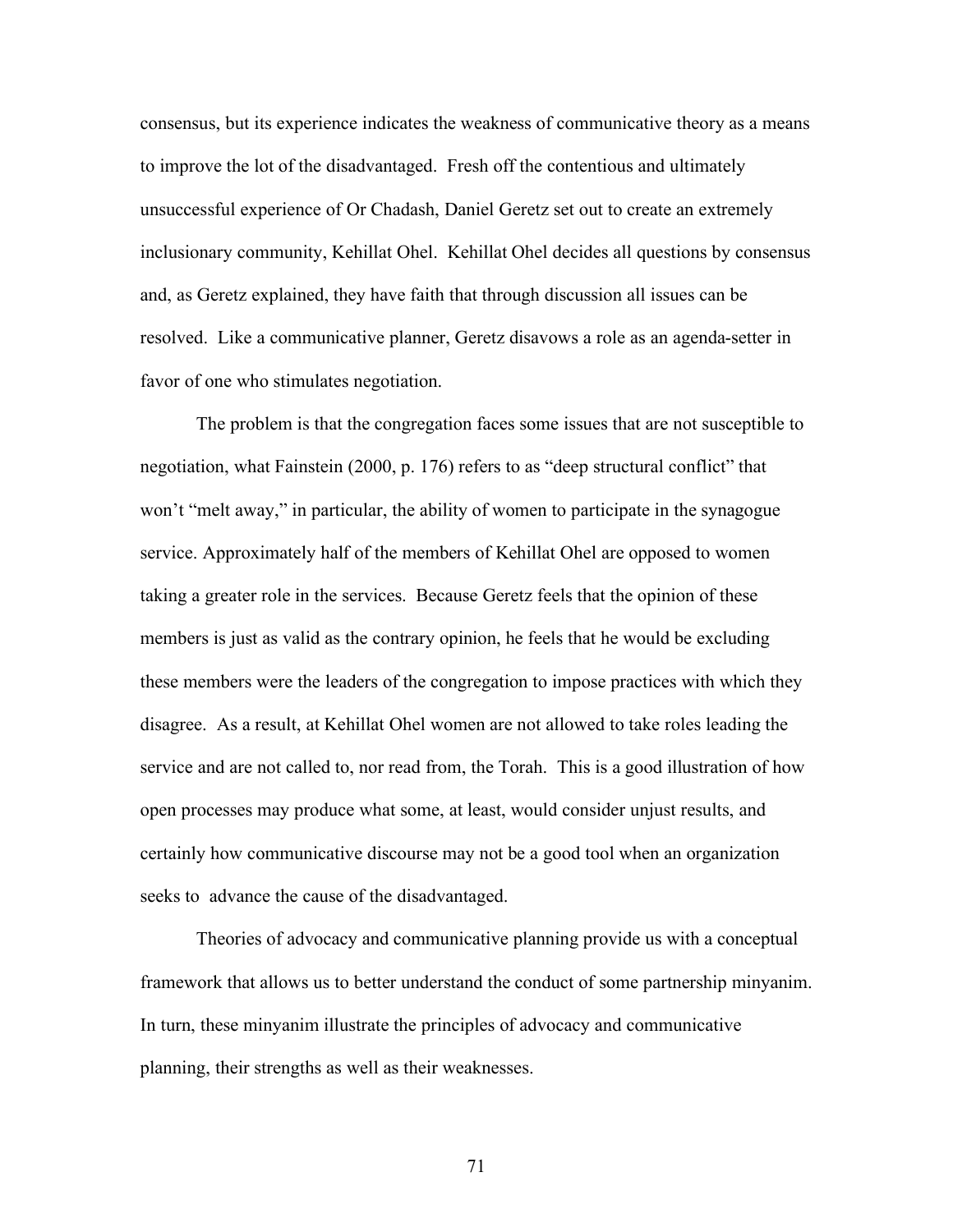## **b. Partnership Minyanim and Planning Ethics**

The American Planning Association's Ethical Principles for Planning exhort planners, among other things, to "support citizen participation in planning," and to "expand choice and opportunity for all persons, [and] recognize a special responsibility to plan for the needs of disadvantaged people, and urge changing policies, institutions, and decisions that restrict their choices and opportunities" (Lucy 1988, p. 149). These principles do not, however, represent a unitary vision of planning, and the principles themselves conflict conceptually (as Lucy (1988) briefly observes). For example, as we have seen both theoretically and in the case of Kehillat Ohel, communicative planning, which puts a tremendous emphasis on participatory process may lead to oppression of minorities Fainstein (2000) in contravention of the mandate to plan particularly for the needs of disadvantaged people. On the other hand, as Fainstein (2000) also notes, paternalism and bureaucracy, modes of decision making that do not encourage public participation and ownership over the decision making process, may produce plans that do particularly consider the needs of the disadvantaged. Advocacy planning, which prioritizes the needs of the disadvantaged may reduce citizen participation in planning (though Davidoff (1965) does indeed call for public input) in two ways: first, because advocacy requires choosing sides in the plural planning process, an advocacy planner at some point must stop listening to public input and start advocating for a side; second, advocacy planning puts the planner, analogized to a lawyer appearing in court, front and center in the planning process, while the public may retreat to the background. In each of these ways, public participation and planning particularly for the disadvantaged represent conflicting values.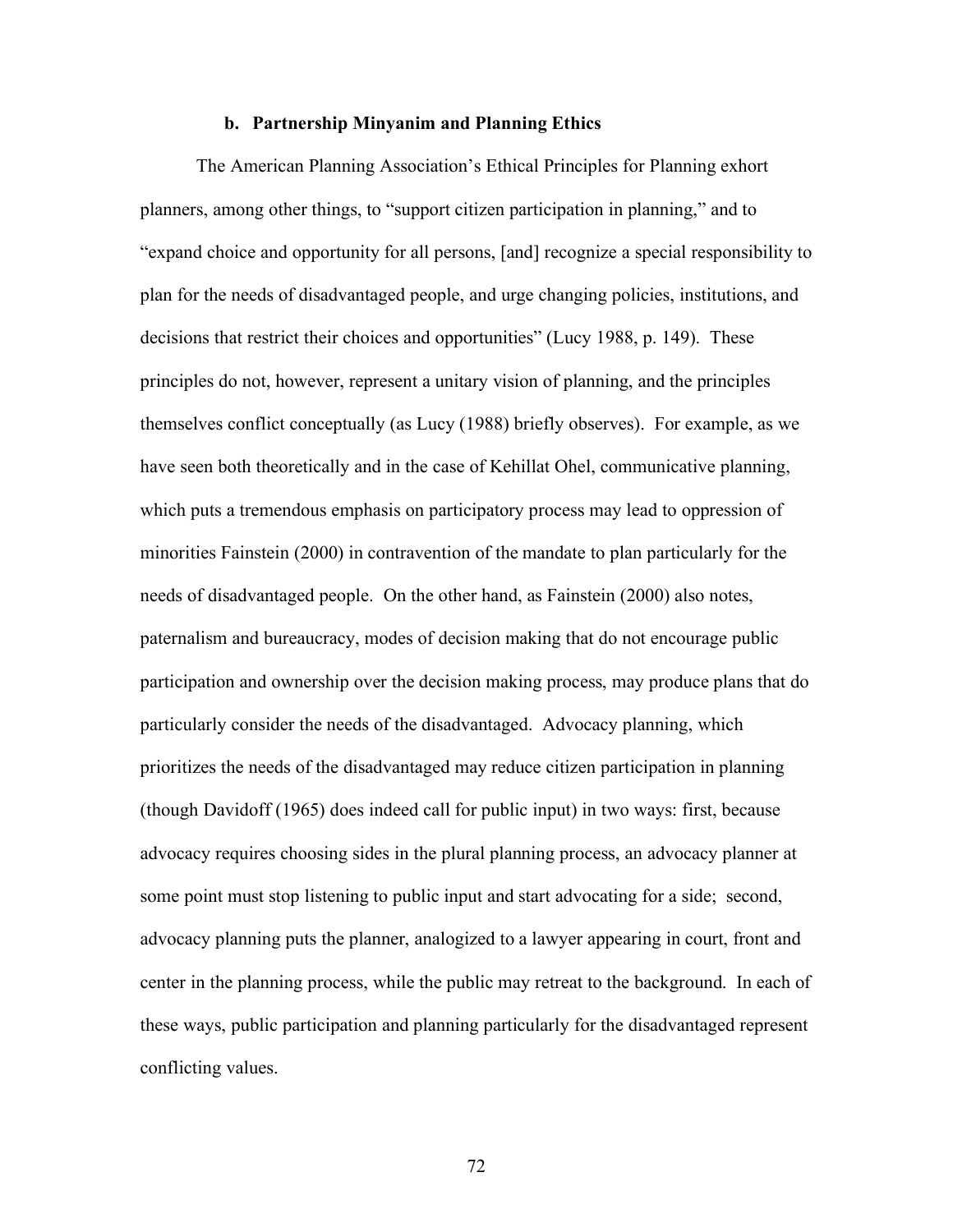The experiences of partnership minyan, organizations whose raison d'etre is to advocate for women previously marginalized in the Orthodox synagogue, illustrate that the goal of public participation and advocacy for the disadvantaged often conflict. Four partnership minyanim in particular illustrate this conflict (though it is present in less salient ways in other minyanim).

The leaders of the Migdal Or minyan are committed to increasing inclusion of women in their services, and, as part of this, they try to wait for 10 men and 10 women before beginning services. Much of their membership, on the other hand, is indifferent to the leadership's progressive feminist thrust; indeed, Migdal Or's leadership senses that they are systematically more progressive than their members. As we have seen, the minyan's policy of waiting for ten men and ten women has produced tension – a 'mutinous' response – among those members who feel like they are being put upon because of someone else's ideological hang-ups. To address this problem, the leadership of Migdal Or, which is also committed to democracy and participatory governance, has conducted surveys and town hall meetings, but right now they face a fundamental conflict between their ideological commitments to include women in the prayer community and their commitment to govern their organization democratically.

Or Chadash advocated vigorously for greater inclusion of women, but was, in the words of its founder, governed by an "oligarchy" that made all the decisions and conducted its affairs secretly. In other words, it achieved its aim of increasing opportunities for the disadvantaged through fundamentally anti-participatory methods. Its successor organization, Kehillat Ohel, is much more democratic and administratively inclusive, and makes decisions by consensus. Because it is a 'bigger tent,' that includes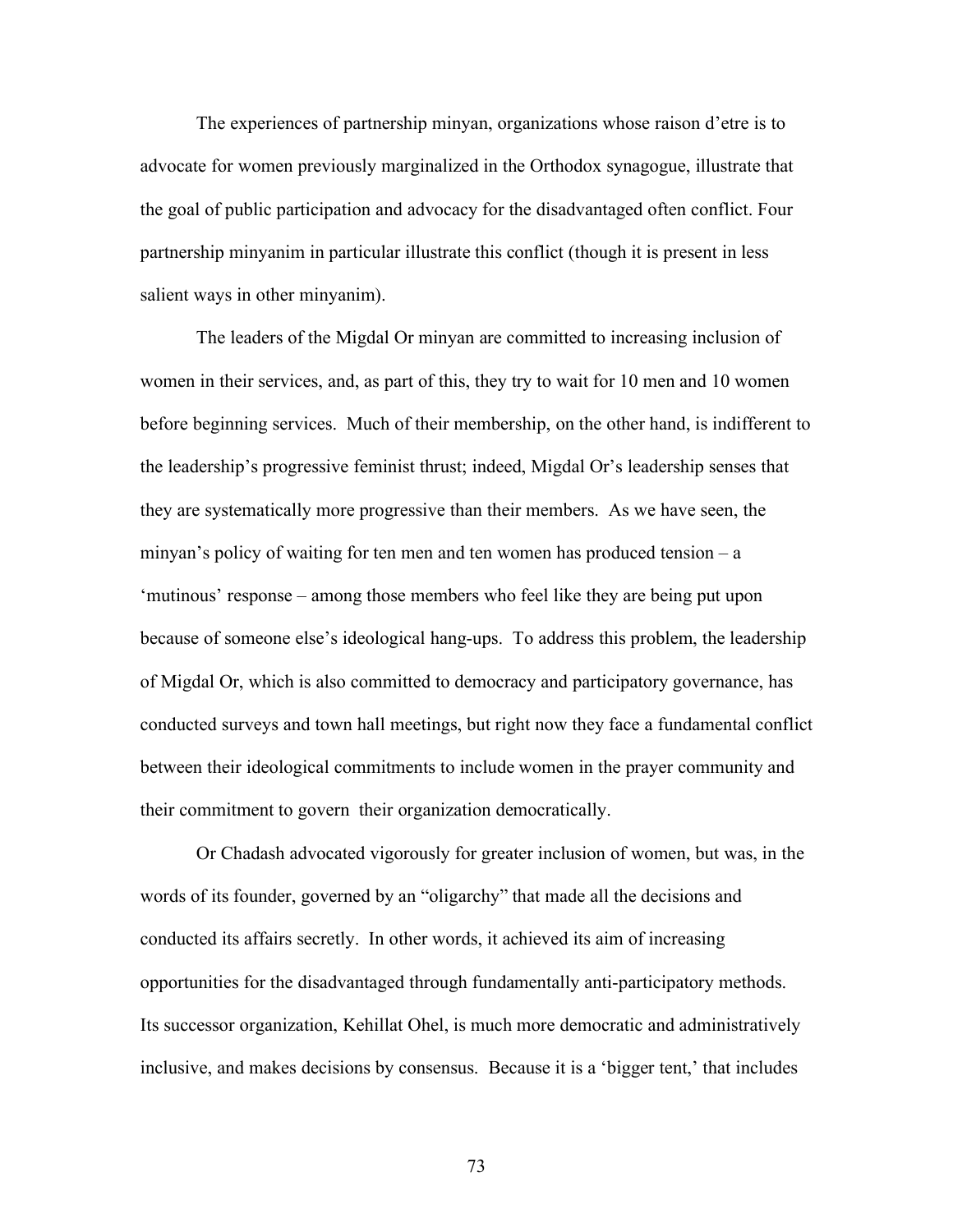more diverse opinions, and because a substantial portion of its members are not in favor of partnership minyan innovations to include women, Kehillat Ohel's commitment to increasing opportunities for women is substantially less than Or Chadash's. As an oligarchy, Or Chadash advocated for the disadvantaged. As a highly participatory and democratic organization, Kehillat Ohel is impotent in this regard.

Kol Echad and Shira Hadasha, Evanston are each effectively, as the leader of Kol Echad put it, "a one-man show." In each case a single person, the founder, does almost all of the work running the minyan (because he has been unable to find others who are willing to participate, not out of a desire for control) and so makes almost all of the decisions unilaterally. In each case, these minyanim increase opportunities for women to participate in services, but would not function without the governance of an extremely dedicated and benevolent autocrat.

The experiences of these communities suggest that advocacy for the disadvantaged and encouragement of broad participation are conceptually and practically distinct, and often conflict. Some partnership minyanim achieve their goal of creating a more inclusive service with greater opportunities for women through the unilateral actions of committed leaders, hardly a model of broad participation. Others face divided constituents and must decide whether they would like to be democratic and heed public input or instead strive to improve the lot of previously marginalized classes, namely, women. As planners strive to implement their obligations under the APA's Ethical Principles they must be aware that they will probably have to choose, or at least prioritize, between their duties to encourage public participation and their duties to plan especially for the needs of disadvantaged people.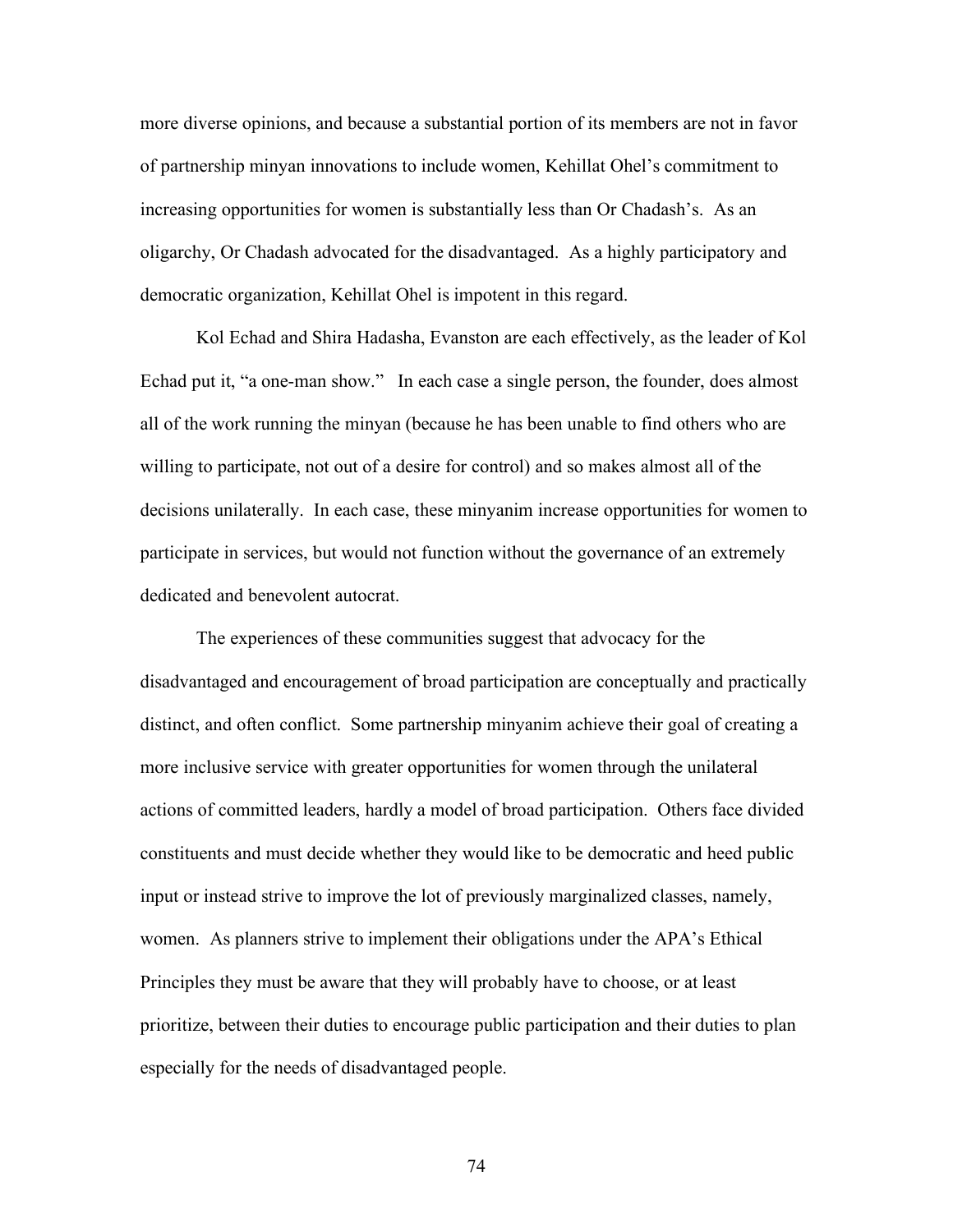## **Conclusion**

As a graduate student of urban planning, I was of two minds regarding the debates over approaches to planning in my course in planning theory. One part of me thought that the arguments about ethics, distribution of power, different types of knowledge, and the mechanics of decision-making were provocative and went to basic questions about the construction and maintenance of society. Another part of me – like, I suspect, many other planning students – wondered whether any of this mattered in the real world. Does anybody actually act in accordance with these theories or were these just academic debates? Could planning theory be found in 'nature?'

This paper has attempted to affirm that planning theory does matter, and not just to those conventionally defined as planners. Through study of partnership minyanim – innovative prayer communities that increase roles for women in Orthodox Jewish services and that emphasize ownership of and participation in the religious experience – this paper demonstrates that planning theory can be a useful way to understand cuttingedge phenomena, even those that have nothing to do with physical design or other areas traditionally considered the province of planners. Planning theory helps us appreciate the fact that different partnership minyanim, despite their similar goals, adopt very different approaches to implementing their goals. In particular, we see a split between advocacy and communicative approaches.

In turn, the experiences of these communities illuminate some of the challenges that planners face as they implement their own code of ethics, which calls for planners to encourage public participation and advocate for the disadvantaged and oppressed, along with other professional obligations. This paper has shown that for partnership minyanim,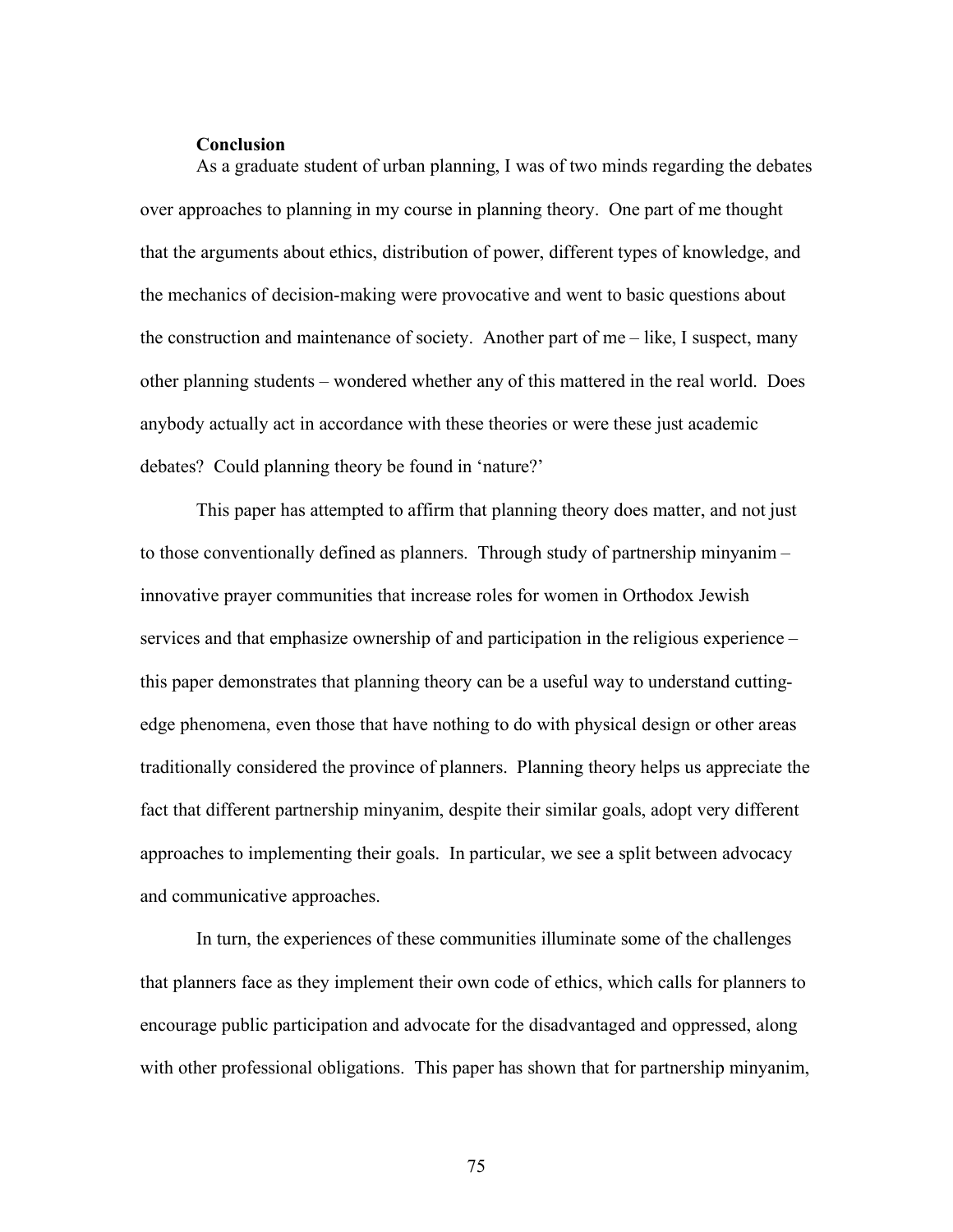advocacy for a specific group often conflicts with a desire to be democratic, open, and participatory. Planners, or at least the drafters of the APA Ethical Principles for Planning, may believe that planners can invite participation and advocate for the disadvantaged without tension or contradiction. As the experience of partnership minyanim shows, any such pursuit of similar goals will likely be fraught with tension. Awareness of this tension is essential for a more sophisticated and nuanced approach to planning.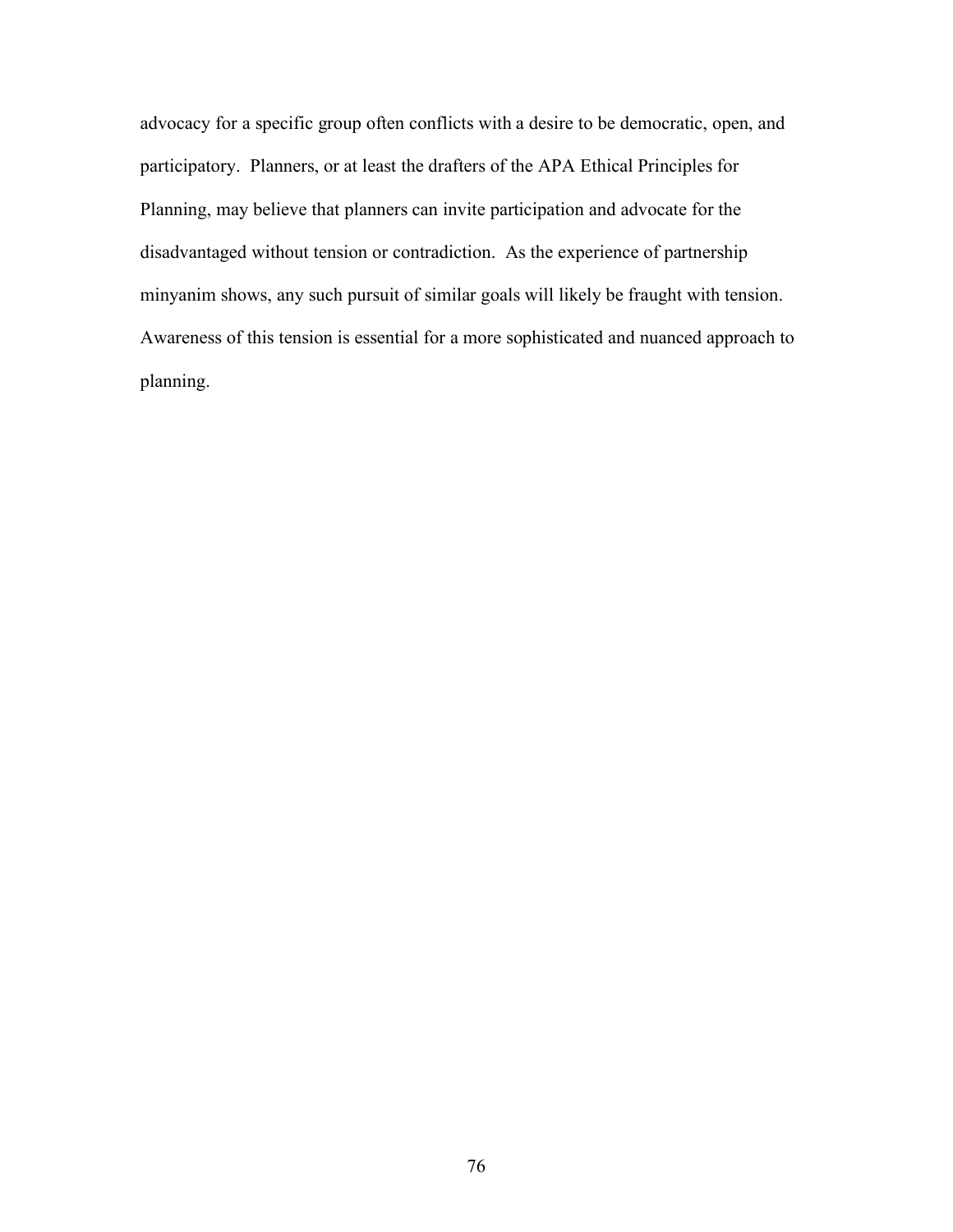## **References**

- Alfasi, N. & Portugali, J. (2007). Planning rules for a self-planned city. *Planning Theory*, *6 (2)*, 164-182.
- Atlanta Chevre Minyan: Experience. (2008). Retrieved April 4, 2008, from http://www.atlantachevreminyan.org/
- Banerjee, N. (2007, November 28). Challenging tradition, young Jews worship on their own terms. *The New York Times* [Online edition]. Retrieved April 6, 2008, from http://www.nytimes.com/2007/11/28/us/28minyan.html? $r=2&$ scp=1 $&$ sq=minya nim&st=nyt&oref=slogin&oref=slogin
- Blas, H. (2005, November 10). Urim Minyan maximizes participation of men and women. *Jewish Ledger* [Online edition]. Retrieved April 6, 2008, from http://www.jewishledger.com/articles/2005/11/10/news/news17.txt
- Campbell, S. & Fainstein, S.S. (Eds.). (2003). *Readings in Planning Theory* (2<sup>nd</sup> ed.). Malden, MA: Blackwell.
- Checkoway, B.(1994). Paul Davidoff and advocacy planning in retrospect. *Journal of the American Planning Association, 60 (2),* 139-143.
- Cohen, U. (2006, September 14). Darkhei Noam background. Retrieved April 4, 2008, from http://uricohen.wordpress.com/category/minyanim/darkhei-noam/
- Davidoff, P. (1965). Advocacy and pluralism in Planning. . In S. Campbell  $& S$ . S. Fainstein (Eds.). (2003). *Readings in Planning Theory* (2nd ed.) (pp. 210-223). Malden, MA: Blackwell.
- Fainstein, S. S. (2000, March). New directions in planning theory. In S. Campbell & S. S. Fainstein (Eds.). (2003). *Readings in Planning Theory* (2nd ed.) (pp. 173-195). Malden, MA: Blackwell.
- Fishkoff, S. (2007, December 6). Independent: Young Jews are praying on their own terms. *The Detroit Jewish News*, p. A37.
- Gross, N. C. (2003, February 10). A year since the revolution. *The Jerusalem Report*, p. 24.
- Gruen, A. (2005, April 20). Shira Hadasha's new song. *Sacred Spaces: Reporting from the Holy Land.* Columbia University Graduate School of Journalism. Retrieved March 6, 2008, from http://web.jrn.columbia.edu/studentwork/religion/2005/feature\_abbyjerusalem.asp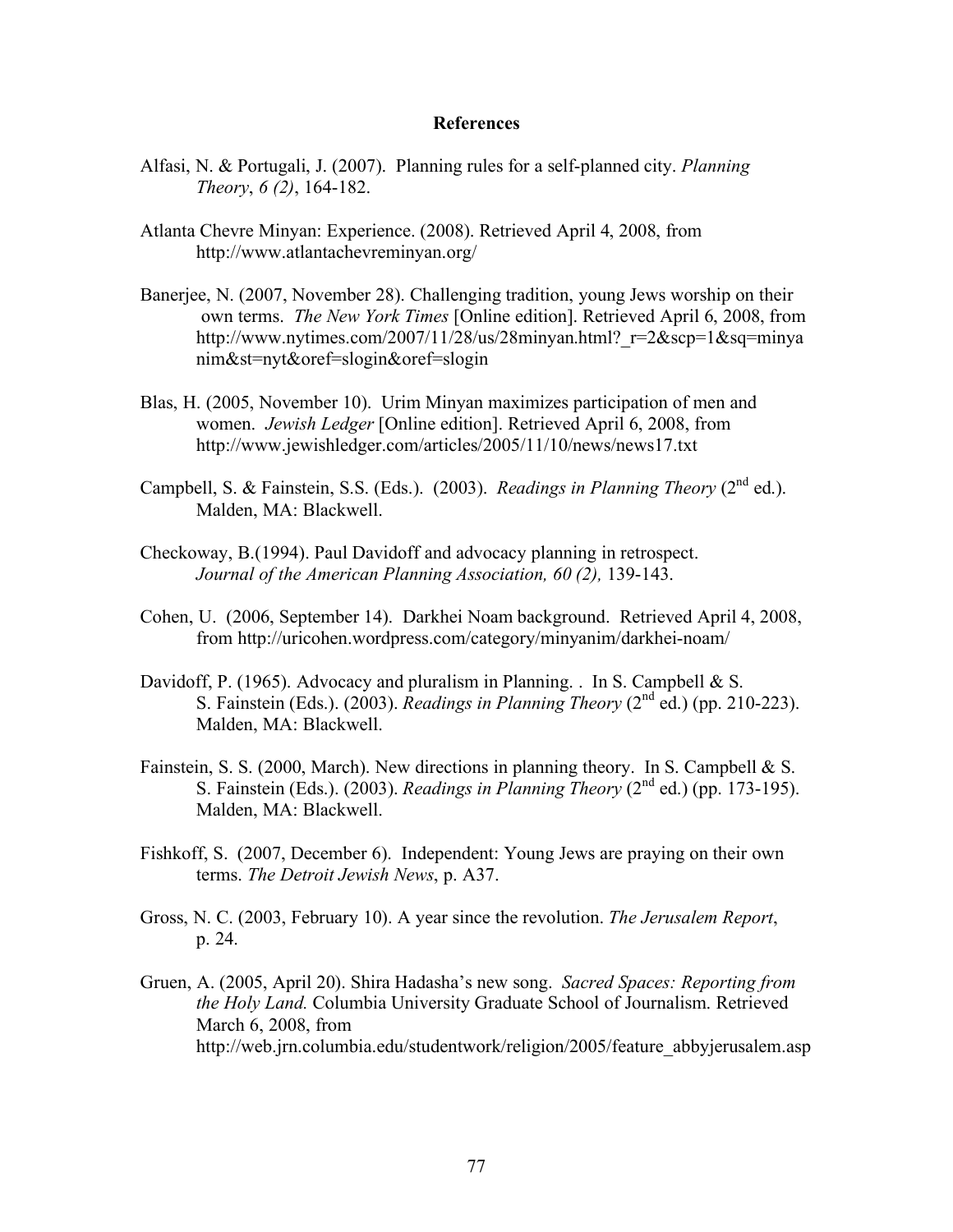- Healey, P. (1996). The communicative turn in planning theory and its implications for spatial strategy formation. In S. Campbell & S. S. Fainstein (Eds.). (2003). *Readings in Planning Theory (2<sup>nd</sup> ed.) (pp. 237-255).* Malden, MA: Blackwell.
- Henkin, Y. H. (2001). *Qeri'at Ha-Torah* by women: Where we stand today. *The Edah Journal, 1 (2)*, Henkin 1-7.
- Jewish Orthodox Feminist Alliance [JOFA]: Resources Partnership Minyanim. (n. d.). JOFA. Retrieved October 10, 2007, from http://www.jofa.org/about.php/resources/partnershipm
- Kehillat Shira Hadasha. (2004) Retrieved April 4, 2008, from http://www.geocities.com/shira\_hadasha/
- Keller, E. (2007, October 2). Dancing on the other side of the mehitza. *The Jerusalem Post* [Online edition]. Retrieved April 6, 2008, from http://www.jpost.com/servlet/Satellite?cid=1191257208267&pagename=JPost%2 FJPArticle%2FPrinter
- Kol Zimrah: Directory of Independent Minyanim in New York City. (2008) Retrieved April 4, 2008, from http://kolzimrah.info/minyanim/tehillah\_minyan\_of\_forest\_hill/
- Lando, M. (2007, October 2). Frum and empowered. *The Jerusalem Post* [Online edition]. Retrieved March 6, 2008, from http://www.jpost.com/servlet/Satellite?cid=1191257208292&pagename=JPost%2 FJPArticle%2FPrinter
- Lucy, W. H. (1988). APA's Ethical Principles include simplistic planning theories. *Journal of the American Planning Association*, *54(2)*, 147-149.
- Lysistrata in sheital and high heels: Have men hijacked the Mesorah? (2004, March 18). *The Commentator* [Online edition]. Retrieved April 6, 2008, from http://media.www.yucommentator.com/media/storage/paper652/news/2004/03/18 /ArtsCulture/Lysistrata.In.Sheital.And.High.Heels.Have.Men.Hijacked.The.Mesor ah-638496.shtml
- Marris, P. (1994). Advocacy planning as a bridge between the professional and the political. *Journal of the American Planning Association, 60(2)*, 143-146.
- Minyan Tehillah: Partnership Minyanim. (2007). Retrieved April 6, 2008, from http://www.minyantehillah.org/resources/partnership-minyanim.aspx
- Sege, I. (2005, April 19). A radical position: Orthodox Judaism meets feminism at Minyan Tehillah. *Boston Globe* [Online edition]. Retrieved April 6, 2008, from http://www.boston.com/news/globe/living/articles/2005/04/19/a radical position?